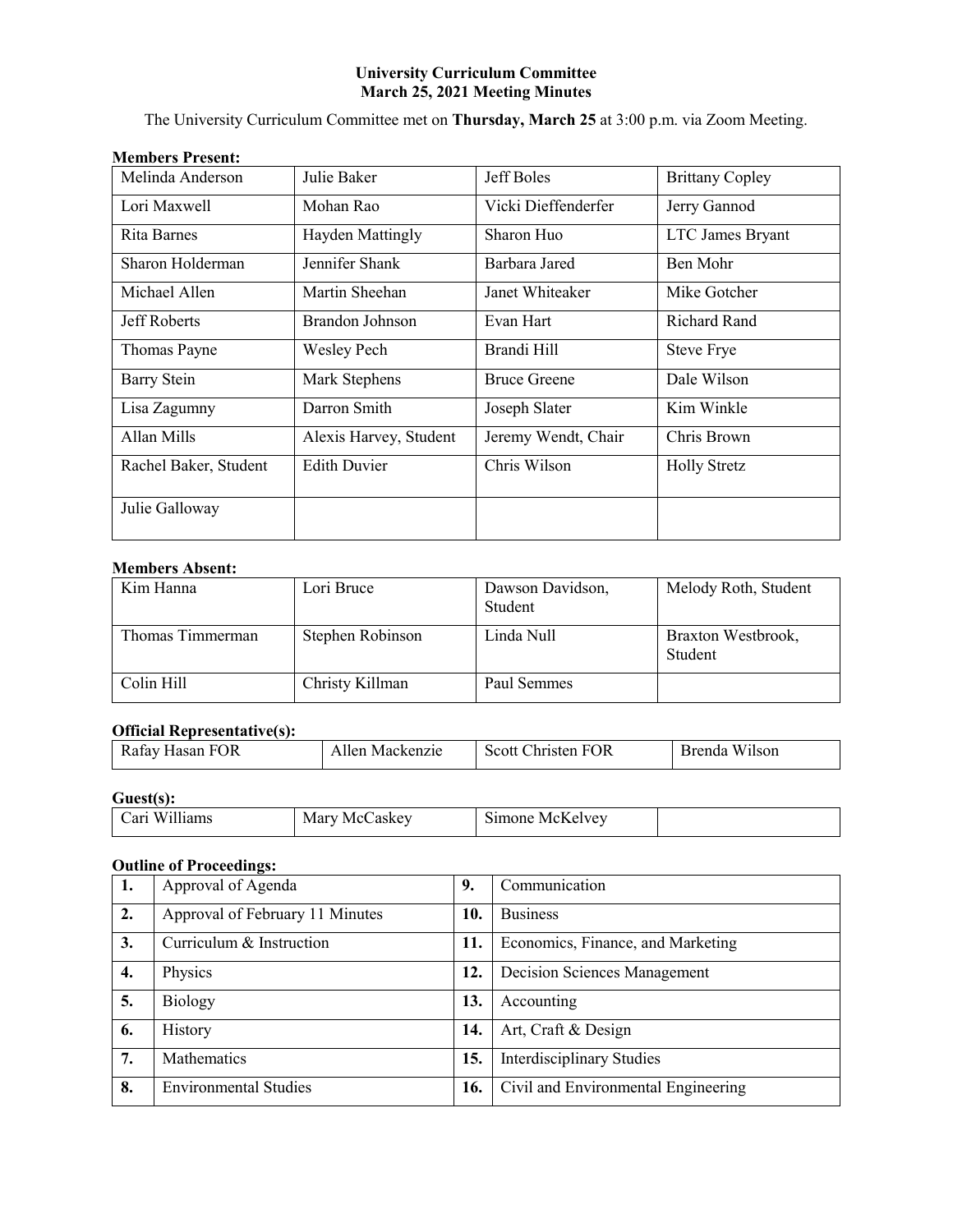| 17. | Mechanical Engineering                 | 21. | Music             |
|-----|----------------------------------------|-----|-------------------|
| 18. | Manufacturing & Engineering Technology |     | 22. Human Ecology |
| 19. | Electrical and Computer Engineering    | 23. | Agriculture       |
| 20. | General and Basic Engineering          | 24. | Nursing           |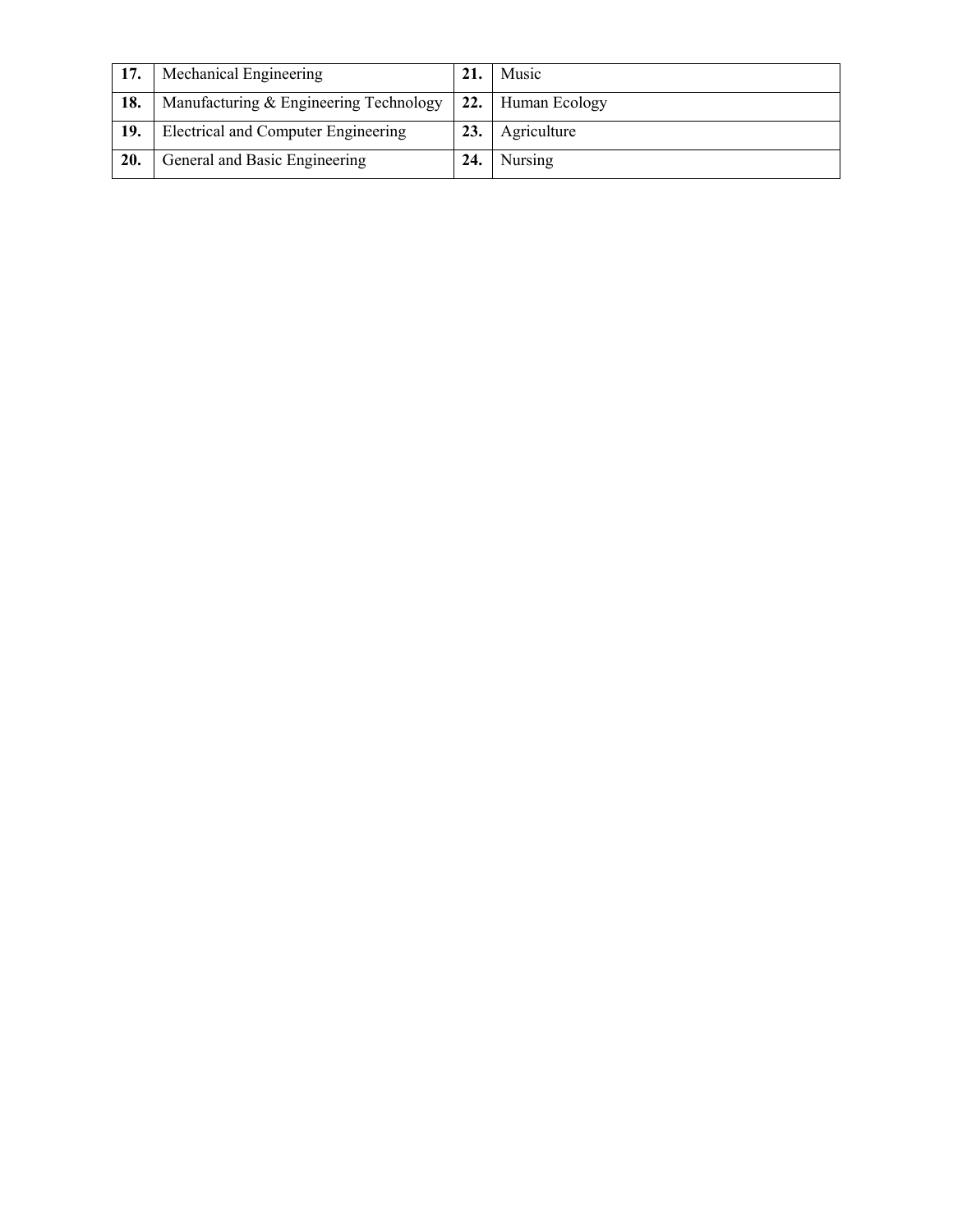## Proceedings:

Perceiving a quorum, Dr. Jeremy Wendt, Chair of Committee, called the meeting to order at 3:00pm via Zoom.

*\*Due to the meeting being via Zoom, all motion and seconds will be initiated by Lisa Zagumny and Barry Stein throughout the meeting. Any objections can be called for discussion.* 

## **1. Approval of agenda**

**Motion to approve**. Lisa Zagumny **Second**. Barry Stein **Vote.** Motion carried.

## **2. Approval of minutes, February 11, 2021**

**Motion to approve**. Lisa Zagumny **Second**. Barry Stein **Vote.** Motion carried.

## **3. Curriculum & Instruction**

## **A. Curriculum Changes.**

**1.** Multidisciplinary Studies, Computer Science Education Concentration, B.S.

## **A. First Semester Sophomore Year**

**From:** Elective (credit 3)

**To:**

FOED 3010-Integrating Inst Tech into the Classroom (credit 3)

## **B. First Semester Junior Year**

**From:**

FOED 3010-Integrating Inst Tech into the Classroom (credit 3)

## **To:**

Elective (credit 3)

**2.** Multidisciplinary Studies, English as a Second Language Concentration, B.S.

## **A. First Semester Sophomore Year**

**From:**

Elective Credit (credit 1) Total credit hours 13

## **To:**

FOED 3010-Integrating Inst Tech into the Classroom (credit 3) Total credit hours 15

## **B. Second Semester Junior Year From:**

FOED 3010-Integrating Inst Tech into the Classroom (credit 3)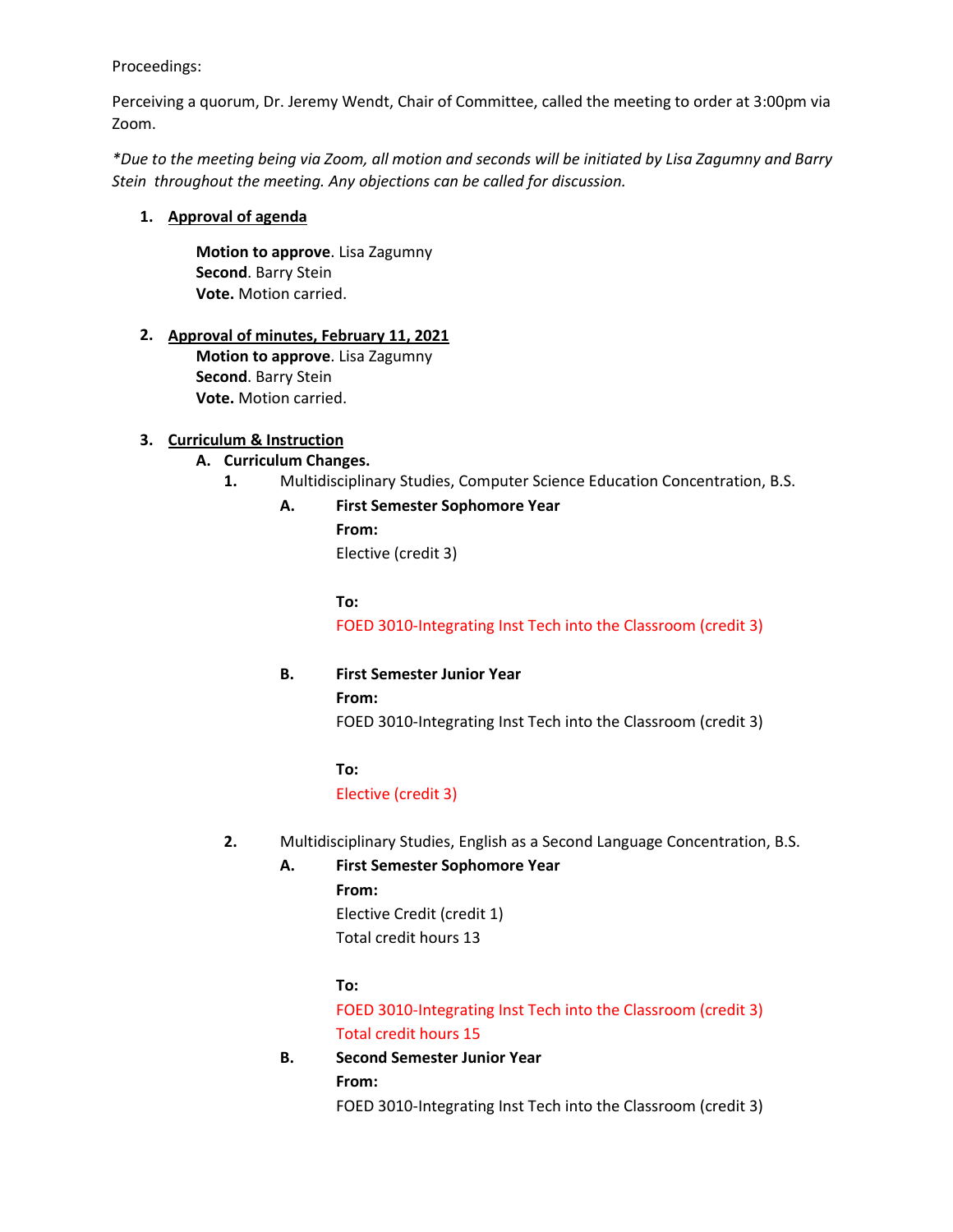**To:** Elective (credit 1) Total credit hours 15

- **3.** Multidisciplinary Studies, Middle School Science, 6-8 Concentration, B.S.
	- **A. Second Semester Sophomore Year From:** COMM 2025-Fundamentals of Communication (credit 3) OR PC 2500-Communicating in the Professions (credit 3)

**To:** FOED 3010-Integrating Inst Tech into the Classroom (credit 3)

**B. First Semester Junior Year From:** FOED 3010-Integrating Inst Tech into the Classroom (credit 3)

> **To:** READ 3350-Teaching Reading in the Content Areas (credit 3)

# **C. Second Semester Junior Year From:**

READ 3350-Teaching Reading in the Content Areas (credit 3)

## **To:**

COMM 2025-Fundamentals of Communication (credit 3) OR PC 2500-Communicating in the Professions (credit 3)

**Note:** This is the second request for a change to this PoS this academic year.

## **4.** Multidisciplinary Studies, Middle School Social Studies, 6-8 Concentration, B.S.

**A. Second Semester Sophomore Year**

## **From:**

COMM 2025-Fundamentals of Communication (credit 3) OR PC 2500-Communicating in the Professions (credit 3)

## **To:**

FOED 3010-Integrating Inst Tech into the Classroom (credit 3)

**B. First Semester Junior Year From:**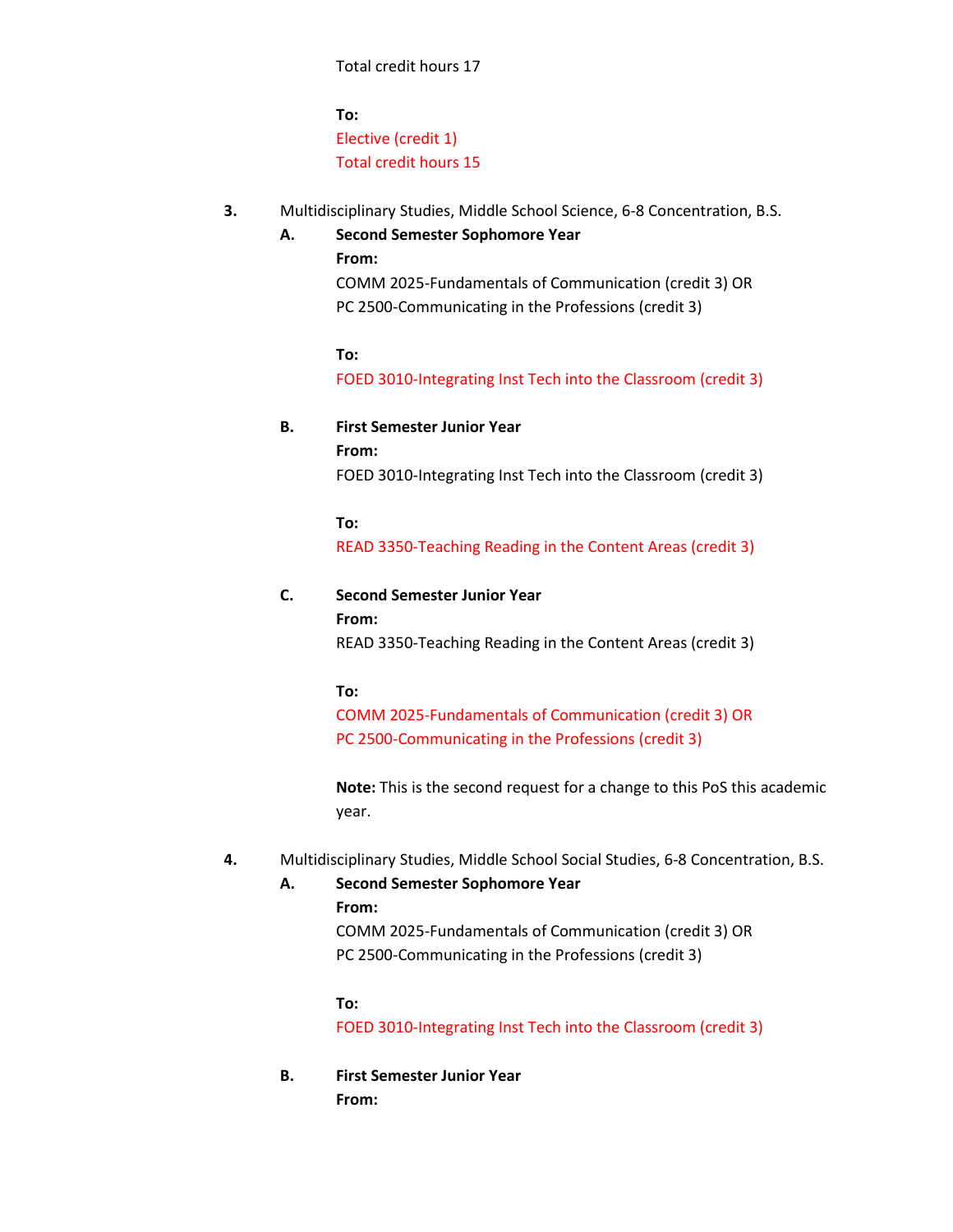FOED 3010-Integrating Inst Tech into the Classroom (credit 3)

**To:** READ 3350-Teaching Reading in the Content Areas (credit 3)

## **C. Second Semester Junior Year From:**

READ 3350-Teaching Reading in the Content Areas (credit 3)

**To:**

COMM 2025-Fundamentals of Communication (credit 3) OR PC 2500-Communicating in the Professions (credit 3)

**Note:** This is the second request for a change to this PoS this academic year.

## **5.** Secondary Education, Biology Concentration, B.S. ED.

## **A. First Semester Sophomore Year**

**From:**

Social/Behavioral Sciences Elective (Gen Ed) (credit 3) Total credit hours 14

**To:**

FOED 3010-Integrating Inst Tech into the Classroom (credit 3) Total credit hours 15

## **B. Second Semester Junior Year**

**From:** FOED 3010-Integrating Inst Tech into the Classroom (credit 3) Total credit hours 16

**To:** 

Social/Behavioral Sciences Elective (Gen Ed) (credit 3) Total credit hours 14

**Note:** This is the second request for a change to this PoS this academic year.

- **6.** Secondary Education, Chemistry Concentration, B.S. ED.
	- **A. Second Semester Sophomore Year From:** COMM 2025-Fundamentals of Communication (credit 3) OR PC 2500-Communicating in the Professions (credit 3)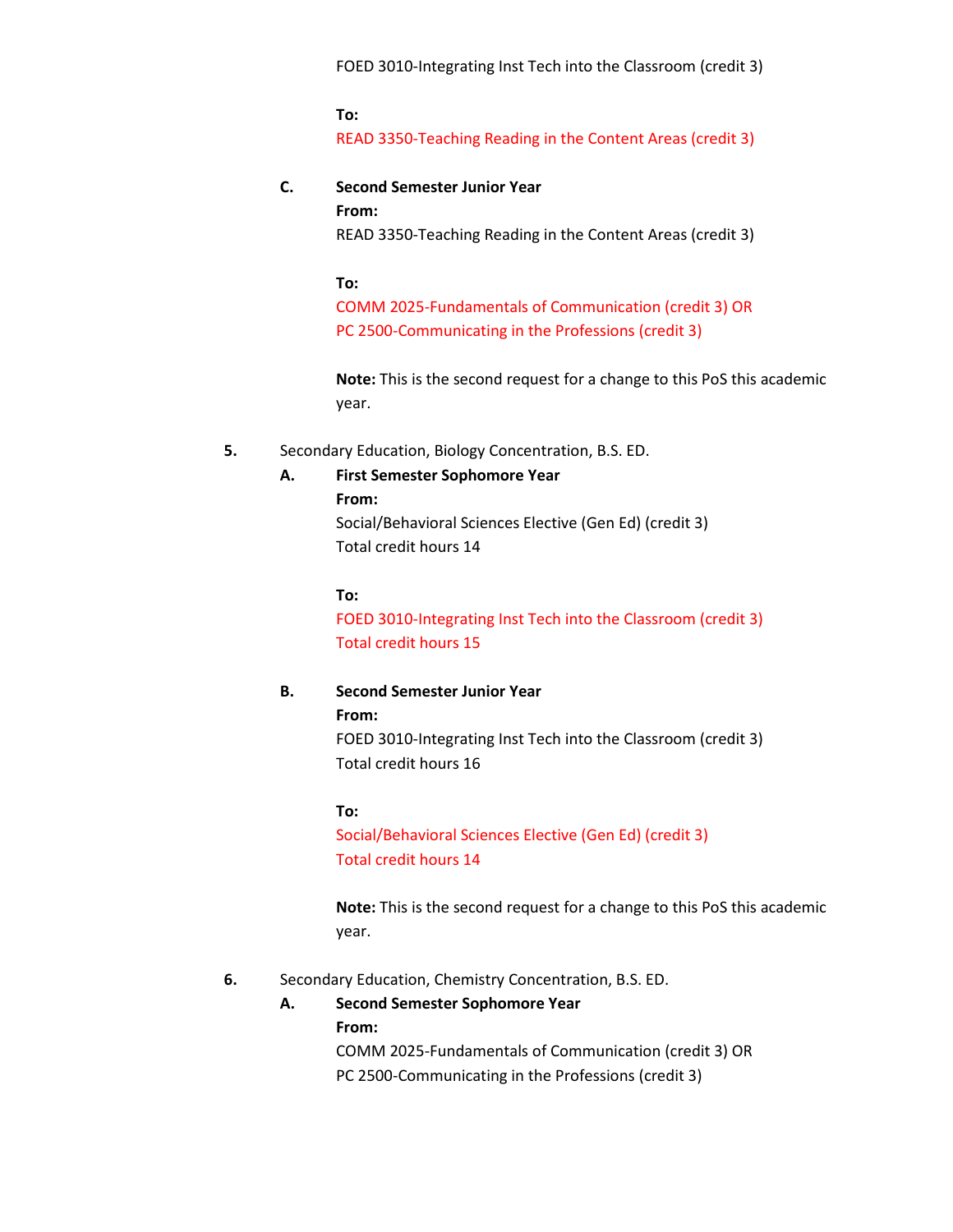#### **To:**

FOED 3010-Integrating Inst Tech into the Classroom (credit 3)

## **B. Second Semester Junior Year**

#### **From:**

FOED 3010-Integrating Inst Tech into the Classroom (credit 3)

#### **To:**

COMM 2025-Fundamentals of Communication (credit 3) OR PC 2500-Communicating in the Professions (credit 3)

**Note:** This is the third request for a change to this PoS this academic year.

**7.** Secondary Education, Earth Science Concentration, B.S. ED.

#### **A. Second Semester Sophomore Year**

**From:**

COMM 2025-Fundamentals of Communication (credit 3) OR PC 2500-Communicating in the Professions (credit 3)

## **To:**

FOED 3010-Integrating Inst Tech into the Classroom (credit 3)

## **B. First Semester Junior Year**

**From:**

FOED 3010-Integrating Inst Tech into the Classroom (credit 3)

### **To:**

COMM 2025-Fundamentals of Communication (credit 3) OR PC 2500-Communicating in the Professions (credit 3)

**Note:** This is the second request for a change to this PoS this academic year.

### **8.** Secondary Education, Economics Concentration, B.S. ED.

#### **A. First Semester Sophomore Year**

## **From:**

COMM 2025-Fundamentals of Communication (credit 3) OR PC 2500-Communicating in the Professions (credit 3)

### **To:**

FOED 3010-Integrating Inst Tech into the Classroom (credit 3)

## **B. First Semester Junior Year**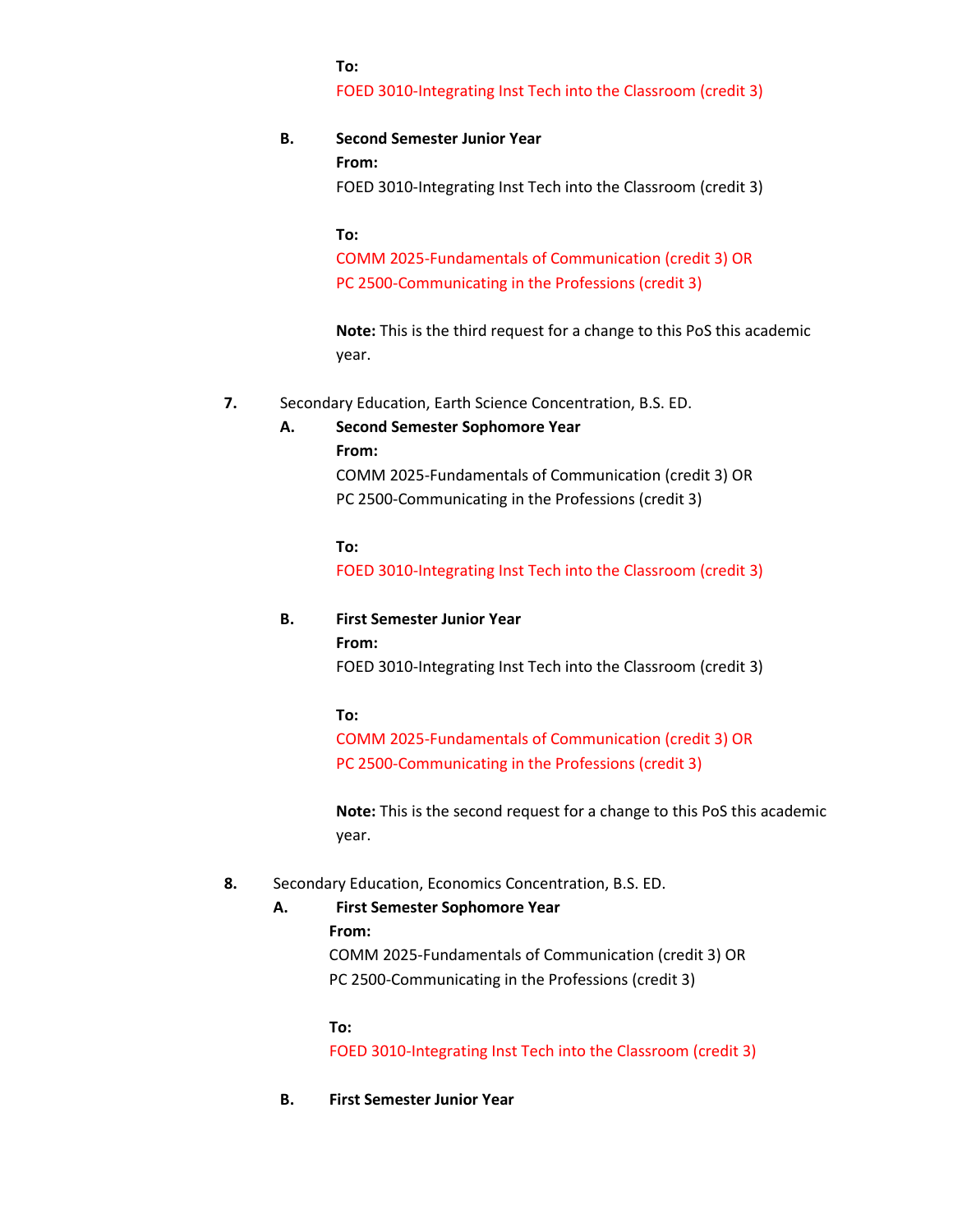#### **From:**

FOED 3010-Integrating Inst Tech into the Classroom (credit 3)

**To:**

COMM 2025-Fundamentals of Communication (credit 3) OR PC 2500-Communicating in the Professions (credit 3)

## **9.** Secondary Education, English Concentration, B.S. ED.

## **A. Second Semester Sophomore Year**

Social/Behavioral Sciences Elective (Gen Ed) (credit 6)

**To:**

**From:**

FOED 3010-Integrating Inst Tech into the Classroom (credit 3) Social/Behavioral Sciences Elective (Gen Ed) (credit 3)

### **B. Second Semester Junior Year**

### **From:**

FOED 3010-Integrating Inst Tech into the Classroom (credit 3)

**To:**

Social/Behavioral Sciences Elective (Gen Ed) (credit 3)

## **10.** Secondary Education, French Concentration, B.S. ED.

# **A. First Semester Sophomore Year**

**From:** Total credit hours 15

**To:**

ESLP 3100-ESL Pedagogy: SEED Methods and Materials (credit 1) Total credit hours 16

#### **B. Second Semester Sophomore Year From:**

FREN 3100-French Phonetics (credit 3)

## Social/Behavioral Sciences Elective (Gen Ed) (credit 3)

## **To:**

FOED 3010-Integrating Inst Tech into the Classroom (credit 3)

FREN 3200-Business French (credit 3) **OR** FREN 4810(5810)-Special Topics in French (credit 3)

**C. First Semester Junior Year From:**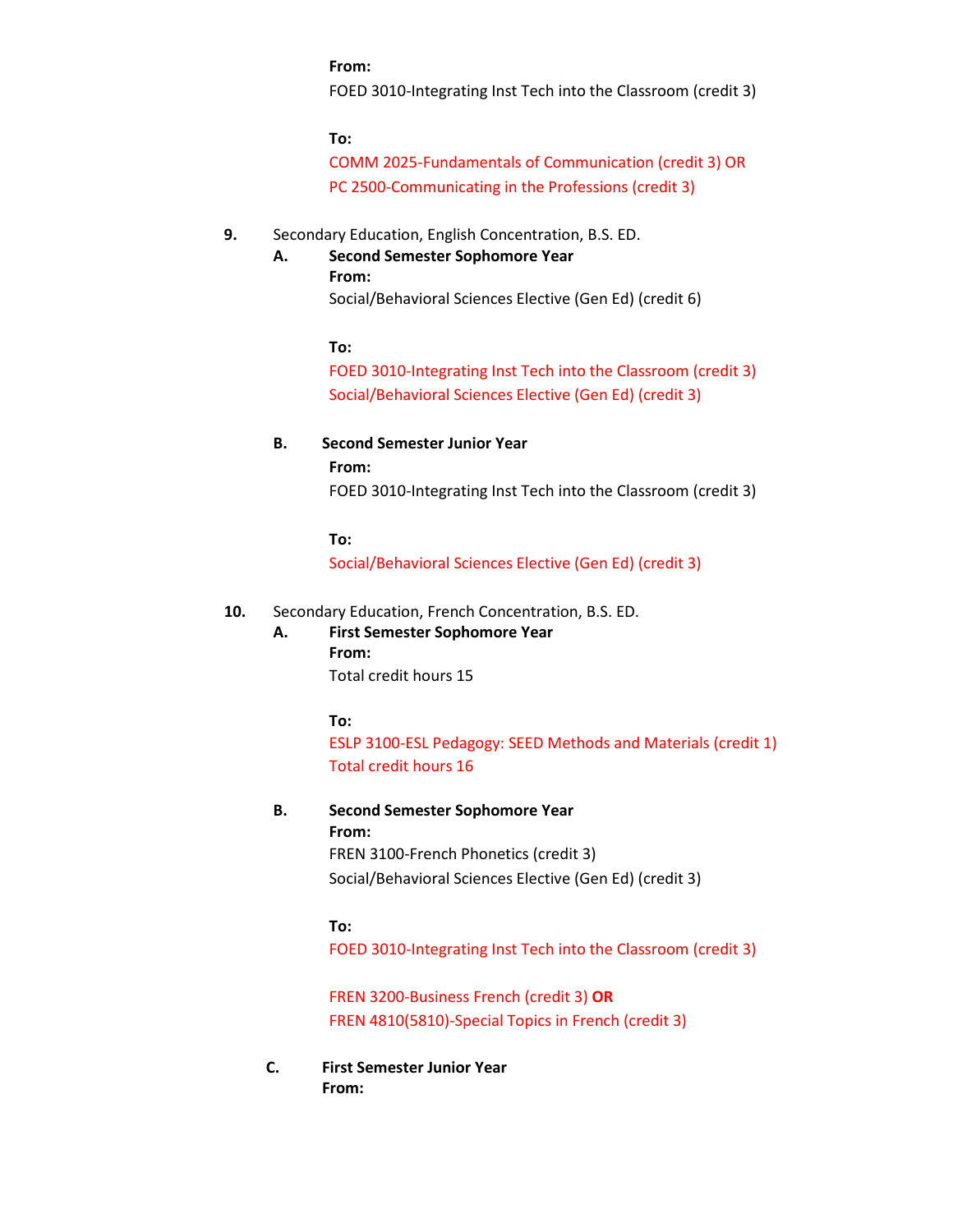ESLP 3100-ESL Pedagogy: SEED Methods and Materials (credit 1) Total credit hours 16

**To:** Total credit hours 15

## **D. Second Semester Junior Year**

**From:** FOED 3010-Integrating Inst Tech into the Classroom (credit 3)

**To:**

Social/Behavioral Sciences Elective (Gen Ed) (credit 3)

## **11.** Secondary Education, Geography Concentration, B.S. ED.

**A. First Semester Sophomore Year From:** COMM 2025-Fundamentals of Communication (credit 3) OR PC 2500-Communicating in the Professions (credit 3)

> **To:** FOED 3010-Integrating Inst Tech into the Classroom (credit 3)

**B. First Semester Junior Year From:** FOED 3010-Integrating Inst Tech into the Classroom (credit 3)

**To:**

COMM 2025-Fundamentals of Communication (credit 3) OR PC 2500-Communicating in the Professions (credit 3)

## **12.** Secondary Education, German Concentration, B.S. ED.

**A. First Semester Sophomore Year From:**

Total credit hours 15

**To:**

ESLP 3100-ESL Pedagogy: SEED Methods and Materials (credit 1) Total credit hours 16

**B. Second Semester Sophomore Year**

**From:**

Social/Behavioral Sciences Elective (Gen Ed) (credit 3)

**To:** 

FOED 3010-Integrating Inst Tech into the Classroom (credit 3)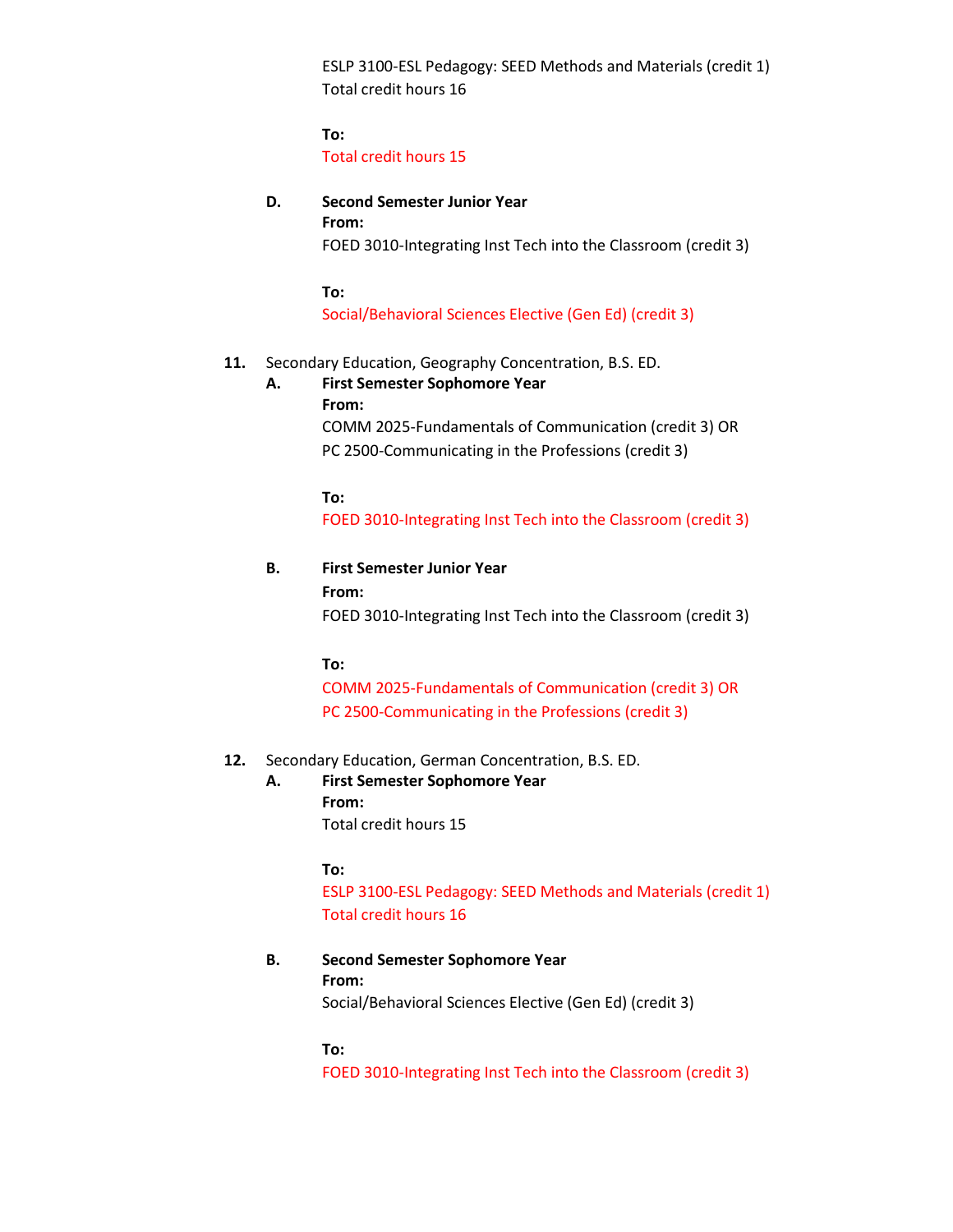## **C. First Semester Junior Year**

**From:**

ESLP 3100-ESL Pedagogy: SEED Methods and Materials (credit 1) Total credit hours 15

**To:**

Total credit hours 14

## **D. Second Semester Junior Year From:** FOED 3010-Integrating Inst Tech into the Classroom (credit 3)

**To:**

Social/Behavioral Sciences Elective (Gen Ed) (credit 3)

## **13.** Secondary Education, History Concentration, B.S. ED.

## **A. First Semester Sophomore Year**

**From:**

COMM 2025-Fundamentals of Communication (credit 3) OR PC 2500-Communicating in the Professions (credit 3)

**To:**

FOED 3010-Integrating Inst Tech into the Classroom (credit 3)

## **B. First Semester Junior Year**

**From:**

FOED 3010-Integrating Inst Tech into the Classroom (credit 3)

**To:**

COMM 2025-Fundamentals of Communication (credit 3) OR PC 2500-Communicating in the Professions (credit 3)

## **14.** Secondary Education, Mathematics Concentration, B.S. ED.

## **A. First Semester Sophomore Year**

## **From:**

COMM 2025-Fundamentals of Communication (credit 3) OR PC 2500-Communicating in the Professions (credit 3)

## **To:**

FOED 3010-Integrating Inst Tech into the Classroom (credit 3)

## **B. Second Semester Junior Year**

**From:**

FOED 3010-Integrating Inst Tech into the Classroom (credit 3)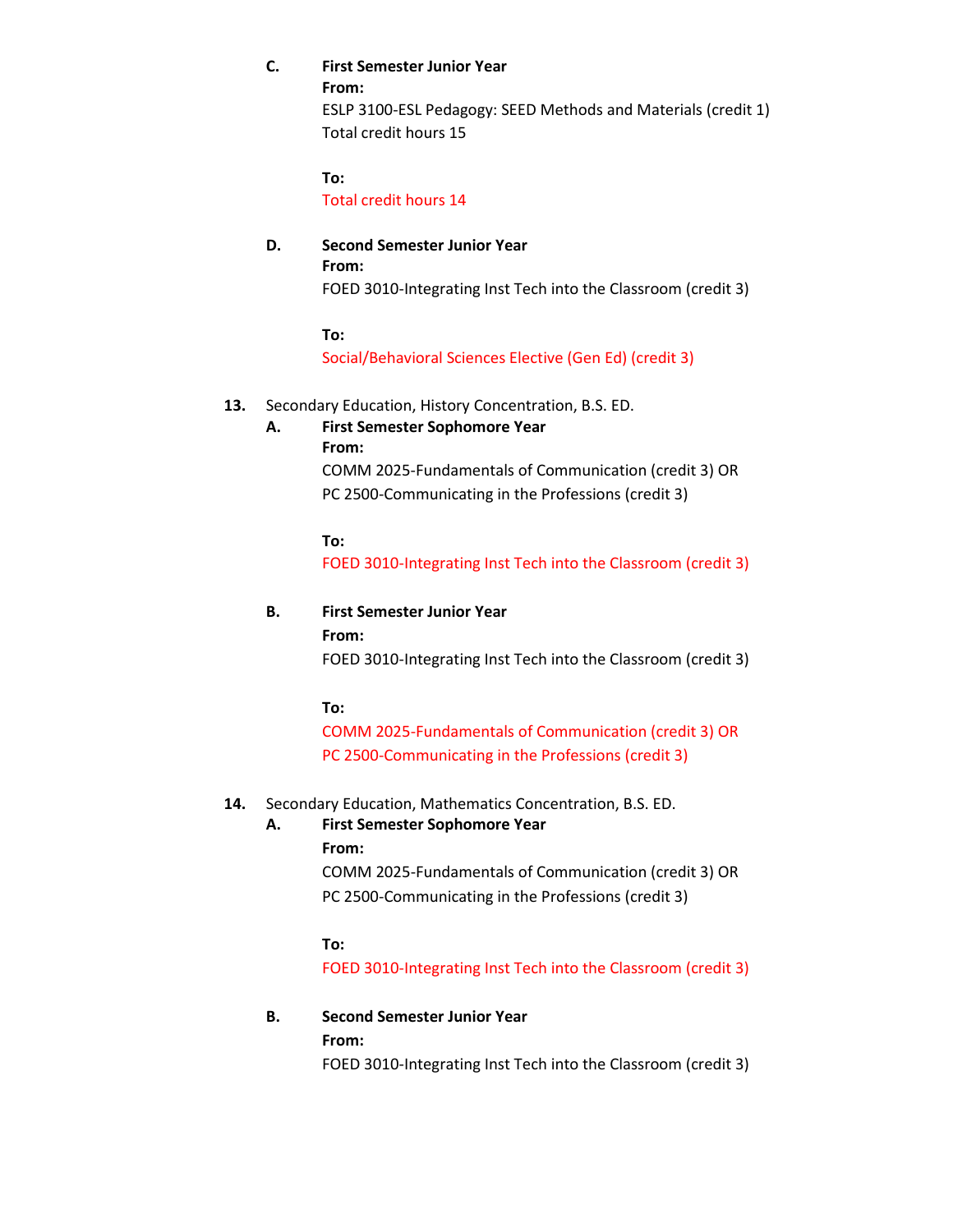#### **To:**

COMM 2025-Fundamentals of Communication (credit 3) OR PC 2500-Communicating in the Professions (credit 3)

**15.** Secondary Education, Non-Licensure Concentration, B.S. ED.

## **A. Sophomore Year**

**From:** Electives (credit 3)

**To:**

FOED 3010-Integrating Inst Tech into the Classroom (credit 3)

## **B. Junior Year**

**From:**

FOED 3010-Integrating Inst Tech into the Classroom (credit 3)

**To:** Electives (credit 3)

## **16.** Secondary Education, Physics Concentration, B.S. ED.

**A. First Semester Sophomore Year From:** Total credit hours 14

**To:**

FOED 3010-Integrating Inst Tech into the Classroom (credit 3) Total credit hours 17

## **B. First Semester Junior Year**

**From:**

COMM 2025-Fundamentals of Communication (credit 3) OR PC 2500-Communicating in the Professions (credit 3)

Total credit hours 18

**To:**

### Total credit hours 15

**C. Second Semester Junior Year From:**

FOED 3010-Integrating Inst Tech into the Classroom (credit 3)

**To:**

COMM 2025-Fundamentals of Communication (credit 3) OR PC 2500-Communicating in the Professions (credit 3)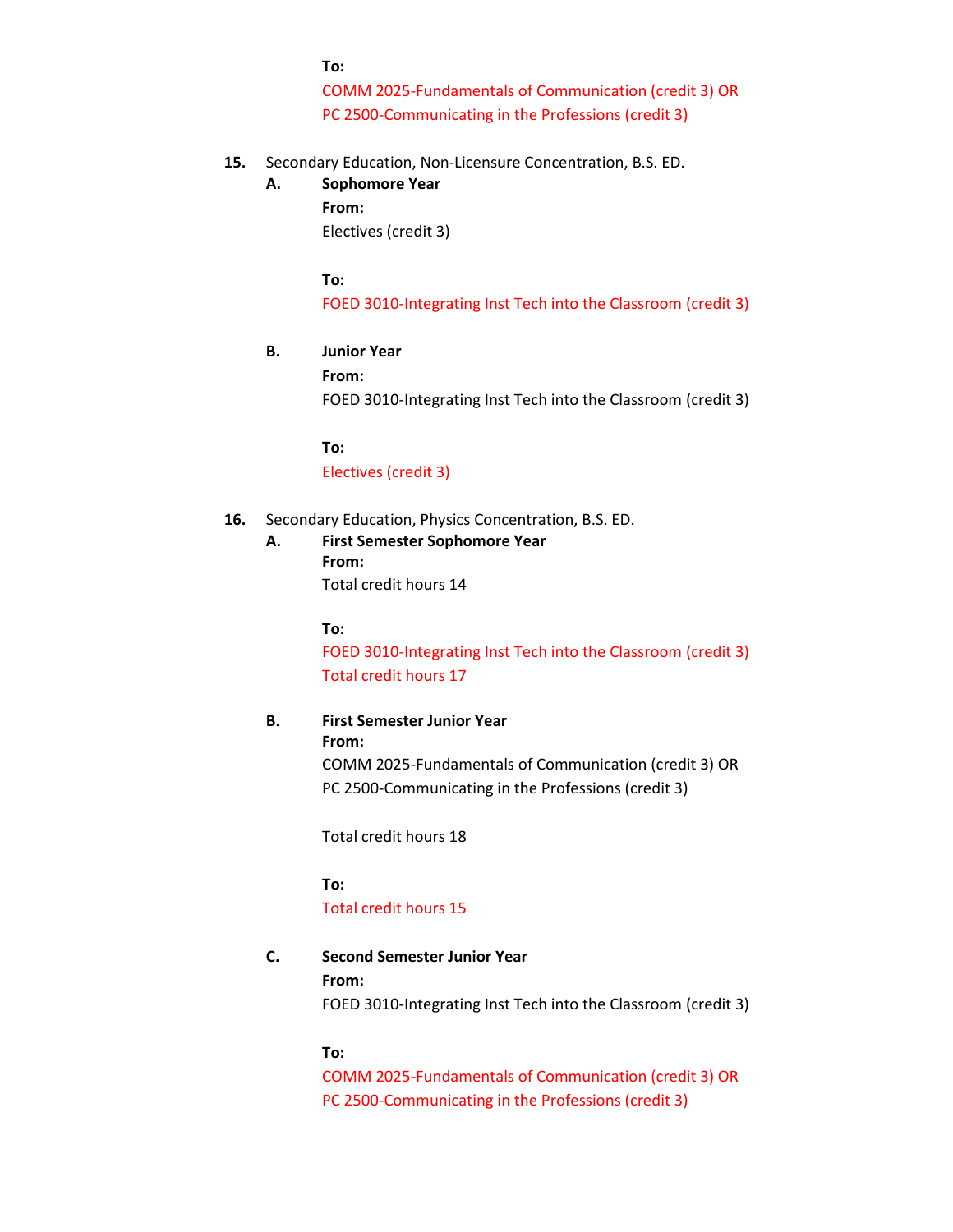**Note:** This is the second request for a change to this PoS this academic year.

## **17. Secondary Education, Political Science Concentration, B.S. ED.**

## **A. First Semester Sophomore Year**

**From:**

COMM 2025-Fundamentals of Communication (credit 3) OR PC 2500-Communicating in the Professions (credit 3)

**To:**

FOED 3010-Integrating Inst Tech into the Classroom (credit 3)

## **B. First Semester Junior Year**

**From:**

FOED 3010-Integrating Inst Tech into the Classroom (credit 3)

**To:**

COMM 2025-Fundamentals of Communication (credit 3) OR PC 2500-Communicating in the Professions (credit 3)

## **18.** Secondary Education, Spanish Concentration, B.S. ED.

**A. First Semester Sophomore Year From:** Total credit hours 15

**To:**

ESLP 3100-ESL Pedagogy: SEED Methods and Materials (credit 1) Total credit hours 16

**B. Second Semester Sophomore Year From:** Humanities/Fine Arts Elective (Gen Ed) (credit 3)

**To:**

FOED 3010-Integrating Inst Tech into the Classroom (credit 3)

## **C. First Semester Junior Year**

**From:** ESLP 3100-ESL Pedagogy: SEED Methods and Materials (credit 1) Total credit hours 15

**To:**

Total credit hours 14

**D. Second Semester Junior Year**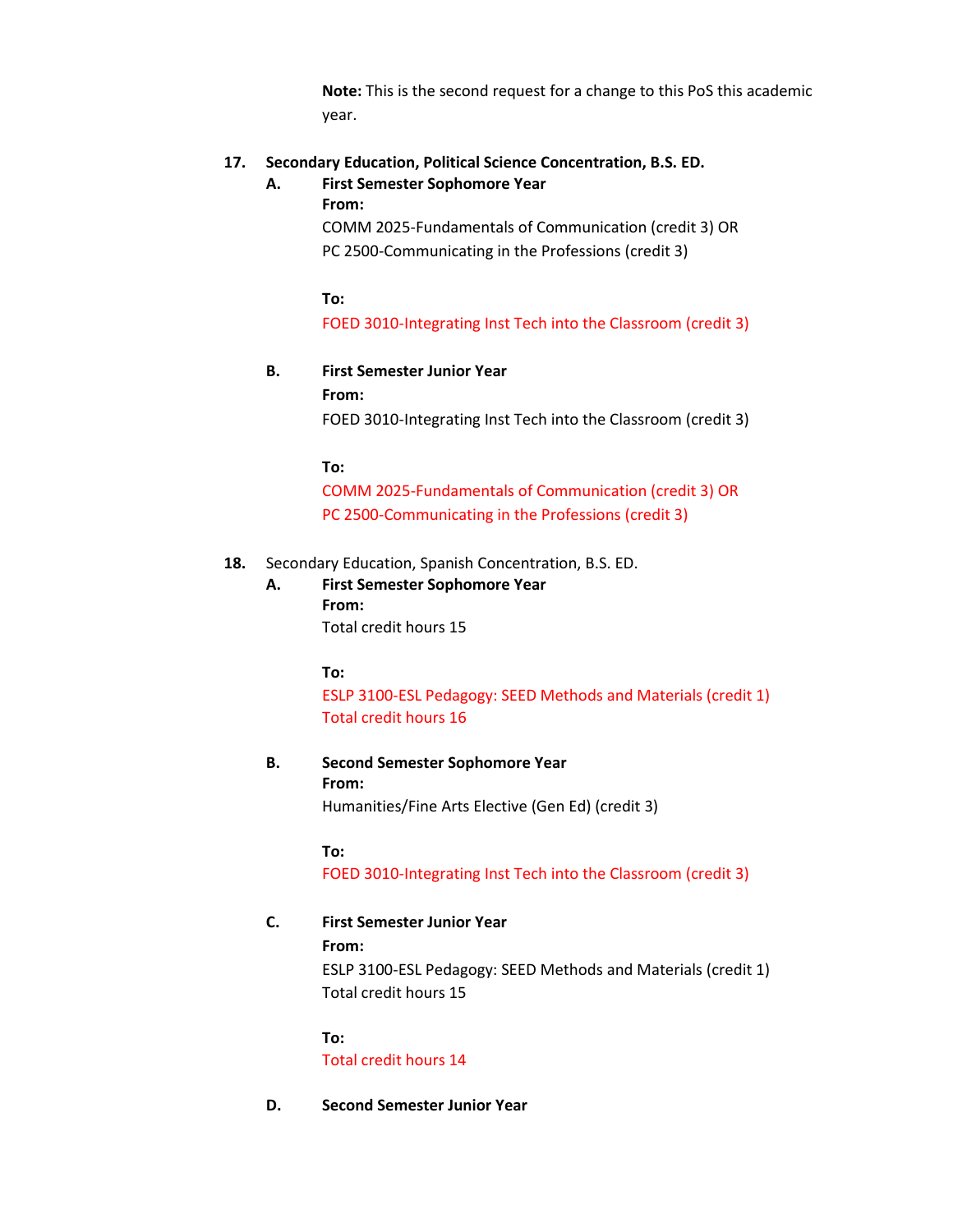**From:**

FOED 3010-Integrating Inst Tech into the Classroom (credit 3)

**To:**

Humanities/Fine Arts Elective (Gen Ed) (credit 3)

## **19.** Secondary Education, Speech Communication & Theatre Concentration, B.S. ED.

### **A. Second Semester Sophomore Year**

**From:** Social/Behavioral Sciences Elective (Gen Ed) (credit 6)

**To:**

FOED 3010-Integrating Inst Tech into the Classroom (credit 3) Social/Behavioral Sciences Elective (Gen Ed) (credit 3)

## **B. First Semester Junior Year**

**From:**

FOED 3010-Integrating Inst Tech into the Classroom (credit 3)

**To:**

Social/Behavioral Sciences Elective (Gen Ed) (credit 3)

- **20.** Special Education, Comprehensive/Interventionist Concentration, B.S.
	- **A. First Semester Sophomore Year From:**

COMM 2025-Fundamentals of Communication (credit 3) OR PC 2500-Communicating in the Professions (credit 3)

## **To:**

FOED 3010-Integrating Inst Tech into the Classroom (credit 3)

## **B. First Semester Junior Year**

**From:**

FOED 3010-Integrating Inst Tech into the Classroom (credit 3)

### **To:**

COMM 2025-Fundamentals of Communication (credit 3) OR PC 2500-Communicating in the Professions (credit 3)

- **21.** Special Education, SE Interventionist Biology, 6-12 Concentration, B.S.
	- **A. First Semester Sophomore Year**

**From:**

Social/Behavioral Sciences Elective (Gen Ed) (credit 3)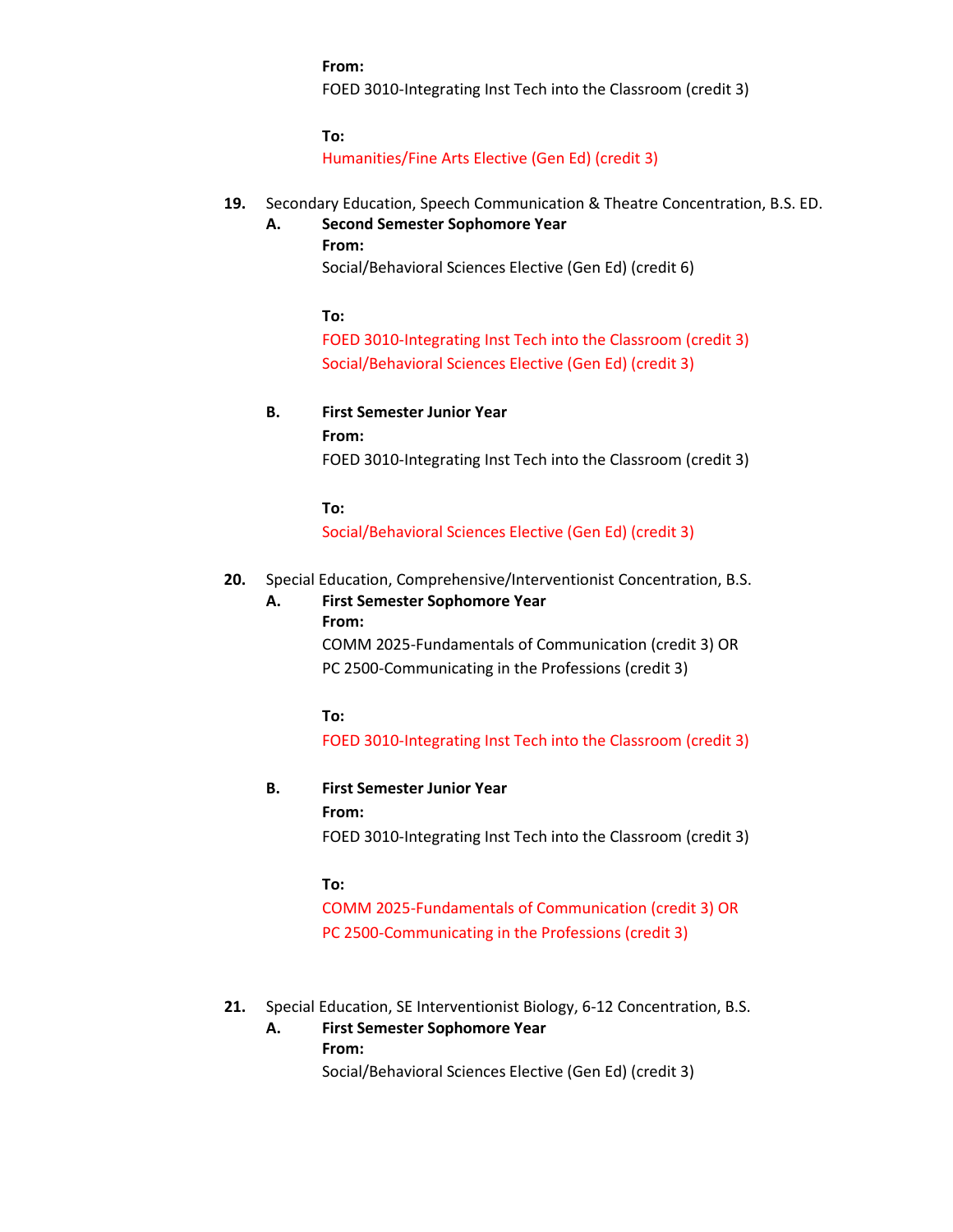### **To:**

FOED 3010-Integrating Inst Tech into the Classroom (credit 3)

## **B. Second Semester Junior Year**

**From:**

FOED 3010-Integrating Inst Tech into the Classroom (credit 3)

**To:**

Social/Behavioral Sciences Elective (Gen Ed) (credit 3)

## **22.** Special Education, SE Interventionist English, 6-12 Concentration, B.S.

**A. First Semester Sophomore Year**

**From:**

Social/Behavioral Sciences Elective (Gen Ed) (credit 3)

**To:**

FOED 3010-Integrating Inst Tech into the Classroom (credit 3)

**B. Second Semester Junior Year From:** 

FOED 3010-Integrating Inst Tech into the Classroom (credit 3)

**To:**

Social/Behavioral Sciences Elective (Gen Ed) (credit 3)

## **23.** Special Education, SE Interventionist History, 6-12 Concentration, B.S.

#### **A. First Semester Sophomore Year From:**

COMM 2025-Fundamentals of Communication (credit 3) OR PC 2500-Communicating in the Professions (credit 3)

**To:**

FOED 3010-Integrating Inst Tech into the Classroom (credit 3)

## **B. Second Semester Junior Year**

### **From:**

FOED 3010-Integrating Inst Tech into the Classroom (credit 3)

### **To:**

COMM 2025-Fundamentals of Communication (credit 3) OR PC 2500-Communicating in the Professions (credit 3)

- **24.** Special Education, SE Interventionist Math, 6-12 Concentration, B.S.
	- **A. First Semester Sophomore Year From:**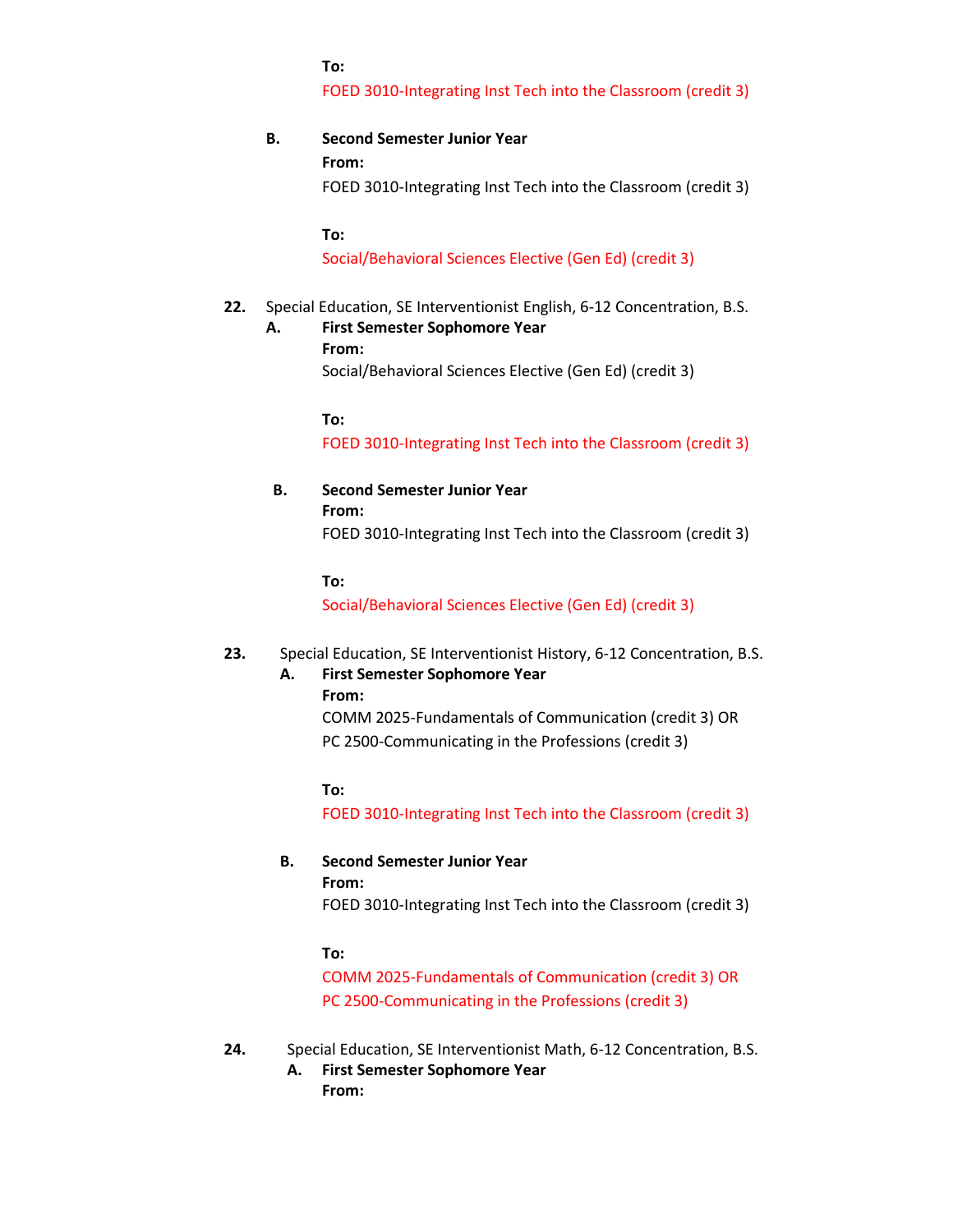COMM 2025-Fundamentals of Communication (credit 3) OR PC 2500-Communicating in the Professions (credit 3)

### **To:**

FOED 3010-Integrating Inst Tech into the Classroom (credit 3)

### **B. First Semester Junior Year**

#### **From:**

MATH 2010-Introduction to Linear Algebra (credit 3)

#### **To:**

READ 3350-Teaching Reading in the Content Areas (credit 3)

## **C. Second Semester Junior Year**

**From:**

FOED 3010-Integrating Inst Tech into the Classroom (credit 3) READ 3350-Teaching Reading in the Content Areas (credit 3)

### **To:**

COMM 2025-Fundamentals of Communication (credit 3) OR PC 2500-Communicating in the Professions (credit 3)

MATH 2010-Introduction to Linear Algebra (credit 3)

### **25.** Special Education Practitioner, B.S.

## **A. Sophomore Year**

**From:**

COMM 2025-Fundamentals of Communication (credit 3) OR PC 2500-Communicating in the Professions (credit 3)

## **To:**

FOED 3010-Integrating Inst Tech into the Classroom (credit 3)

### **B. Junior Year**

**From:**

FOED 3010-Integrating Inst Tech into the Classroom (credit 3)

## **To:**

COMM 2025-Fundamentals of Communication (credit 3) OR PC 2500-Communicating in the Professions (credit 3)

### **26.** Early Childhood Practitioner, B.S.

**A. Second Semester Sophomore Year From:**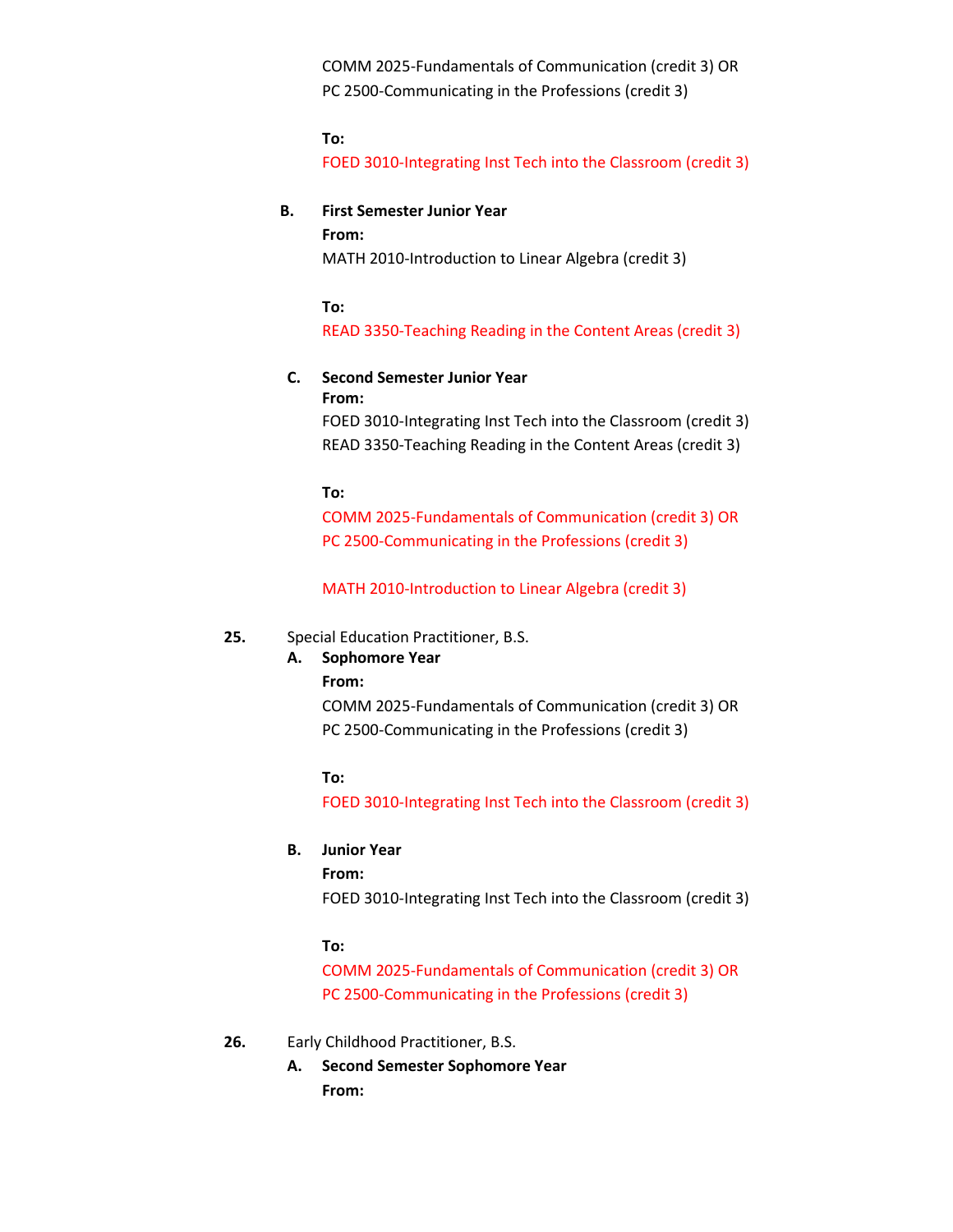MUS 1074-Music to Meet Excpt Education Needs (credit 1) Total hours: 16

**To:**  Total hours: 15

## **B. Senior Year**

**From:**

ECED 4221-Early Intervention Field Experience (credit 1-3. 1 required) ECED 4240(5240)-Early Intervention II (credit 3) ECED 4270-Early Childhood Internship I (credit 3-7. 7 required) ECED 4260-Early Childhood Program Leadership, Administration and Assessment (credit 8) ECED 4280-Early Childhood Internship II (credit 7)

Total: 26

### **To:**

## **First Semester Senior Year**

ECED 4221-Early Intervention Field Experience (credit 1-3. 2 required) ECED 4240(5240)-Early Intervention II (credit 3) ECED 4270-Early Childhood Internship I (credit 3-7. 7 required) **Total: 12**

#### **Second Semester Senior Year**

ECED 4260-Early Childhood Program Leadership, Administration and Assessment (credit 8) ECED 4280-Early Childhood Internship II (credit 7)

### **Total: 15**

**Motion to approve**. Lisa Zagumny **Second**. Barry Stein **Vote.** Motion carried.

### **4. Physics**

#### **A. Curriculum Changes.**

**1)** The proposed change applies to both Option I and Option II Physics programs of study.

**Delete:**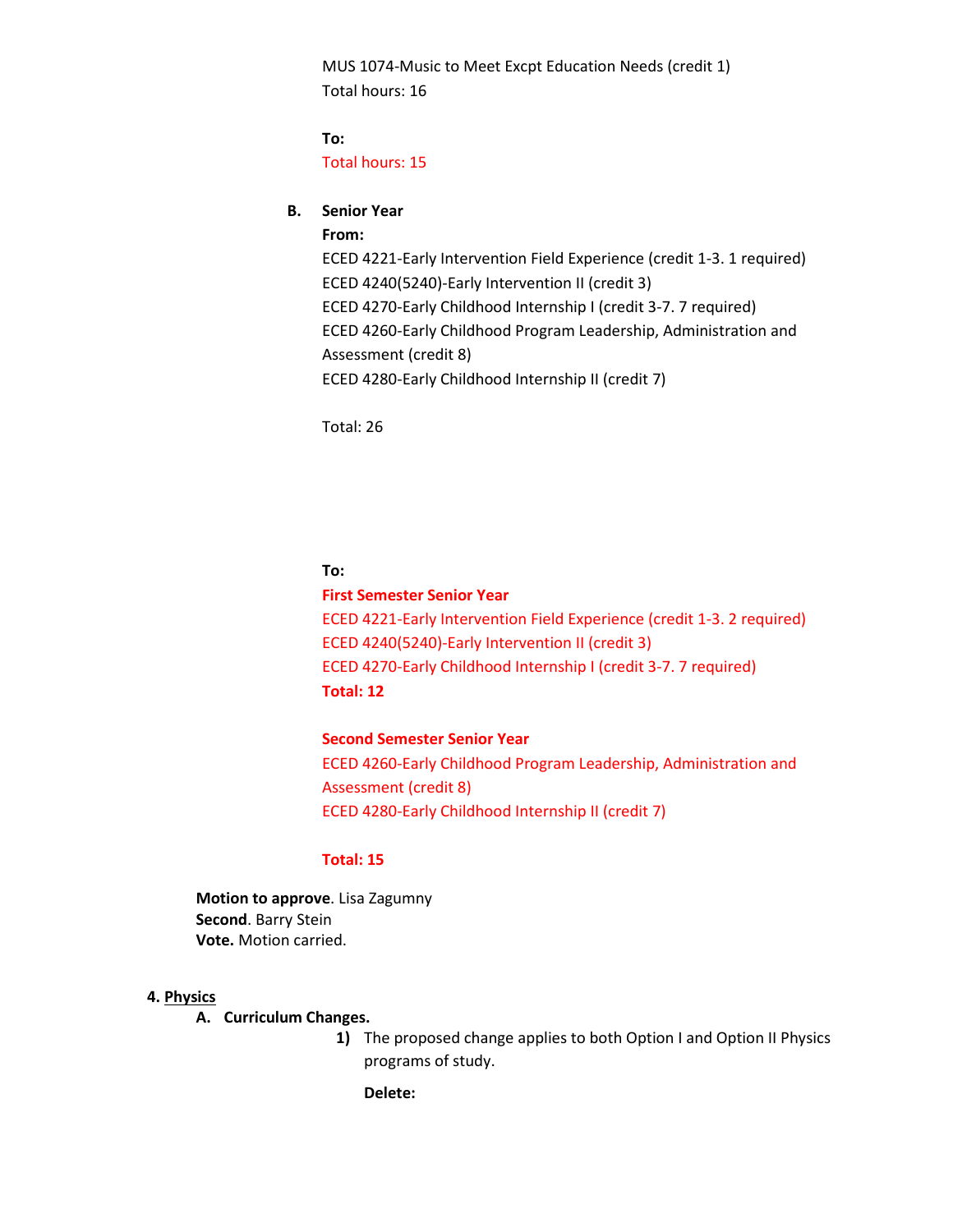#### PHYS 1020 or MSCI 1020: First Year Connections, 1 hour credit

\*This deletion will reduce the number of credit hours in the first semester from 16 to 15. Since this course was not part of the 120 hour curriculum, there is no other impact.

**Motion to approve**. Lisa Zagumny **Second**. Barry Stein **Vote.** Motion carried.

#### **5. Biology (WFS)**

- **A. Curriculum Changes.** 
	- **1)** The changes will be made to the three WFS concentrations: Conservation Biology (WFSC), Fisheries Science (WFSF), and Wildlife Science (WFSW).

**A.** Remove GEOL 2000 (Earth Evolution) as a required course in all three concentrations because it will not be taught in the future.

- **B**. In place of GEOL 2000, WFS 4711 (Fisheries Management) will be required in the WFSW concentration, and the number of directed electives will be increased from two courses to three courses in the WFSC and WFSF concentrations.
- **C**. Remove AGRN 2300/2310 (Soils) from the list of directed electives of all three concentrations and replace this listing with AGRN 3000 (Soils) because of a rubric change that has occurred in the last few years.
- **D**. Add BIOL 4780 (Phycology), WFS 4650 (Marine Biology), and WFS 4800 (Conservation Techniques) to the list of directed electives in the WFSC concentration to provide more flexibility.
- **E**. Add GEOG 3200 (Water Resources), WFS 3500 (Wildlife Law Enforcement), WFS 4230 (Animal Behavior), WFS 4630 (Ornithology), WFS 4640 (Waterfowl Ecology and Management), WFS 4650 (Marine Biology), WFS 4820 (Mammalogy), and WFS 4830 (Herpetology) to the list of directed electives in the WFSF concentration to provide more flexibility.
- **F**. Remove WFS 4700 (Habitat Management) from the list of directed electives in the WFSF concentration because of its terrestrial focus.
- **G**. Remove GEOG 4410 (Remote Sensing) from the list of directed electives of all three concentrations because WFS students are not required to take a prerequisite course (GEOL 2500), and general electives are limited in these programs.
- **H**. Change the catalog listing of directed electives in the WFSW concentration, and restore AGHT 3450 (Dendrology) as a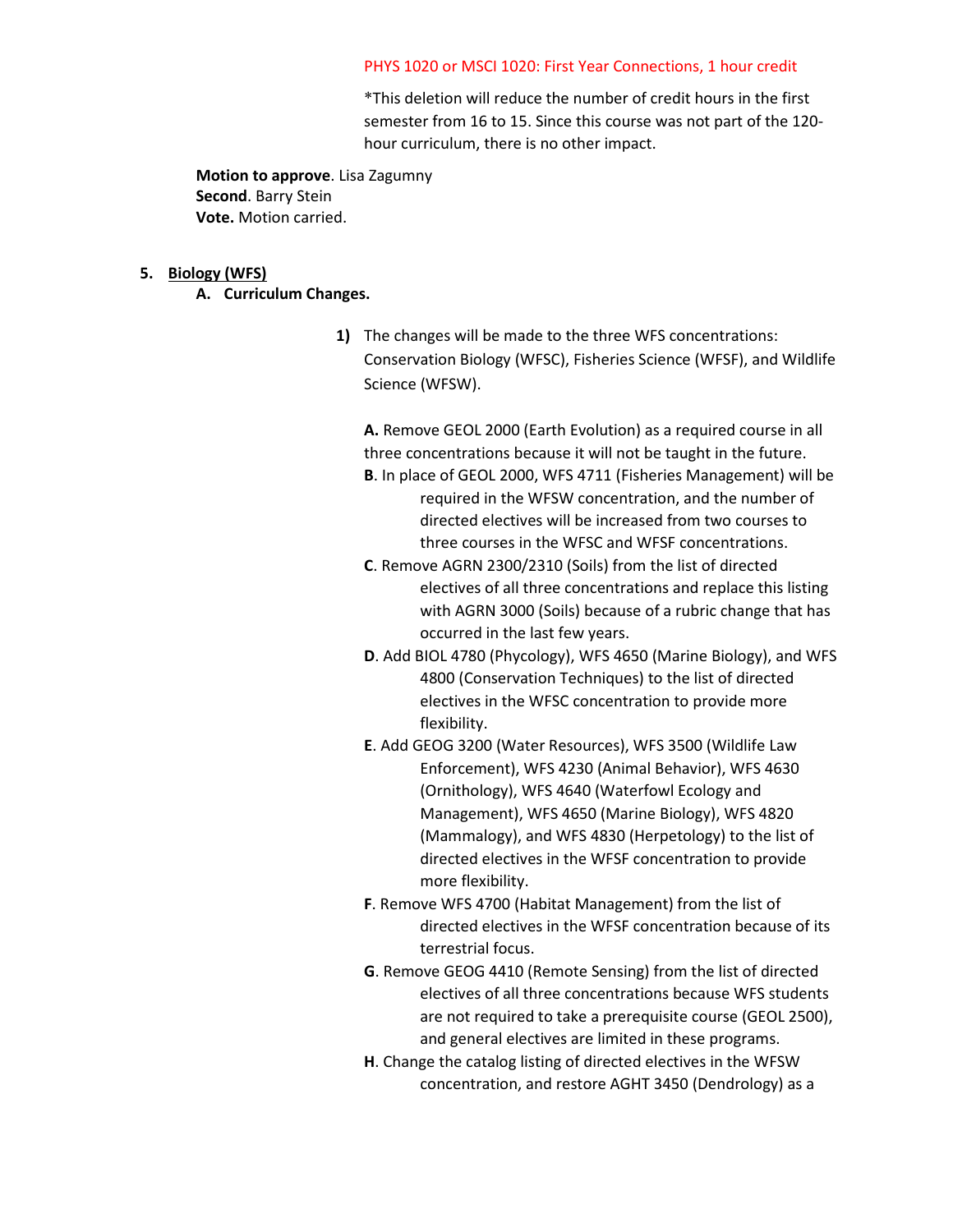required course in place of BIOL 4330 (Plant Ecology) to

correct mistakes in the current version of the catalog.

**I**. Change the sequence in which courses are recommended to be taken in all three concentrations (See attached files) to better reflect realistic programs of study.

**Motion to approve**. Lisa Zagumny **Second**. Barry Stein **Vote.** Motion carried

### **6. History**

**A. Prerequisite Changes.** 

**1) From**:

HIST 4420 – Public History**.** Lec. 3. Credit 3. Prerequisite: HIST 3410. Introduce history majors to possible careers in the field and give students practical, hands-on experience in the field of Public History.

## **To**:

HIST 4420 – Public History**.** Lec. 3. Credit 3. Introduce history majors to possible careers in the field and give students practical, hands-on experience in the field of Public History.

**Motion to approve**. Lisa Zagumny **Second**. Barry Stein **Vote.** Motion carried

## **7. Mathematics**

**A. Course Deletion/Curriculum Changes.** 

**1) Delete:**

**a.** MATH 1020: First-Year Connections, Credit 1.

**b.** CSC/MATH/PHYS 1020: First-Year Connections are no longer needed as it is not part of the 120-hour curriculum.

**Motion to approve**. Lisa Zagumny **Second**. Barry Stein **Vote.** Motion carried

## **8. Environmental Studies**

### **A. Course Additions.**

**1) ESS 2100**, Environment and Ethics Lec. 3. Credit 3. Prerequisite: None.

This course is designed to assist in developing students' understanding of the roles that environmental ethics impact upon professional and personal decision-making and leadership. Review of ethical frameworks, multi-cultural ethics and worldviews, and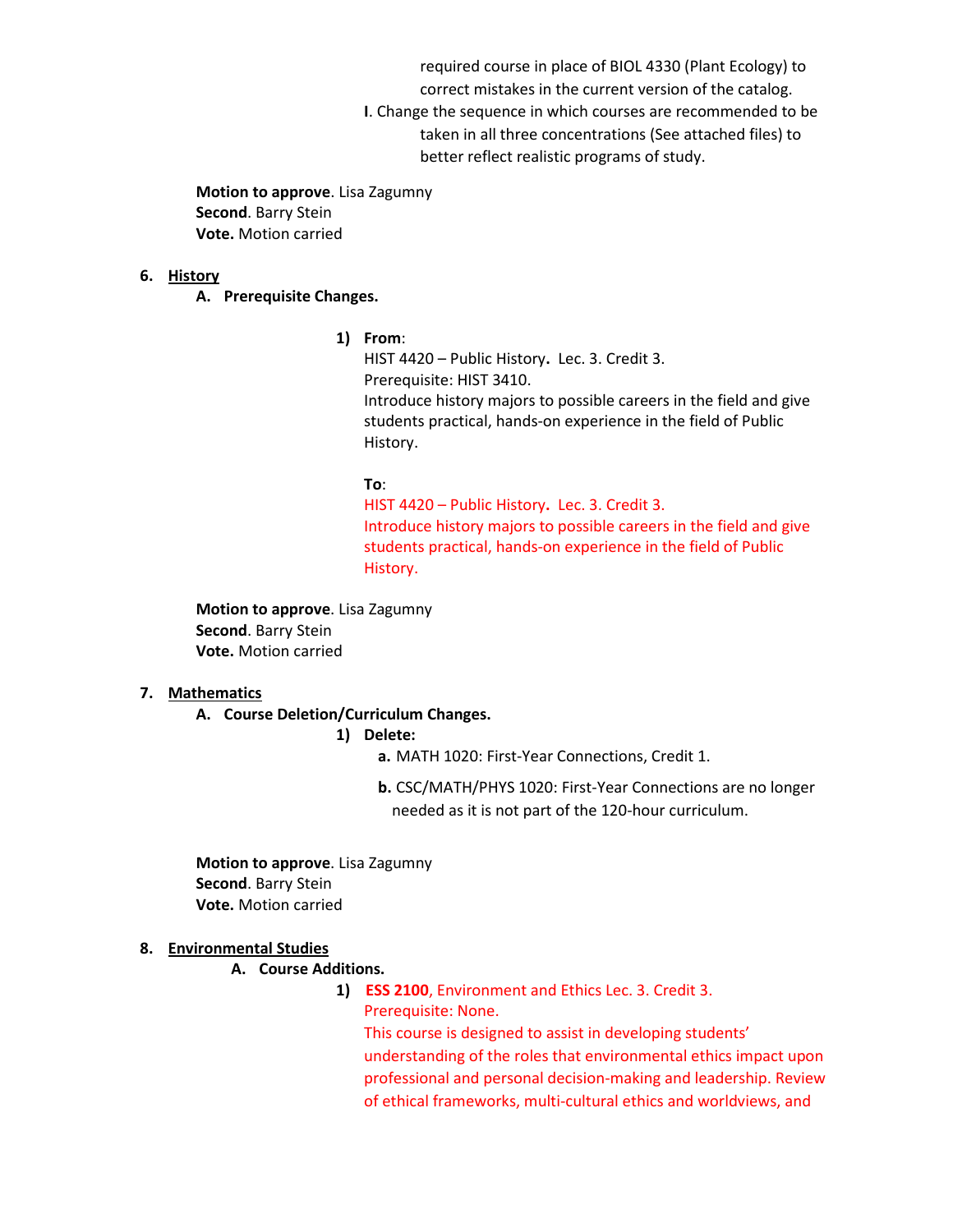environmental perspectives provide a foundation for ethical decision making about environmental and sustainability issues.

## **2) ESS 3100**, Global Sustainability Issues and Initiatives Lec. 3. Credit 3. Prerequisite: None.

This course will provide a broad overview of the most pressing sustainability issues globally, as well as common practices and innovative initiatives to address these issues.

**3) ESS 3200**, Nonprofit Organizations and the Environment Lec. 3. Credit 3.

## Prerequisite: None.

This course will provide an overview of the role of the nonprofit sector in environmental advocacy, education, conservation, management, policy development, and sustainability; and as catalysts, intermediaries, and champions of environmental movements. While much of the focus will be on the U.S., the course will also include a comparative look at global environmentally focused non-governmental organizations (NGOs).

## **B. Course Changes.**

**1) From:**

ESS 3710 - Chemistry and the Environment Lec. 3. Credit 3.

Prerequisite: CHEM 1010. Concepts of environmental chemistry that include organic chemistry, polymer chemistry, the chemistry of the earth, water and air, biochemistry, and energy. A grade in ESS 3710 may be accepted as a replacement for a previous grade in CHEM 3710.

## **To:**

ESS 3710 - Chemistry and the Environment Lec. 3. Credit 3.

Prerequisite: CHEM 1010 or CHEM 1110. Concepts of environmental chemistry that include organic chemistry, polymer chemistry, the chemistry of the earth, water and air, biochemistry, and energy. A grade in ESS 3710 may be accepted as a replacement for a previous grade in CHEM

## **C. Addition of New Minors.**

**1) Natural Resources** (new minor)

Required Courses (6 credit hours)

- ESS 1100 Introduction to Environmental Studies
- ESS 4110 Human Dimensions of Natural Resources

Directed Elective Courses (9 credit hours) Soil, Water, and Air Protection (Select one course)

• AGRN 3000 Soils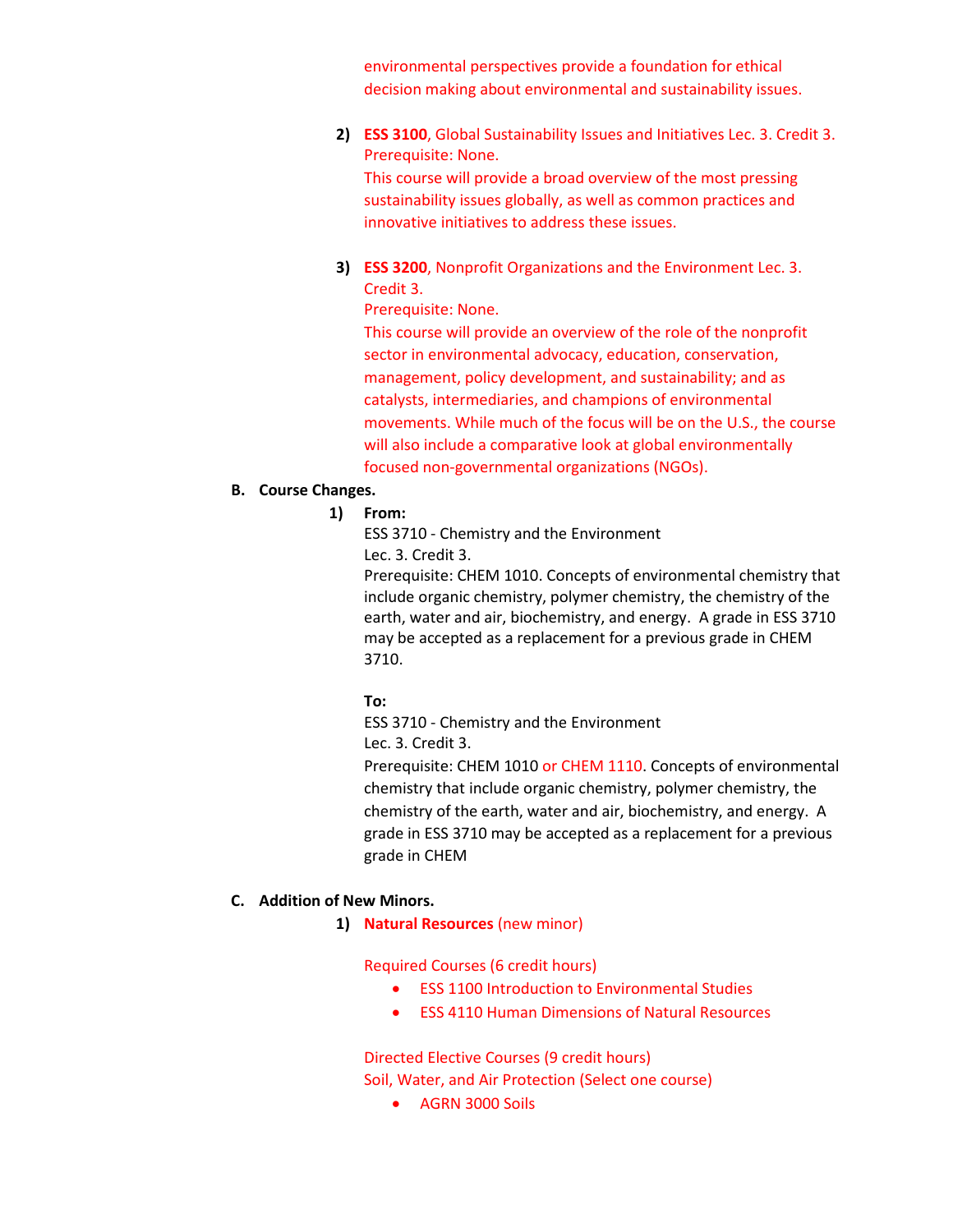- GEOL/GEOG 3200 Water Resources
- ESS 3710 Chemistry and the Environment
- CHEM 4710 Environmental Chemistry

Biotic Conservation (Select one course)

- WFS 4730 Conservation Biology
- WFS 4770 Non-game Species Management
- WFS 4711 Fisheries Management

Policy and Technology (Select one course)

- AGBE/ECON 4120 Natural Resource Economics
- AGET 3110 Natural Resource Systems [AND] AGET 3115 Natural Resource Systems Laboratory
- GEOG 4510 Theory of GIS I
- WFS 4500 National Wildlife Policy

## **2) Parks and Protected Areas** (new minor)

Required Courses (9 credit hours)

- ESS 1100 Introduction to Environmental Studies
- ESS 4100 National Parks and Protected Public Lands
- ESS 4110 Human Dimensions of Natural Resources

Directed Electives Courses (6 credit hours)

Human Dimensions Courses (Select one course)

- ESS 2100 Environment and Ethics
- ESS 3200 Nonprofit Organizations and the Environment
- HIST 3900 Environmental History
- SOC 3600 Environmental Sociology

Management and Protection Courses (Select one course)

- WFS 3500 Wildlife Law Enforcement
- WFS 4730 Conservation Biology
- WFS 4770 Non-game Species Management

## **3) Environmental Sustainability** (new minor)

Required Courses (6 credit hours)

- ESS 1100 Introduction to Environmental Studies
- ESS 3100 Global Sustainability

Directed Elective Courses (9 credit hours) Society and the Environment (Select one course)

- AGBE 2010 World Food and Society
- AGHE 4600 Global Food Systems: Sustainability and Insecurity
- ESS 2100 Environment and Ethics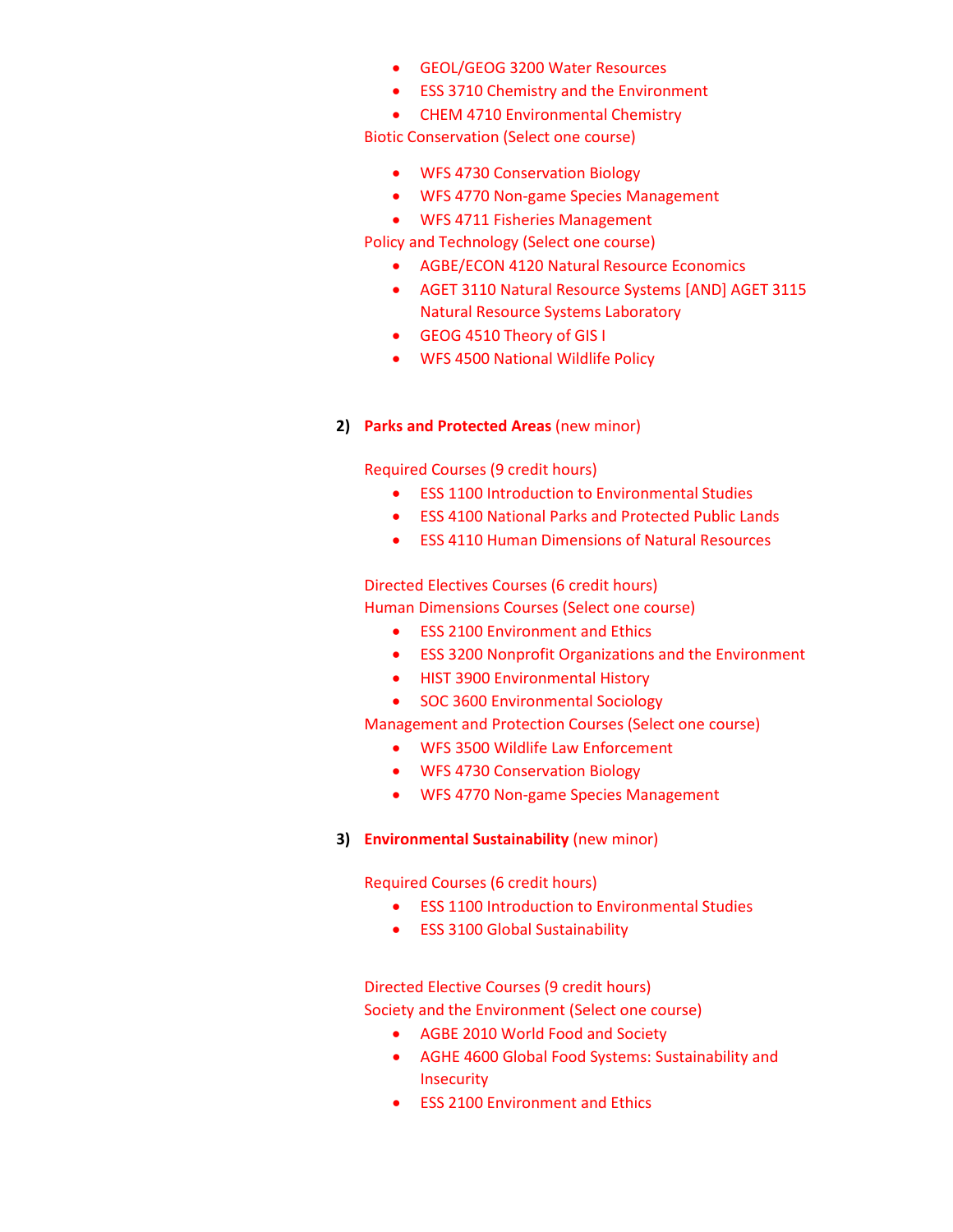- HEC 4315 Global Social Responsibility
- SOC 3600 Environmental Sociology

Economics, Policy, and Law (Select one course)

- AGBE/ECON 4120 Natural Resource Economics
- ECON 4200 Environmental Economics
- ESS 3000 Introduction to Environmental Law
- ESS 3200 Nonprofit Organizations and the Environment
- ESS 4300 Environmental Management Systems

Environmental Science and Technology (Select one course)

- AGRN 3300 Organic Farming
- CEE 3413 Environmental Engineering
- CHE 4550 Green Engineering
- ESS 3710 Chemistry and the Environment
- GEOG/GEOL 3200 Water Resources
- WFS 4730 Conservation Biology

*\*Friendly Amendment was made to the third new minor to change the name from Sustainability to Environmental Sustainability.* 

> **Motion to approve**. Richard Rand **Second**. Mike Gotcher **Vote.** Motion carried

## **9. Communication**

## **A. Curriculum Changes/Addition of New Course.**

- **1**) Changes to the Communication Theory Elective
	- **a.** Add COMM 3040 / JOUR 3040: Event Planning and Risk Management to the list of Communication Theory Electives.
- **2)** Changes to the Communication Application Elective
	- **b.** Add JOUR 4030: Field Experience in Event Management and Promotion to the Communication Application Elective
- **3) Addition of New Course.**

## **From:**

## Freshman Year

ENGL 1010 - English Composition I Credit: 3. ENGL 1020 - English Composition II Credit: 3. COMM 2025 – Fundamentals of Communication Credit: 3. MATH Credit: 3. JOUR 2200 - Mass Communication in a Changing Society Credit: 3. Natural Science Credit: 8. Social/Behavioral Science Elective Credit: 3. COMM 1020 - Survey of Communication Credit: 3 UNIV 1020 - First-Year Connections Credit<sup>5</sup> 1 Elective Credit: 1. Total: 30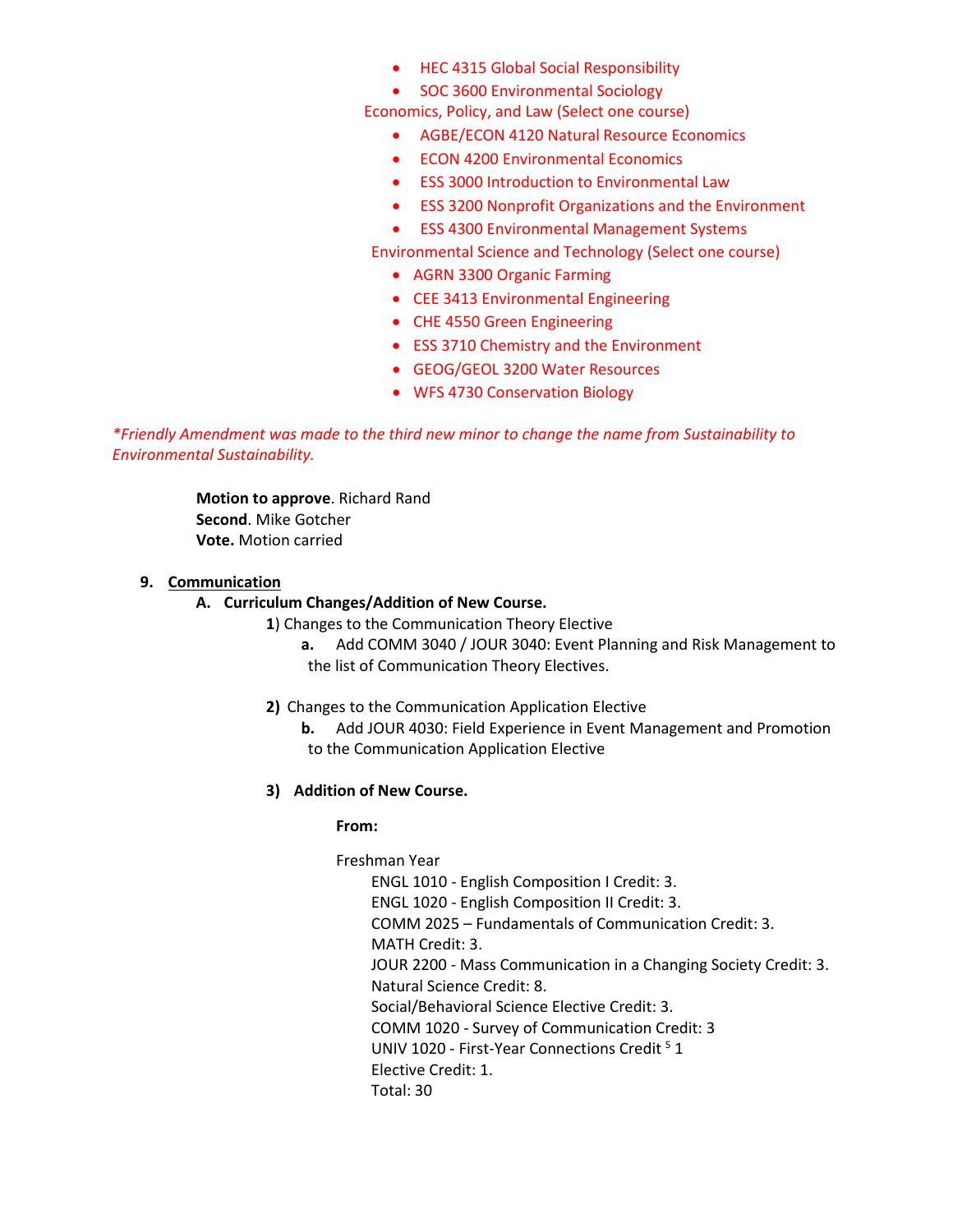Sophomore Year ENGL 2130 - Topics in American Literature Credit: 3. or ENGL 2235 - Topics in British Literature Credit: 3. or ENGL 2330 - Topics in World Literature Credit: 3. HIST 2010 - American History I Credit: 3. HIST 2020 - American History II Credit: 3. Humanities/Fine Arts Electives Credit: 6. Social/Behavioral Science Credit: 3. COMM 2075 – Organizational Communication Credit: 3. COMM 2090 - Interpersonal Communication Credit: 3. Electives Credit:  $6<sup>2</sup>$ Total: 30 Junior Year COMM 3100 - Communication Theory Credit: 3. COMM 3200 - Research Methods in Communication Credit: 3. JOUR 3770 - Law of Journalism Credit: 3. COMM 3620 - Intercultural Communication Credit: 3. COMM 3630 - Discussion and Parliamentary Procedure Credit: 3. Communication Application Elective Credit:  $3<sup>2</sup>$ . Communication Theory Electives Credit: 6. <sup>3</sup> Mass Communication Application Elective Credit:  $3<sup>1</sup>$ . Electives Credit: 3. Total: 30 Senior Year COMM 4620 (5620) - Advanced Public Speaking Credit: 3. COMM 4630 (5630) - Persuasion Credit: 3. Electives Credit: 12 Communication Application Electives<sup>4</sup> Credit: 6. Communication Theory Electives<sup>3</sup> Credit: 6. Total: 30 Note: 1. Students may choose from the following: JOUR 1110, JOUR 3400,

- JOUR 3460, JOUR 3750. 2. Elective course to be selected in consultation with academic advisor.
- 3. Students may choose from the following: COMM 3000, COMM 3120, COMM 4420, COMM 4430 (5430), COMM 4440, COMM 4601, COMM 4602, COMM 4603, COMM 4900, COMM 4901.
- 4. Students may choose from the following: COMM 2800, COMM 3030, COMM 3080, COMM 3130, COMM 3400, COMM 4540, COMM 4550, COMM 4601, COMM 4602, COMM 4603, COMM 4853, COMM 4856, COMM 4900, COMM 4901.
- 5. This course is not included in the 120-hour curriculum.

## **To:**

Freshman Year

ENGL 1010 - English Composition I Credit: 3. ENGL 1020 - English Composition II Credit: 3. COMM 2025 – Fundamentals of Communication Credit: 3.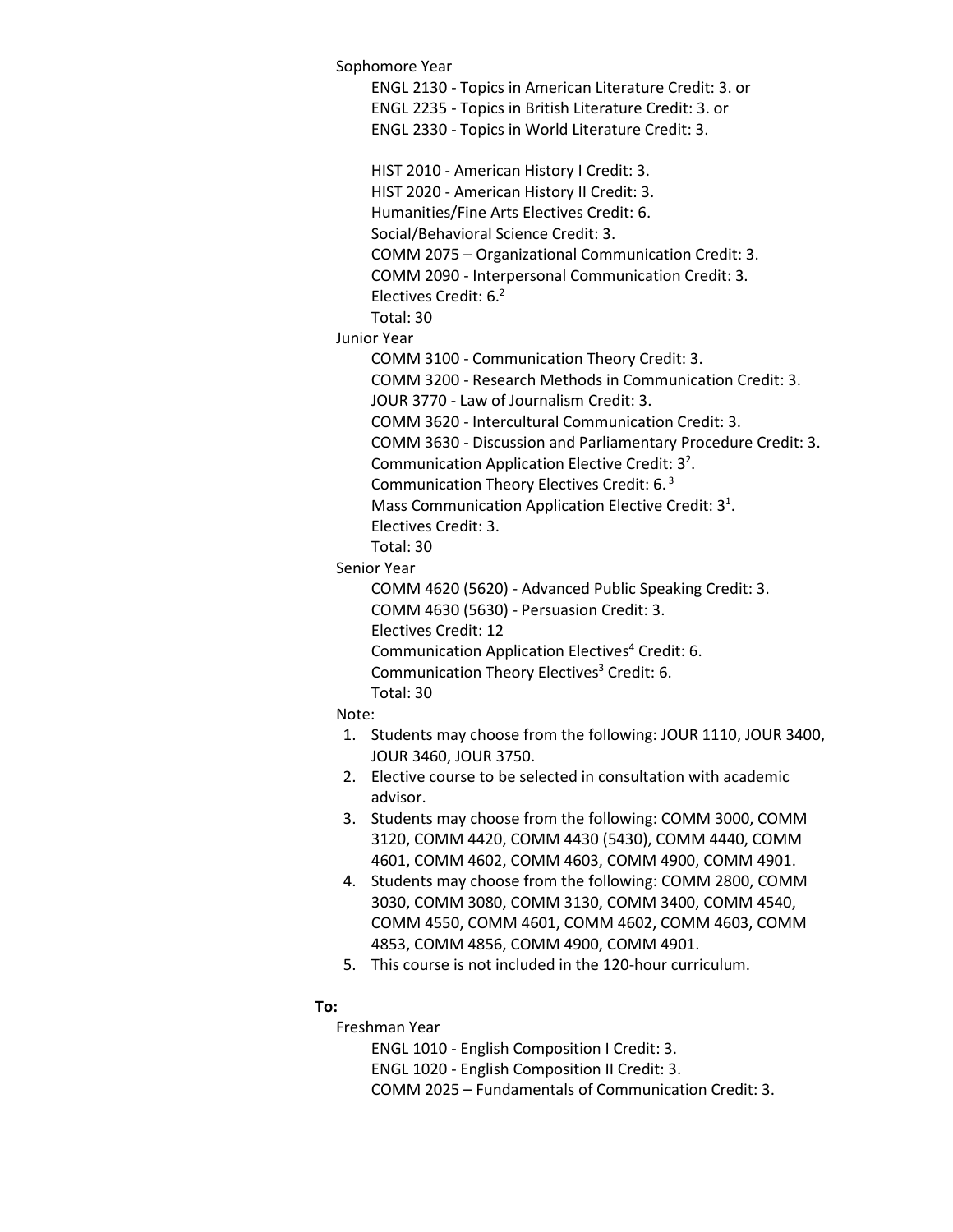MATH Credit: 3. JOUR 2200 - Mass Communication in a Changing Society Credit: 3. Natural Science Credit: 8. Social/Behavioral Science Elective Credit: 3. COMM 1020 – Survey of Communication Credit: 3 UNIV 1020 - First-Year Connections Credit<sup>5</sup> 1 Elective Credit: 1. Total: 30 Sophomore Year ENGL 2130 - Topics in American Literature Credit: 3. or ENGL 2235 - Topics in British Literature Credit: 3. or ENGL 2330 - Topics in World Literature Credit: 3. HIST 2010 - American History I Credit: 3. HIST 2020 - American History II Credit: 3. Humanities/Fine Arts Electives Credit: 6. Social/Behavioral Science Credit: 3. COMM 2075 – Organizational Communication Credit: 3. COMM 2090 - Interpersonal Communication Credit: 3. Electives Credit: 6.2 Total: 30 Junior Year COMM 3100 - Communication Theory Credit: 3. COMM 3200 - Research Methods in Communication Credit: 3. JOUR 3770 - Law of Journalism Credit: 3. COMM 3620 - Intercultural Communication Credit: 3. COMM 3630 - Discussion and Parliamentary Procedure Credit: 3. Communication Application Elective3 Credit: 3. Communication Theory Electives<sup>4</sup> Credit: 6. Mass Communication Application Elective<sup>1</sup> Credit: 3. Electives Credit: 3. Total: 30 Senior Year COMM 4620 (5620) - Advanced Public Speaking Credit: 3. COMM 4630 (5630) - Persuasion Credit: 3. Electives Credit: 12 Communication Application Electives<sup>3</sup> Credit: 6. Communication Theory Electives<sup>4</sup> Credit: 6. Total: 30 Note: 1. Students may choose from the following: JOUR 1110, JOUR 3400, JOUR 3460, JOUR 3750 2. Elective course to be selected in consultation with academic advisor. 3. Students may choose from the following: COMM 3000, COMM 3120, COMM 3040 / JOUR 3040, COMM 4030, COMM 4420, COMM 4430, COMM 4440, COMM 4560, COMM 4601, COMM 4602, COMM 4603, COMM 4900, COMM 4901.

4. Students may choose from the following: COMM 2800, COMM 3030, COMM 3080, COMM 3130, COMM 3400, JOUR 4030, COMM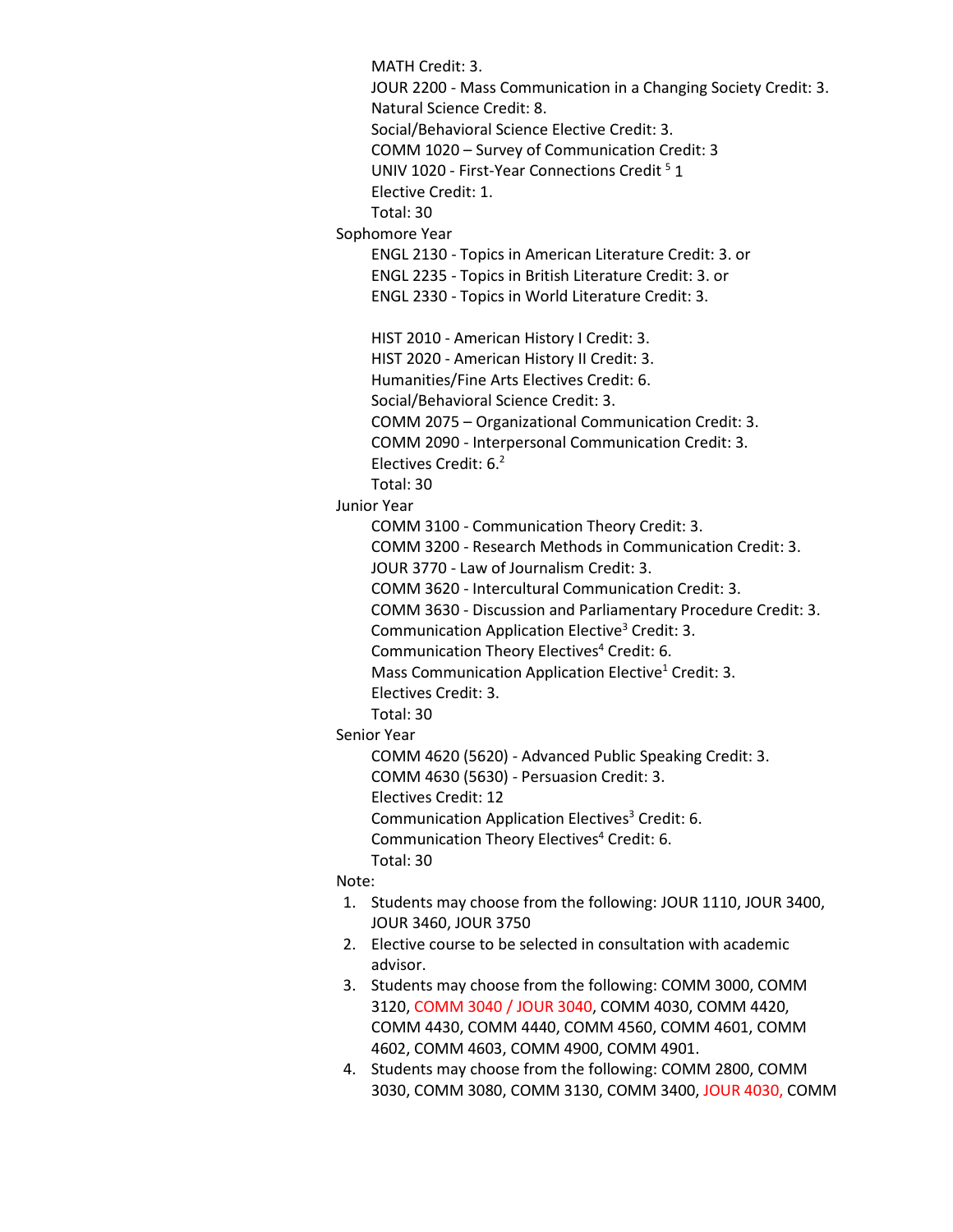4540, COMM 4550, COMM 4601, COMM 4602, COMM 4603, COMM 4850, COMM 4851, COMM 4900, COMM 4901.

5. This course is not included in the 120-hour curriculum.

## **B. Addition of a New Emphasis Area.**

## **1) Emphasis area in Visual Communication:**

The **visual communication** emphasis area will consist of four of the following courses. Only one internship may count toward the four-course requirement:

ART 1250 Introduction to Digital Imaging ART 2210 Introduction to Design ART 2220 Typography, text and image COMM 3120 Visual Communication and Rhetoric COMM 4440 Semiotics JOUR 4853 Internship

**Motion to approve**. Lisa Zagumny **Second**. Barry Stein **Vote.** Motion carried

## **10. Business**

## **A. Program of Study Update.**

In 2019, the College of Business removed the curricular requirement that all business students must start as Basic Business majors and complete a specified set of courses, after which they would be eligible to enter their desired program. Since "Basic Business" is no longer a program requirement, this label should be removed from the Undergraduate Catalog curriculum listings for the following majors/concentrations:

- Accounting, B.S.B.A.
- Business and Information Technology, B.S.B.A.
- Business Management
	- Business Intelligence and Analytics Concentration, B.S.B.A.
	- General Management Concentration, B.S.B.A.
	- Human Resource Management Concentration, B.S.B.A.
	- Production & Operations Concentration, B.S.B.A.
- Finance, B.S.B.A.
- Marketing, B.S.B.A.

**Motion to approve**. Lisa Zagumny **Second**. Barry Stein **Vote.** Motion carried

## **11. Economics, Finance and Marketing**

**A.Course Additions.** 

**1)** ECON/FIN 4997 – Special Topics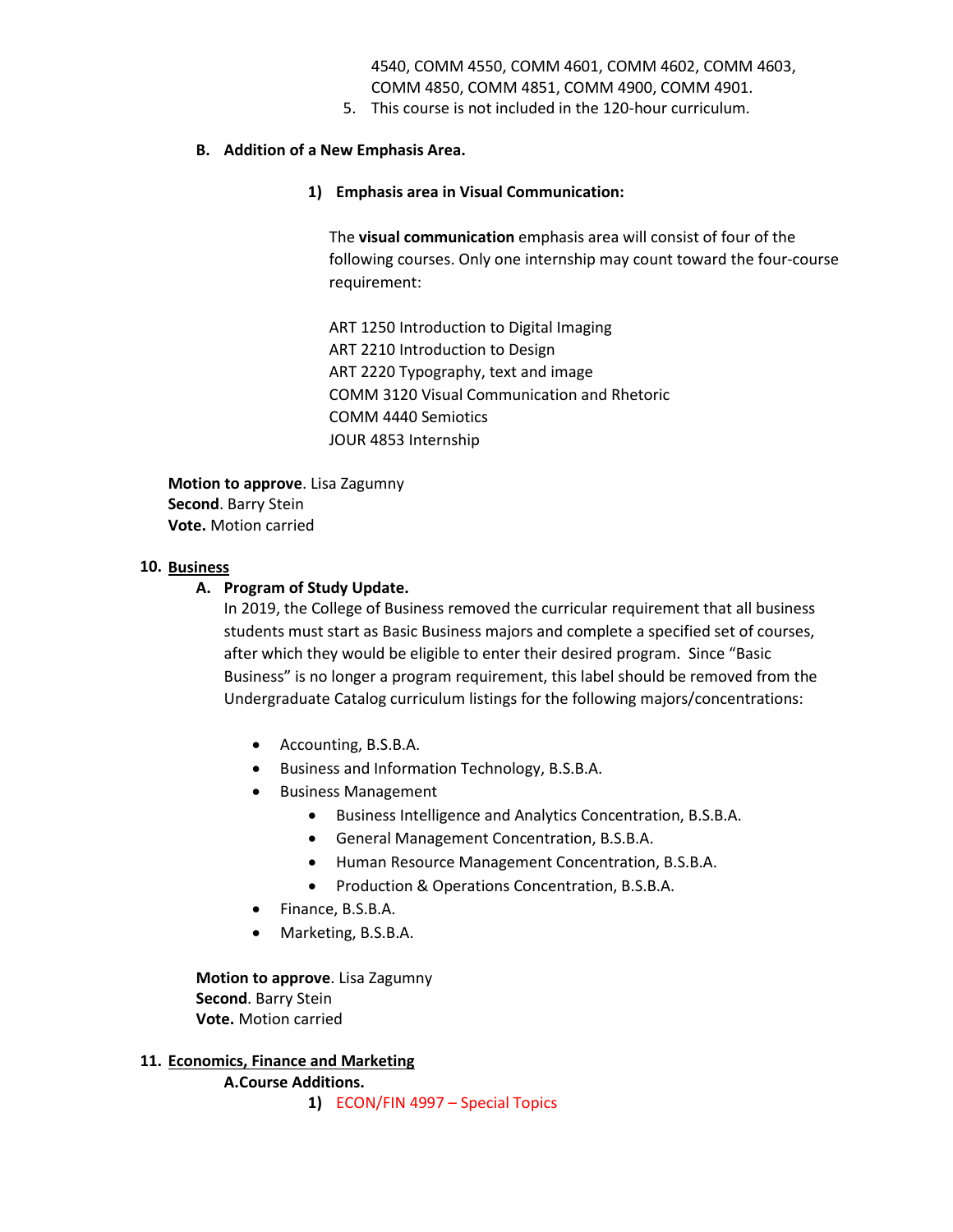Credit 3 per semester.

Prerequisite: None.

Directed study and research on a selected topic that combines Economics and Finance. Course may be taken more than once as topics change.

**2)** ECON/MKT 4998 – Special Topics Credit 3 per semester.

Prerequisite: None.

Directed study and research on a selected topic that combines Economics and Marketing. Course may be taken more than once as topics change.

**3)** FIN/MKT 4999 – Special Topics Credit 3 per semester.

Prerequisite: None.

Directed study and research on a selected topic that combines Finance and Marketing. Course may be taken more than once as topics change.

## **B.Course Catalog Description**

## **1) From:**

ECON 3610 - Business Statistics I

Lec. 3. Credit 3.

Pre-requisite: MATH 1830 or MATH 1845 or MATH 1910 or consent of instructor. Statistical description, probability, probability distributions (binomial, Poisson, normal, and t), sampling distributions and the central limit theorem, interval estimation, hypothesis testing, and linear regression.

## **To:**

ECON 3610 - Business Statistics I Lec. 3. Credit 3. Pre-requisite: MATH 1530 or MATH 1830 or MATH 1845 or MATH 1910 or consent of instructor. Business applications of statistics and probability, with emphasis on critical thinking, statistical inference, statistical dependence, and linear regression.

**Motion to approve**. Lisa Zagumny **Second**. Barry Stein **Vote.** Motion carried

## **12. Decision Sciences and Management**

**A. Prerequisite Changes/ Course Deletion.** 

**1) From:**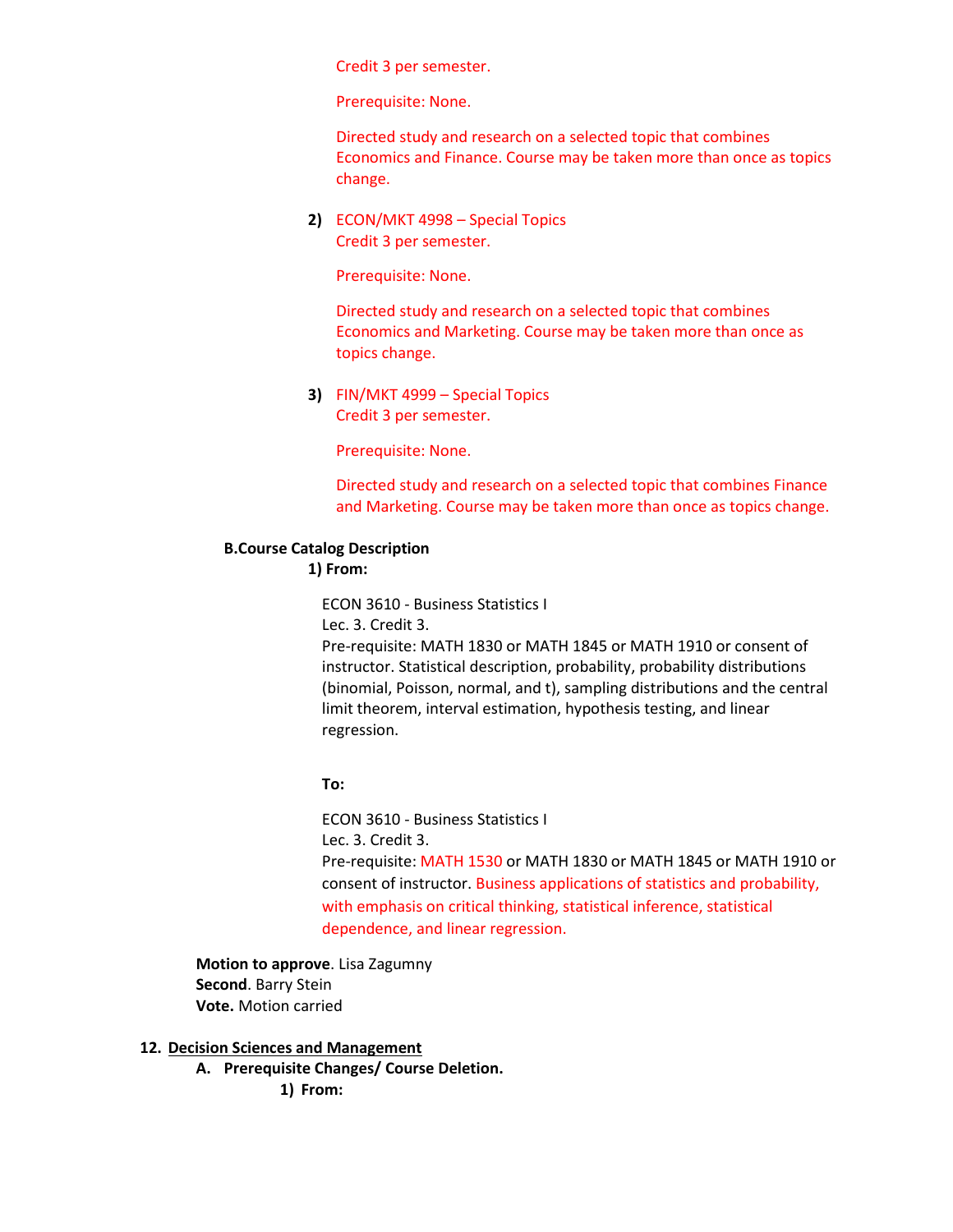**To:** Prerequisite or corequisite: DS4210, DS4220

**2) Delete:** DS3840 (Management Information Systems)

#### **B. Deletion and Creation of New Concentration.**

Deleting Business Intelligence and Analytics Concentration from Business Management Major and adding it to Business and Information Technology Major

The faculty of the Department of Decision Sciences and Management would like to delete the Business Intelligence and Analytics Concentration from the Business Management (BMGT) Major and add it to the Business and Information Technology (BINT) Major.

Historically, the Department hosted one major (Business Management) and five concentrations (General Management, Human Resource Management, Production and Operations, Business Intelligence and Analytics, and Business and Information Technology). Last year, Business and Information Technology was elevated to its own major. The content of the Business Intelligence and Analytics Concentration overlaps substantially with the content in the BINT Major. No curriculum changes are required.

**Motion to approve**. Lisa Zagumny **Second**. Barry Stein **Vote.** Motion carried

#### **13. Accounting**

### **A. Program of Study Changes.**

#### **1) From:**

Professor Rand, Chairperson; Professors Fesler, Seay; Associate Professor Howard; Assistant Professors Bundy, Davis, Garner, Wilbanks; Instructor Waggoner

The objective of the accounting program is to provide the educational foundation for careers in accounting. The program includes both general and special education. Courses in the arts, sciences, and business areas are required. A wide variety of accounting courses provide flexibility for different accounting specialties. The curriculum is designed to help students gain initial employment and successfully advance in such specializations as public accounting, internal auditing, taxation, and business and industrial accounting. The accounting program helps students to meet the requirements of the state's 150-hour law for CPA candidacy.

*The current program of study published in the 2020 Undergraduate Catalog is not consistent with the changes that have occurred in our curriculum recently in*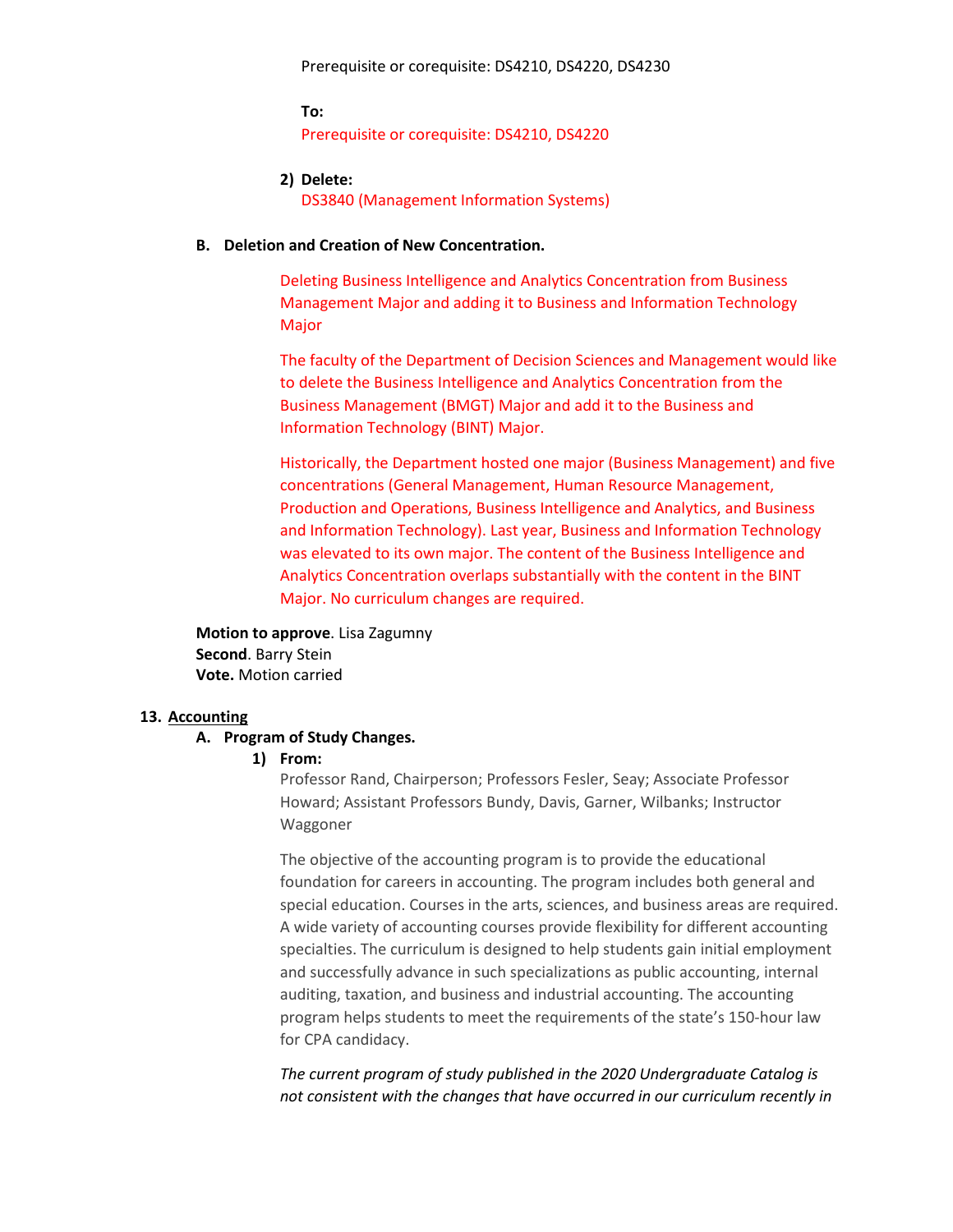*the College of Business. This memo will restate the changes previously approved by the College of Business that should be reflected in the University Catalog. This memo includes new wording for the Catalog. Appendix A will include an updated Program of Study for students who wish to major in Accounting.* 

### **To:**

Professor Rand, Chairperson; Professors Fesler, Seay; Associate Professors Davis, Howard, Wilbanks; Assistant Professors Bundy, Garner; Instructor Waggoner

The objective of the accounting program is to provide the educational foundation for careers in accounting. The program includes both general and special education. Courses in the arts, sciences, and business areas are required. A wide variety of accounting courses provide flexibility for different accounting specialties. The curriculum is designed to help students build a strong foundation in the discipline of Accounting, preparing them for a wide variety of career opportunities in both business and professional accounting. The accounting major helps students to meet the requirements of the state's 150 hour law for CPA candidacy. Students also have the option to seek a minor in Accounting.

See new Program of Study attached. The changes include:

- Rewriting footnotes.
- Change the DS 3840 requirement.
- Change Math requirement.
- Eliminate ECON 3320

#### Reason:

The attached Program of Study leading to the completion of a major in Accounting updates the catalog to reflect changes made to the Accounting Program.

**Change 1:** The core courses in the Accounting major are ACCT 3170, 3180, 3190, 3210, 3330, and 3620. To graduate with a major in Accounting, students must complete all the Accounting core courses with a grade of C or better. A footnote should be added to reflect this requirement.

#### **From:**

No footnote.

**To:**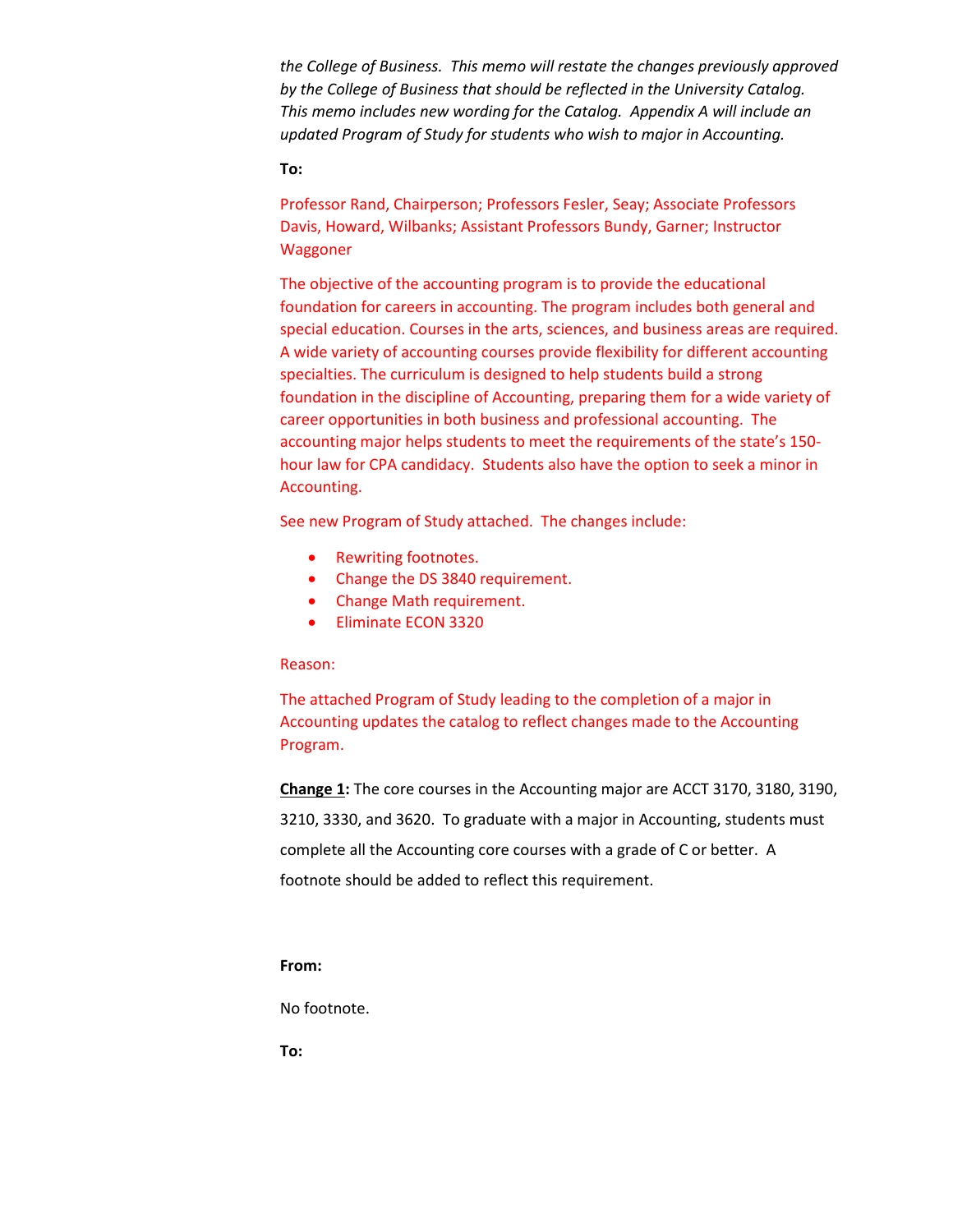4 Accounting majors must earn a C or better in this course to graduate with a major in accounting.

**Change 2:** Footnote 1 should be changed to Footnote 5 and the list of Accounting electives should be updated.

#### **From:**

 $1$  Accounting electives, select one course: ACCT 4230 (5230) - Advanced Managerial Accounting ACCT 4340 - Tax [Management](https://catalog.tntech.edu/preview_program.php?catoid=29&poid=3545&returnto=5920#tt3062) for Entities ACCT 4410 - Financial [Accounting](https://catalog.tntech.edu/preview_program.php?catoid=29&poid=3545&returnto=5920#tt8593) and Reporting III ACCT 4530 - [Governmental](https://catalog.tntech.edu/preview_program.php?catoid=29&poid=3545&returnto=5920#tt4354) and Not-For-Profit Accounting ACCT 4600 (5600) - Forensic [Accounting](https://catalog.tntech.edu/preview_program.php?catoid=29&poid=3545&returnto=5920#tt9683) and Fraud Auditing ACCT 4700 (5700) - [International](https://catalog.tntech.edu/preview_program.php?catoid=29&poid=3545&returnto=5920#tt4329) Experiences in Accounting ACCT 4800 - Internship in [Accounting](https://catalog.tntech.edu/preview_program.php?catoid=29&poid=3545&returnto=5920#tt8191) ACCT 4900 - [Special](https://catalog.tntech.edu/preview_program.php?catoid=29&poid=3545&returnto=5920#tt4454) Topics

## **To:**

5 Accounting Electives, select one course:

- ACCT 4230(5230) Advanced Managerial Accounting
- ACCT 4300 (5300) Financial Statement Analysis
- ACCT 4530 Governmental and Not-for-Profit Accounting
- ACCT 4600 (5600) Fraud Auditing and Forensic Accounting
- ACCT 4700 (5700) International Experience in Accounting
- ACCT 4800 Internship in Accounting
- ACCT 4900 Special Topics

**Change 3:** Eliminate the current Footnote 2 after the Senior Year

**Change 4**: DS 3840 should be changed to DS 3841

**Change 5:** Eliminate ECON 3320 as a required course in the curriculum.

**Change 6:** Change MATH 1830 Applied Calculus to MATH 1530 Introductory Statistics.

**Change 7:** Change Program of Study

## **FROM:**

**Basic Business**

Freshman Year

*First Semester*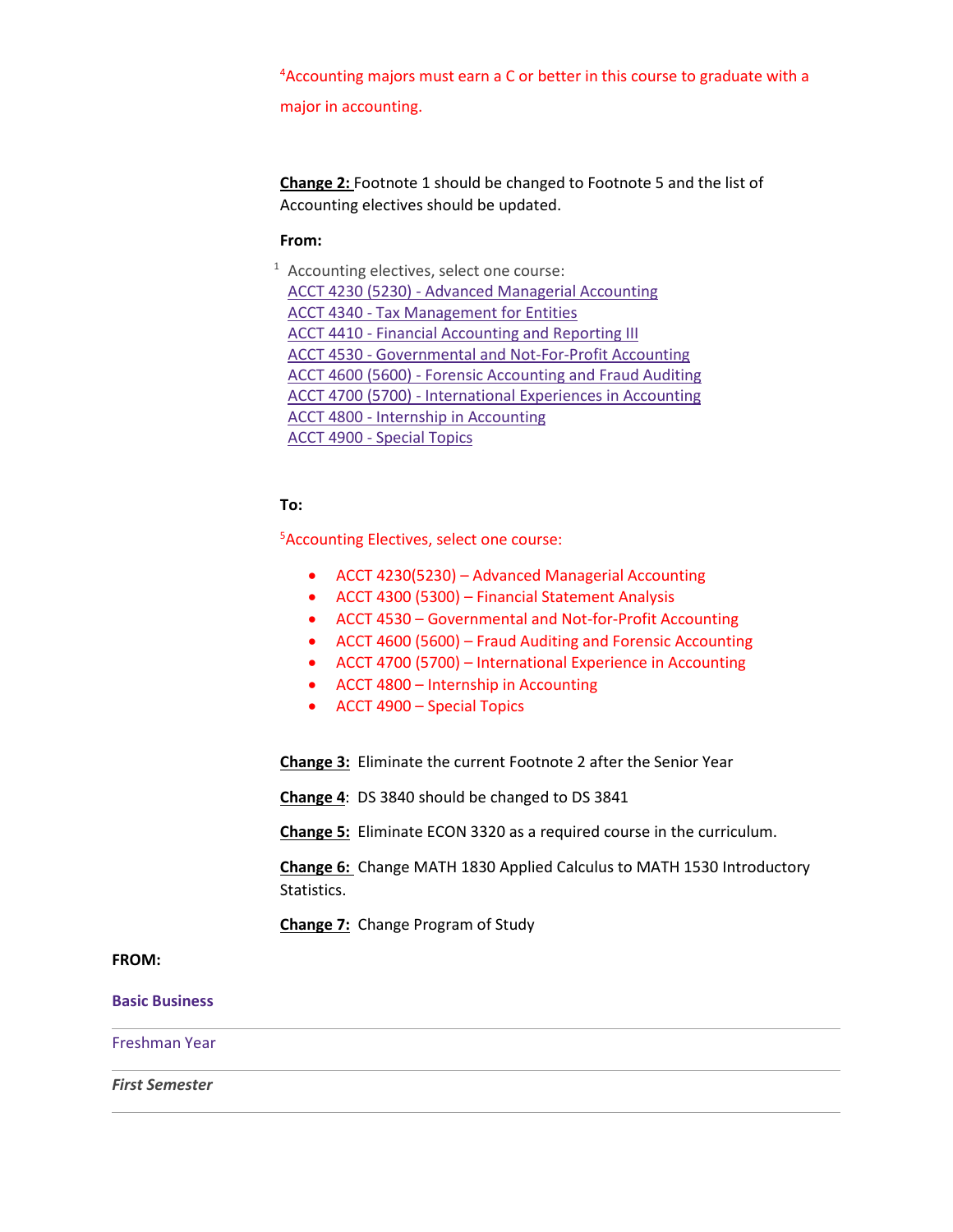- DS 2810 Computer [Applications](https://catalog.tntech.edu/preview_program.php?catoid=29&poid=3545&returnto=5920) in Business Credit: 3. or
- [Humanities/Fine](https://catalog.tntech.edu/content.php?catoid=29&navoid=5957#Humanities_and_or_Fine_Arts) Arts Elective Credit: 3.<sup>3</sup>
- ENGL 1010 English [Composition](https://catalog.tntech.edu/preview_program.php?catoid=29&poid=3545&returnto=5920) I Credit: 3. $<sup>1</sup>$ </sup>
- MATH 1130 College [Algebra](https://catalog.tntech.edu/preview_program.php?catoid=29&poid=3545&returnto=5920) Credit:  $3.1$
- Natural Science Credit:  $4.^2$
- UBUS 1020 Success Skills for [Business](https://catalog.tntech.edu/preview_program.php?catoid=29&poid=3545&returnto=5920) Studies Credit: 1. **Total: 14**

#### *Second Semester*

- COMM 2025 Fundamentals of [Communication](https://catalog.tntech.edu/preview_program.php?catoid=29&poid=3545&returnto=5920) Credit: 3. or
- PC 2500 [Communicating](https://catalog.tntech.edu/preview_program.php?catoid=29&poid=3545&returnto=5920) in the Professions Credit: 3.
- DS 2810 Computer [Applications](https://catalog.tntech.edu/preview_program.php?catoid=29&poid=3545&returnto=5920) in Business Credit: 3. or
- [Humanities/Fine](https://catalog.tntech.edu/content.php?catoid=29&navoid=5957#Humanities_and_or_Fine_Arts) Arts Elective Credit: 3.3
- **ENGL 1020 English [Composition](https://catalog.tntech.edu/preview_program.php?catoid=29&poid=3545&returnto=5920) II Credit: 3.**  $1$
- MATH 1830 Applied [Calculus](https://catalog.tntech.edu/preview_program.php?catoid=29&poid=3545&returnto=5920) Credit: 3.
- Natural Science Credit: 4.<sup>1</sup>

**Total: 16**

#### Sophomore Year

#### *First Semester*

- ACCT 2110 Principles of [Accounting](https://catalog.tntech.edu/preview_program.php?catoid=29&poid=3545&returnto=5920) I Credit: 3.
- ECON 2010 Principles of [Microeconomics](https://catalog.tntech.edu/preview_program.php?catoid=29&poid=3545&returnto=5920) Credit: 3.
- HIST 2010 Early United States [History](https://catalog.tntech.edu/preview_program.php?catoid=29&poid=3545&returnto=5920) Credit: 3.
- ENGL 2130 Topics in American [Literature](https://catalog.tntech.edu/preview_program.php?catoid=29&poid=3545&returnto=5920) Credit: 3. or
- ENGL 2235 Topics in British [Literature](https://catalog.tntech.edu/preview_program.php?catoid=29&poid=3545&returnto=5920) Credit: 3. or
- ENGL 2330 Topics in World [Literature](https://catalog.tntech.edu/preview_program.php?catoid=29&poid=3545&returnto=5920) Credit: 3.
- LAW 2810 Business Legal [Environment](https://catalog.tntech.edu/preview_program.php?catoid=29&poid=3545&returnto=5920) and Ethics Credit: 3. **Total: 15**

### *Second Semester*

- ACCT 2120 Principles of [Accounting](https://catalog.tntech.edu/preview_program.php?catoid=29&poid=3545&returnto=5920) II Credit: 3.
- ECON 2020 Principles of [Macroeconomics](https://catalog.tntech.edu/preview_program.php?catoid=29&poid=3545&returnto=5920) Credit: 3.
- HIST 2020 [Modern](https://catalog.tntech.edu/preview_program.php?catoid=29&poid=3545&returnto=5920) United States History Credit: 3.
- [Humanities/Fine](https://catalog.tntech.edu/content.php?catoid=29&navoid=5957#Humanities_and_or_Fine_Arts) Arts Elective Credit: 3.3
- Elective Credit:  $3<sup>2</sup>$

## **Total: 15**

 $1$  Must pass course with a grade of C or higher.

<sup>2</sup> Select two courses from the following: ASTR [1010,](https://catalog.tntech.edu/preview_program.php?catoid=29&poid=3545&returnto=5920#tt2109) ASTR [1020;](https://catalog.tntech.edu/preview_program.php?catoid=29&poid=3545&returnto=5920#tt9501) BIOL 1010, BIOL [1020,](https://catalog.tntech.edu/preview_program.php?catoid=29&poid=3545&returnto=5920#tt7131) BIOL [1123,](https://catalog.tntech.edu/preview_program.php?catoid=29&poid=3545&returnto=5920#tt3080) [BIOL](https://catalog.tntech.edu/preview_program.php?catoid=29&poid=3545&returnto=5920#tt8041) [2310,](https://catalog.tntech.edu/preview_program.php?catoid=29&poid=3545&returnto=5920#tt8041) BIOL [2010,](https://catalog.tntech.edu/preview_program.php?catoid=29&poid=3545&returnto=5920#tt3659) BIOL [2020;](https://catalog.tntech.edu/preview_program.php?catoid=29&poid=3545&returnto=5920#tt5701) [CHEM](https://catalog.tntech.edu/preview_program.php?catoid=29&poid=3545&returnto=5920#tt3056) 1010, [CHEM](https://catalog.tntech.edu/preview_program.php?catoid=29&poid=3545&returnto=5920#tt8509) 1020, [CHEM](https://catalog.tntech.edu/preview_program.php?catoid=29&poid=3545&returnto=5920#tt9762) 1110, [CHEM](https://catalog.tntech.edu/preview_program.php?catoid=29&poid=3545&returnto=5920#tt6633) 1120; GEOL [1040,](https://catalog.tntech.edu/preview_program.php?catoid=29&poid=3545&returnto=5920#tt8184) [GEOL](https://catalog.tntech.edu/preview_program.php?catoid=29&poid=3545&returnto=5920#tt5860) [1045;](https://catalog.tntech.edu/preview_program.php?catoid=29&poid=3545&returnto=5920#tt5860) PHYS [2010,](https://catalog.tntech.edu/preview_program.php?catoid=29&poid=3545&returnto=5920#tt8116) PHYS [2020,](https://catalog.tntech.edu/preview_program.php?catoid=29&poid=3545&returnto=5920#tt9265) PHYS [2110,](https://catalog.tntech.edu/preview_program.php?catoid=29&poid=3545&returnto=5920#tt6306) [PHYS](https://catalog.tntech.edu/preview_program.php?catoid=29&poid=3545&returnto=5920#tt7809) 2120 .

*(NOTE: BIOL 1080, CHEM 1310, GEOL 1070 and PHYS 1310 are also university-approved science courses.* However, they are better suited to other majors since they are 3-credit hour classes instead of 4-credits).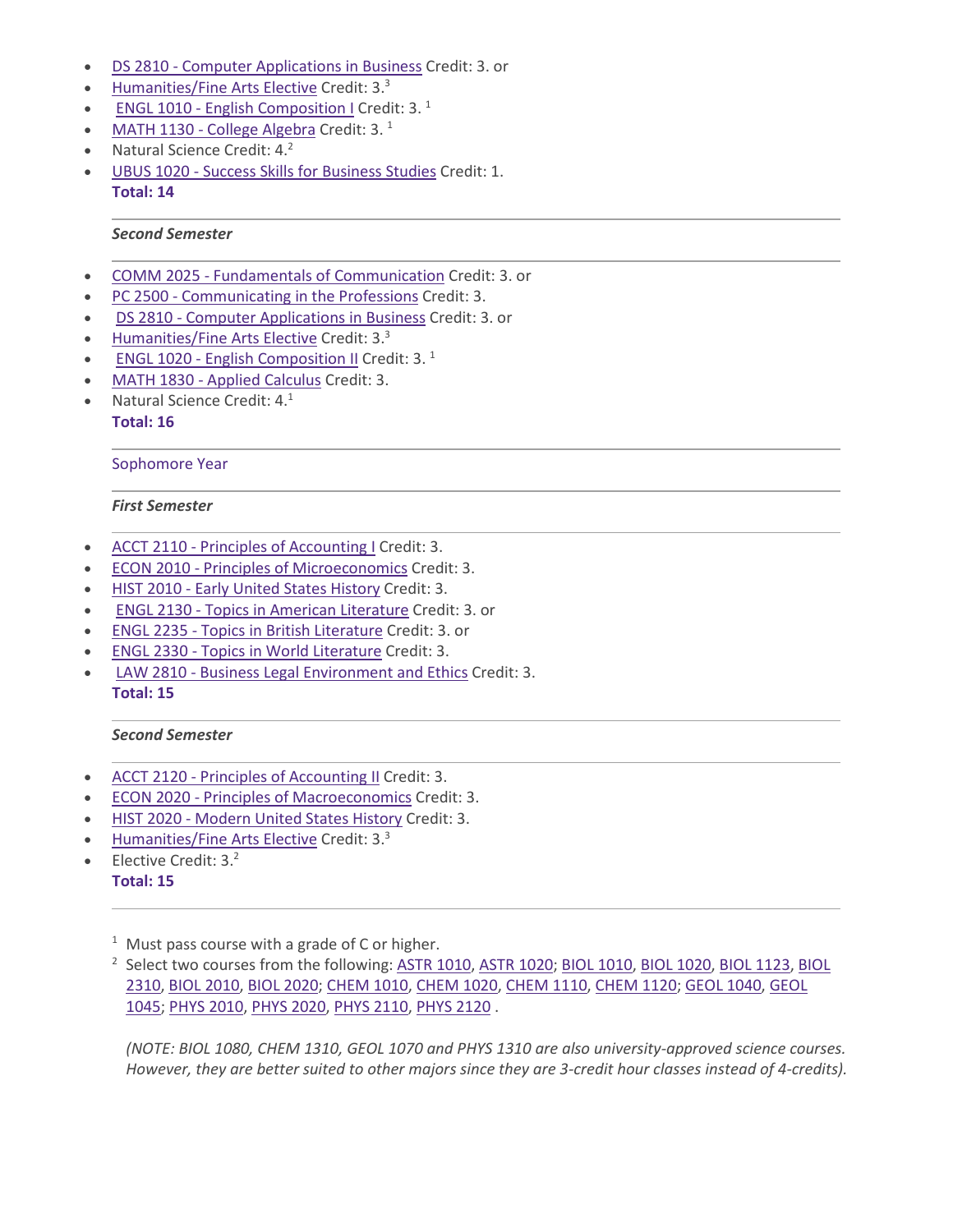<sup>3</sup> Select two courses from the University approved [Humanities/Fine](https://catalog.tntech.edu/content.php?catoid=29&navoid=5957#Humanities_and_or_Fine_Arts) Arts list.

## **Curriculum**

## Junior Year

## *First Semester*

- ACCT 3170 Financial [Accounting](https://catalog.tntech.edu/preview_program.php?catoid=29&poid=3545&returnto=5920) and Reporting I Credit: 3.
- ACCT 3210 Cost [Accounting](https://catalog.tntech.edu/preview_program.php?catoid=29&poid=3545&returnto=5920) Credit: 3.
- BMGT 3510 [Management](https://catalog.tntech.edu/preview_program.php?catoid=29&poid=3545&returnto=5920) and Organization Behavior Credit: 3.
- DS 3840 [Management](https://catalog.tntech.edu/preview_program.php?catoid=29&poid=3545&returnto=5920) Information Systems Credit: 3.
- ECON 3610 Business [Statistics](https://catalog.tntech.edu/preview_program.php?catoid=29&poid=3545&returnto=5920) I Credit: 3. **Total: 15**

## *Second Semester*

- ACCT 3180 Financial [Accounting](https://catalog.tntech.edu/preview_program.php?catoid=29&poid=3545&returnto=5920) and Reporting II Credit: 3.
- ACCT 3330 Federal [Taxation](https://catalog.tntech.edu/preview_program.php?catoid=29&poid=3545&returnto=5920) I Credit: 3.
- Elective Credit: 3.
- FIN 3210 Principles of [Managerial](https://catalog.tntech.edu/preview_program.php?catoid=29&poid=3545&returnto=5920) Finance Credit: 3.
- MKT 3400 Principles of [Marketing](https://catalog.tntech.edu/preview_program.php?catoid=29&poid=3545&returnto=5920) Credit: 3.

## **Total: 15**

## Senior Year

### *First Semester*

- ACCT 3190 Financial [Accounting](https://catalog.tntech.edu/preview_program.php?catoid=29&poid=3545&returnto=5920) and Reporting III Credit: 3.
- ACCT 3620 [Auditing](https://catalog.tntech.edu/preview_program.php?catoid=29&poid=3545&returnto=5920) I Credit: 3.
- BMGT 3720 Business [Communication](https://catalog.tntech.edu/preview_program.php?catoid=29&poid=3545&returnto=5920) I Credit: 3.
- DS 3520 Operations [Management](https://catalog.tntech.edu/preview_program.php?catoid=29&poid=3545&returnto=5920) Credit: 3.
- ECON 3320 Money and [Banking](https://catalog.tntech.edu/preview_program.php?catoid=29&poid=3545&returnto=5920) Credit: 3. or
- ECON 3810 Intermediate [Microeconomics](https://catalog.tntech.edu/preview_program.php?catoid=29&poid=3545&returnto=5920) Credit: 3. or
- ECON 3820 Intermediate [Macroeconomics](https://catalog.tntech.edu/preview_program.php?catoid=29&poid=3545&returnto=5920) Credit: 3. **Total: 15**

## *Second Semester*

- ACCT Elective Credit: 3.<sup>1</sup>
- BMGT 4930 (5930) [Business](https://catalog.tntech.edu/preview_program.php?catoid=29&poid=3545&returnto=5920) Strategy Credit: 3.
- **•** Business Elective Credit:  $3.^2$
- DS 3620 Business [Analytics:](https://catalog.tntech.edu/preview_program.php?catoid=29&poid=3545&returnto=5920) Data Driven Decision Making Credit: 3.
- Elective Credit:  $3<sup>2</sup>$

## **Total: 15**

### Note:

<sup>1</sup> Accounting electives, select one course: ACCT 4230 (5230) - Advanced [Managerial](https://catalog.tntech.edu/preview_program.php?catoid=29&poid=3545&returnto=5920#tt3333) Accounting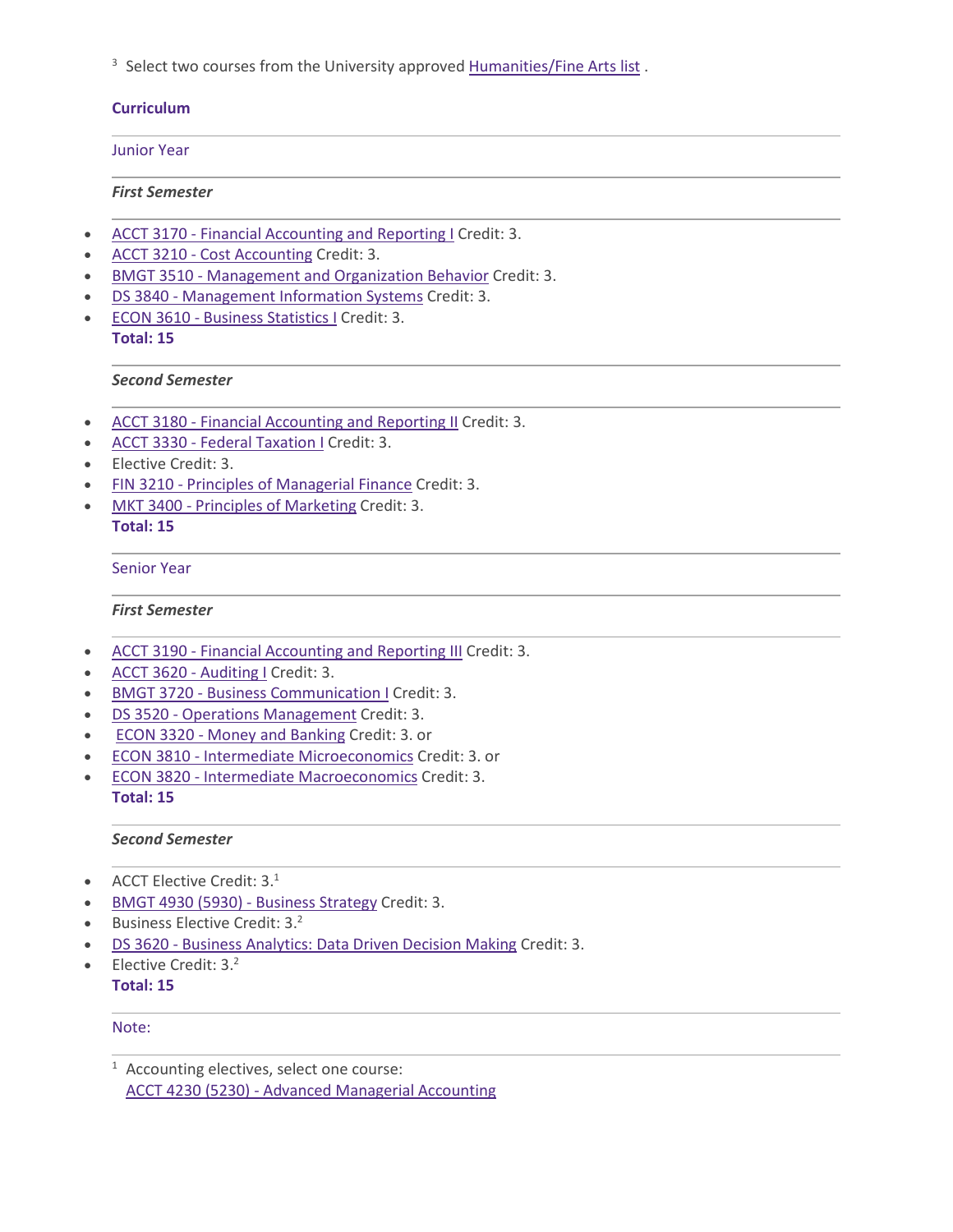ACCT 4340 - Tax [Management](https://catalog.tntech.edu/preview_program.php?catoid=29&poid=3545&returnto=5920#tt3062) for Entities ACCT 4410 - Financial [Accounting](https://catalog.tntech.edu/preview_program.php?catoid=29&poid=3545&returnto=5920#tt8593) and Reporting III ACCT 4530 - [Governmental](https://catalog.tntech.edu/preview_program.php?catoid=29&poid=3545&returnto=5920#tt4354) and Not-For-Profit Accounting ACCT 4600 (5600) - Forensic [Accounting](https://catalog.tntech.edu/preview_program.php?catoid=29&poid=3545&returnto=5920#tt9683) and Fraud Auditing ACCT 4700 (5700) - [International](https://catalog.tntech.edu/preview_program.php?catoid=29&poid=3545&returnto=5920#tt4329) Experiences in Accounting ACCT 4800 - Internship in [Accounting](https://catalog.tntech.edu/preview_program.php?catoid=29&poid=3545&returnto=5920#tt8191) ACCT 4900 - [Special](https://catalog.tntech.edu/preview_program.php?catoid=29&poid=3545&returnto=5920#tt4454) Topics

 $2\,$  Accounting majors are required to complete eighteen hours of required upper division accounting courses, a three-hour accounting elective, and a three-hour Communications elective for graduation. Elective courses are to be selected in consultation with the academic advisor.

#### **To: New Program of Study for Accounting Majors** Basic Business

Freshman Year

First Semester

- DS 2810 Computer [Applications](https://catalog.tntech.edu/preview_program.php?catoid=29&poid=3545&returnto=5920) in Business Credit: 3. or
- **[Humanities/Fine](https://catalog.tntech.edu/content.php?catoid=29&navoid=5957#Humanities_and_or_Fine_Arts) Arts Elective Credit: 3.3**
- ENGL 1010 English [Composition](https://catalog.tntech.edu/preview_program.php?catoid=29&poid=3545&returnto=5920) I Credit: 3.<sup>1</sup>
- MATH 1130 College [Algebra](https://catalog.tntech.edu/preview_program.php?catoid=29&poid=3545&returnto=5920) Credit:  $3.1$
- Natural Science Credit:  $4.^2$
- UBUS 1020 Success Skills for [Business](https://catalog.tntech.edu/preview_program.php?catoid=29&poid=3545&returnto=5920) Studies Credit: 1. Total: 14

### Second Semester

- COMM 2025 Fundamentals of [Communication](https://catalog.tntech.edu/preview_program.php?catoid=29&poid=3545&returnto=5920) Credit: 3. or
- PC 2500 [Communicating](https://catalog.tntech.edu/preview_program.php?catoid=29&poid=3545&returnto=5920) in the Professions Credit: 3.
- DS 2810 Computer [Applications](https://catalog.tntech.edu/preview_program.php?catoid=29&poid=3545&returnto=5920) in Business Credit: 3.
- [Humanities/Fine](https://catalog.tntech.edu/content.php?catoid=29&navoid=5957#Humanities_and_or_Fine_Arts) Arts Elective Credit: 3.<sup>3</sup>
- ENGL 1020 English [Composition](https://catalog.tntech.edu/preview_program.php?catoid=29&poid=3545&returnto=5920) II Credit: 3. $<sup>1</sup>$ </sup>
- MATH 1830 Applied [Calculus](https://catalog.tntech.edu/preview_program.php?catoid=29&poid=3545&returnto=5920) Credit: 3.
- MATH 1530 Introductory Statistics Credit: 3
- Natural Science Credit:  $4.42$
- Total: 16

#### Sophomore Year

First Semester

- ACCT 2110 Principles of [Accounting](https://catalog.tntech.edu/preview_program.php?catoid=29&poid=3545&returnto=5920) I Credit: 3.<sup>4</sup>
- ECON 2010 Principles of [Microeconomics](https://catalog.tntech.edu/preview_program.php?catoid=29&poid=3545&returnto=5920) Credit: 3.
- HIST 2010 Early United States [History](https://catalog.tntech.edu/preview_program.php?catoid=29&poid=3545&returnto=5920) Credit: 3.
- ENGL 2130 Topics in American [Literature](https://catalog.tntech.edu/preview_program.php?catoid=29&poid=3545&returnto=5920) Credit: 3. or ENGL 2235 Topics in British [Literature](https://catalog.tntech.edu/preview_program.php?catoid=29&poid=3545&returnto=5920) Credit: 3. or ENGL 2330 - Topics in World [Literature](https://catalog.tntech.edu/preview_program.php?catoid=29&poid=3545&returnto=5920) Credit: 3
- LAW 2810 Business Legal [Environment](https://catalog.tntech.edu/preview_program.php?catoid=29&poid=3545&returnto=5920) and Ethics Credit: 3.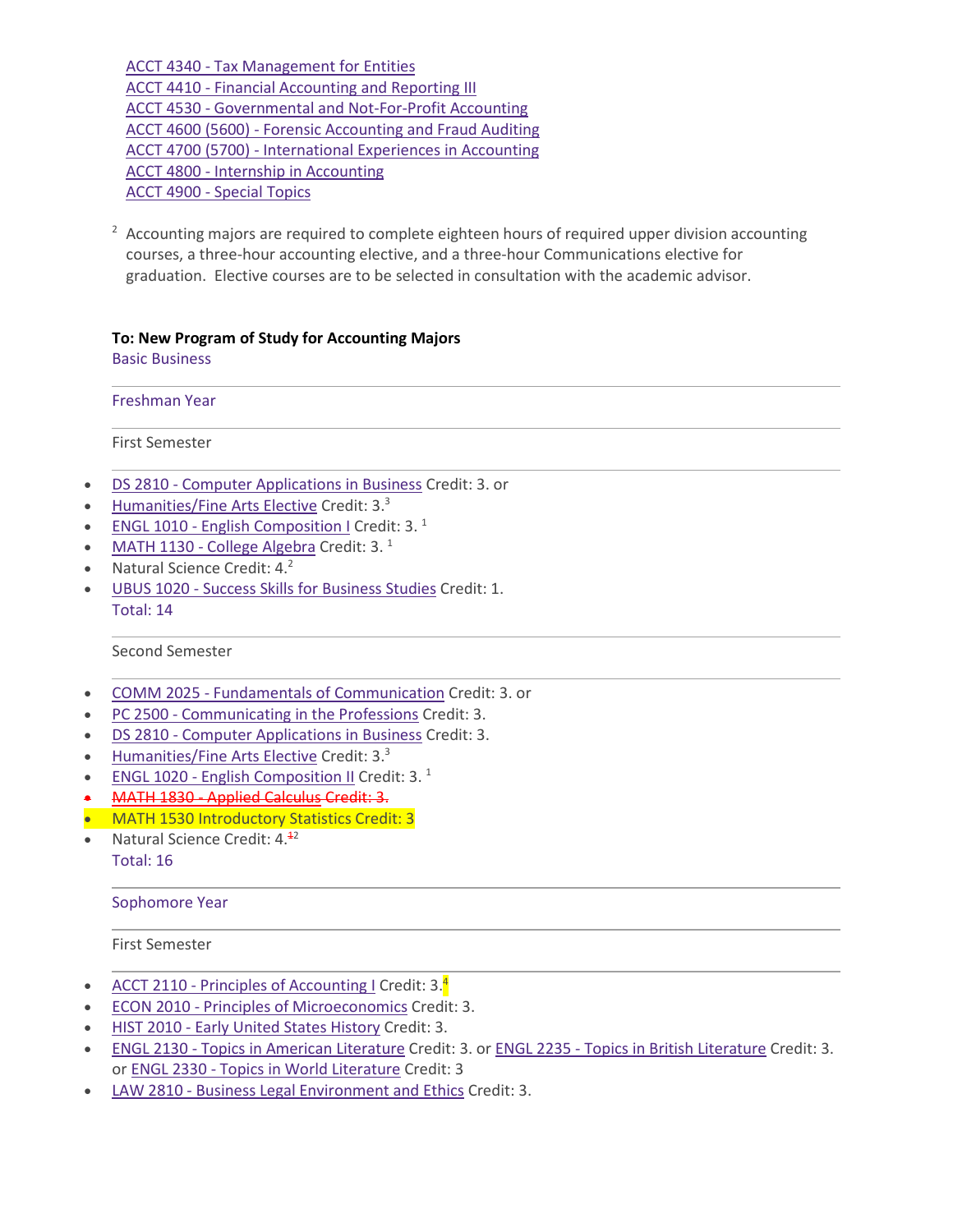Total: 15

Second Semester

- ACCT 2120 Principles of [Accounting](https://catalog.tntech.edu/preview_program.php?catoid=29&poid=3545&returnto=5920) II Credit:  $3.\frac{4}{3}$
- ECON 2020 Principles of [Macroeconomics](https://catalog.tntech.edu/preview_program.php?catoid=29&poid=3545&returnto=5920) Credit: 3.
- HIST 2020 [Modern](https://catalog.tntech.edu/preview_program.php?catoid=29&poid=3545&returnto=5920) United States History Credit: 3.
- [Humanities/Fine](https://catalog.tntech.edu/content.php?catoid=29&navoid=5957#Humanities_and_or_Fine_Arts) Arts Elective Credit: 3.3
- Elective Credit: 3.<sup>26</sup>

Total: 15

Note:

<sup>1</sup> Must pass course with a grade of C or higher.

<sup>2</sup> Select two courses from the following: ASTR [1010,](https://catalog.tntech.edu/preview_program.php?catoid=29&poid=3545&returnto=5920#tt2109) ASTR [1020;](https://catalog.tntech.edu/preview_program.php?catoid=29&poid=3545&returnto=5920#tt9501) BIOL 1010, BIOL [1020,](https://catalog.tntech.edu/preview_program.php?catoid=29&poid=3545&returnto=5920#tt7131) BIOL [1123,](https://catalog.tntech.edu/preview_program.php?catoid=29&poid=3545&returnto=5920#tt3080) [BIOL](https://catalog.tntech.edu/preview_program.php?catoid=29&poid=3545&returnto=5920#tt8041) [2310,](https://catalog.tntech.edu/preview_program.php?catoid=29&poid=3545&returnto=5920#tt8041) BIOL [2010,](https://catalog.tntech.edu/preview_program.php?catoid=29&poid=3545&returnto=5920#tt3659) BIOL [2020;](https://catalog.tntech.edu/preview_program.php?catoid=29&poid=3545&returnto=5920#tt5701) [CHEM](https://catalog.tntech.edu/preview_program.php?catoid=29&poid=3545&returnto=5920#tt3056) 1010, [CHEM](https://catalog.tntech.edu/preview_program.php?catoid=29&poid=3545&returnto=5920#tt8509) 1020, [CHEM](https://catalog.tntech.edu/preview_program.php?catoid=29&poid=3545&returnto=5920#tt9762) 1110, [CHEM](https://catalog.tntech.edu/preview_program.php?catoid=29&poid=3545&returnto=5920#tt6633) 1120; GEOL [1040,](https://catalog.tntech.edu/preview_program.php?catoid=29&poid=3545&returnto=5920#tt8184) [GEOL](https://catalog.tntech.edu/preview_program.php?catoid=29&poid=3545&returnto=5920#tt5860) [1045;](https://catalog.tntech.edu/preview_program.php?catoid=29&poid=3545&returnto=5920#tt5860) PHYS [2010,](https://catalog.tntech.edu/preview_program.php?catoid=29&poid=3545&returnto=5920#tt8116) PHYS [2020,](https://catalog.tntech.edu/preview_program.php?catoid=29&poid=3545&returnto=5920#tt9265) PHYS [2110,](https://catalog.tntech.edu/preview_program.php?catoid=29&poid=3545&returnto=5920#tt6306) [PHYS](https://catalog.tntech.edu/preview_program.php?catoid=29&poid=3545&returnto=5920#tt7809) 2120 .

*(NOTE: BIOL 1080, CHEM 1310, GEOL 1070 and PHYS 1310 are also university-approved science courses.* However, they are better suited to other majors since they are 3-credit hour classes instead of 4-credits).

<sup>3</sup> Select two courses from the University approved [Humanities/Fine](https://catalog.tntech.edu/content.php?catoid=29&navoid=5957#Humanities_and_or_Fine_Arts) Arts list.

Curriculum

Junior Year

First Semester

- ACCT 3170 Financial [Accounting](https://catalog.tntech.edu/preview_program.php?catoid=29&poid=3545&returnto=5920) and Reporting I Credit: 3.<sup>4</sup>
- ACCT 3210 Cost [Accounting](https://catalog.tntech.edu/preview_program.php?catoid=29&poid=3545&returnto=5920) Credit: 3.<sup>4</sup>
- BMGT 3510 [Management](https://catalog.tntech.edu/preview_program.php?catoid=29&poid=3545&returnto=5920) and Organization Behavior Credit: 3.
- DS 3840 [Management](https://catalog.tntech.edu/preview_program.php?catoid=29&poid=3545&returnto=5920) Information Systems Credit: 3.
- DS 3841 Management Information Systems Credit: 3
- ECON 3610 Business [Statistics](https://catalog.tntech.edu/preview_program.php?catoid=29&poid=3545&returnto=5920) I Credit: 3. Total: 15

Second Semester

- **ACCT 3180 Financial [Accounting](https://catalog.tntech.edu/preview_program.php?catoid=29&poid=3545&returnto=5920) and Reporting II Credit: 3.**<sup>4</sup>
- **ACCT 3330 Federal [Taxation](https://catalog.tntech.edu/preview_program.php?catoid=29&poid=3545&returnto=5920) I Credit: 3.4**
- FIN 3210 Principles of [Managerial](https://catalog.tntech.edu/preview_program.php?catoid=29&poid=3545&returnto=5920) Finance Credit: 3.
- MKT 3400 Principles of [Marketing](https://catalog.tntech.edu/preview_program.php?catoid=29&poid=3545&returnto=5920) Credit: 3.
- Elective Credit: 3.<sup>6</sup>

Total: 15

Senior Year

First Semester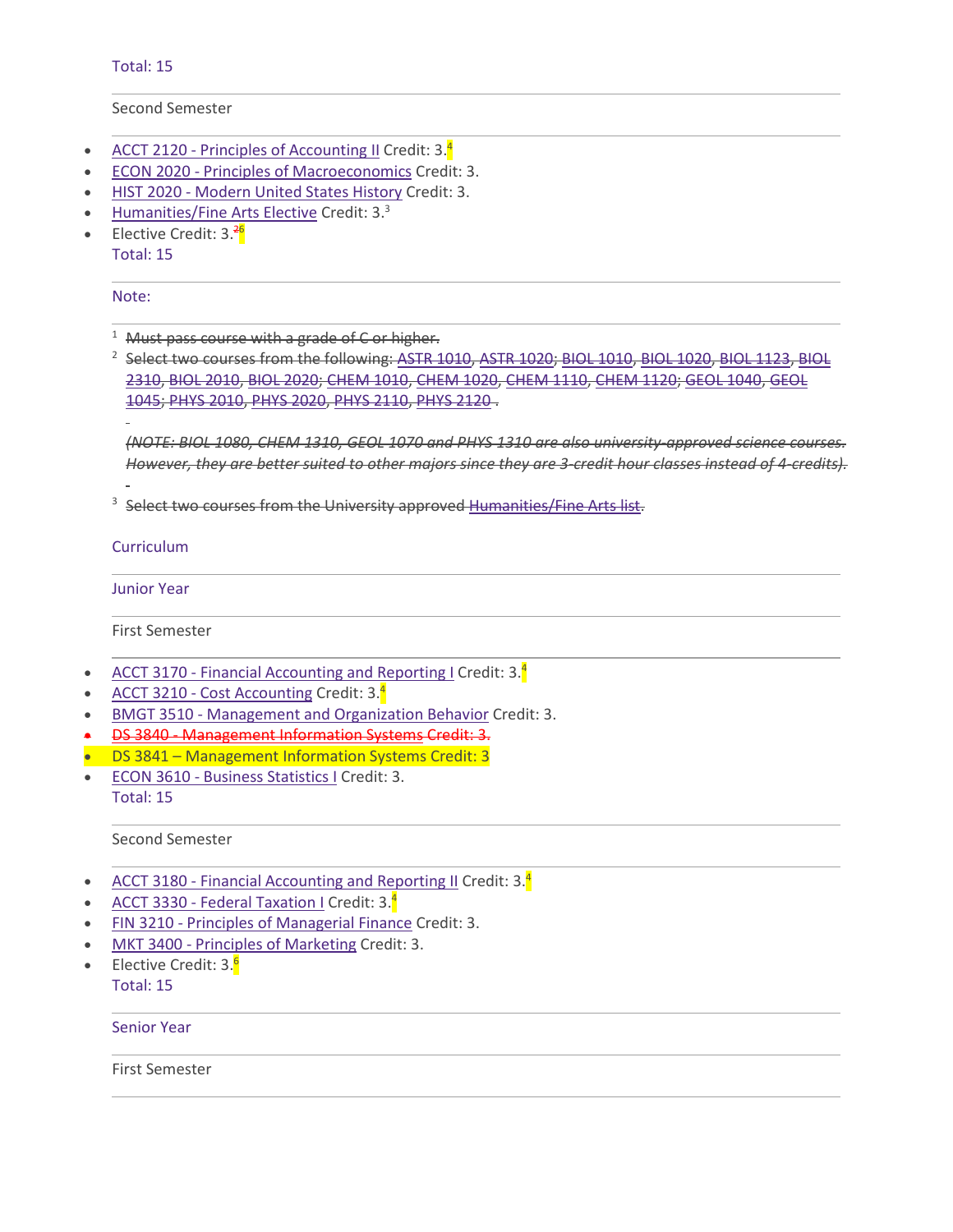- ACCT 3190 Financial [Accounting](https://catalog.tntech.edu/preview_program.php?catoid=29&poid=3545&returnto=5920) and Reporting III Credit: 3.<sup>4</sup>
- ACCT 3620 [Auditing](https://catalog.tntech.edu/preview_program.php?catoid=29&poid=3545&returnto=5920) I Credit:  $3.\frac{4}{7}$
- **BMGT 3720 Business [Communication](https://catalog.tntech.edu/preview_program.php?catoid=29&poid=3545&returnto=5920) I Credit: 3.**
- DS 3520 Operations [Management](https://catalog.tntech.edu/preview_program.php?catoid=29&poid=3545&returnto=5920) Credit: 3.
- Elective Credit: 3.
- ECON 3320 Money and [Banking](https://catalog.tntech.edu/preview_program.php?catoid=29&poid=3545&returnto=5920) Credit: 3. or
- ECON 3810 Intermediate [Microeconomics](https://catalog.tntech.edu/preview_program.php?catoid=29&poid=3545&returnto=5920) Credit: 3. or
- ECON 3820 Intermediate [Macroeconomics](https://catalog.tntech.edu/preview_program.php?catoid=29&poid=3545&returnto=5920) Credit: 3. Total: 15

Second Semester

- ACCT Elective Credit: 3.<sup>25</sup>
- BMGT 4930 (5930) [Business](https://catalog.tntech.edu/preview_program.php?catoid=29&poid=3545&returnto=5920) Strategy Credit: 3.
- DS 3620 Business [Analytics:](https://catalog.tntech.edu/preview_program.php?catoid=29&poid=3545&returnto=5920) Data Driven Decision Making Credit: 3.
- Business Elective Credit: 3.<sup>36</sup>
- Elective Credit: 3.<sup>36</sup>
	- Total: 15

<sup>1</sup>Must pass course with a grade of C or higher.

<sup>2</sup>Select two courses from the following: <u>ASTR 1010</u>, <u>ASTR 1020</u>; <u>BIOL [1010,](https://catalog.tntech.edu/preview_program.php?catoid=29&poid=3545&returnto=5920#tt2109) BIOL 1020</u>, <u>BIOL [1123,](https://catalog.tntech.edu/preview_program.php?catoid=29&poid=3545&returnto=5920#tt3080) [BIOL](https://catalog.tntech.edu/preview_program.php?catoid=29&poid=3545&returnto=5920#tt8041)</u> [2310,](https://catalog.tntech.edu/preview_program.php?catoid=29&poid=3545&returnto=5920#tt8041) BIOL [2010,](https://catalog.tntech.edu/preview_program.php?catoid=29&poid=3545&returnto=5920#tt3659) BIOL [2020;](https://catalog.tntech.edu/preview_program.php?catoid=29&poid=3545&returnto=5920#tt5701) [CHEM](https://catalog.tntech.edu/preview_program.php?catoid=29&poid=3545&returnto=5920#tt3056) 1010, [CHEM](https://catalog.tntech.edu/preview_program.php?catoid=29&poid=3545&returnto=5920#tt8509) 1020, [CHEM](https://catalog.tntech.edu/preview_program.php?catoid=29&poid=3545&returnto=5920#tt9762) 1110, [CHEM](https://catalog.tntech.edu/preview_program.php?catoid=29&poid=3545&returnto=5920#tt6633) 1120; GEOL [1040,](https://catalog.tntech.edu/preview_program.php?catoid=29&poid=3545&returnto=5920#tt8184) [GEOL](https://catalog.tntech.edu/preview_program.php?catoid=29&poid=3545&returnto=5920#tt5860) [1045;](https://catalog.tntech.edu/preview_program.php?catoid=29&poid=3545&returnto=5920#tt5860) PHYS [2010,](https://catalog.tntech.edu/preview_program.php?catoid=29&poid=3545&returnto=5920#tt8116) PHYS [2020,](https://catalog.tntech.edu/preview_program.php?catoid=29&poid=3545&returnto=5920#tt9265) PHYS [2110,](https://catalog.tntech.edu/preview_program.php?catoid=29&poid=3545&returnto=5920#tt6306) [PHYS](https://catalog.tntech.edu/preview_program.php?catoid=29&poid=3545&returnto=5920#tt7809) 2120 .

*(NOTE: BIOL 1080, CHEM 1310, GEOL 1070 and PHYS 1310 are also university-approved science courses.* However, they are better suited to other majors since they are 3-credit hour classes instead of 4-credits).

<sup>3</sup>Select two courses from the University approved **[Humanities/Fine](https://catalog.tntech.edu/content.php?catoid=29&navoid=5957#Humanities_and_or_Fine_Arts) Arts list**.

<sup>4</sup>Accounting majors must earn a C or better in this course to graduate with a major in accounting.

- <sup>1</sup> <sup>5</sup>Accounting Electives, select one course
	- ACCT 4230(5230) Advanced Managerial Accounting
	- ACCT 4300 (5300) Financial Statement Analysis
	- ACCT 4530 Governmental and Not-for-Profit Accounting
	- ACCT 4600 (5600) Fraud Auditing and Forensic Accounting
	- ACCT 4700 (5700) International Experience in Accounting
	- ACCT 4800 Internship in Accounting
	- ACCT 4900 Special Topics

<sup>36</sup>Electives – Business students must take a minimum of one (1) three-hour upper division business elective. Additional electives are required to complete the credits required for the degree. The additional elective credits may be completed with courses from any discipline at any level. Electives should be chosen in consultation with an academic advisor.

<sup>2</sup> Accounting majors are required to complete eighteen hours of required upper division accounting courses, a three-hour accounting elective, and a three-hour Communications elective for graduation. Elective courses are to be selected in consultation with the academic advisor.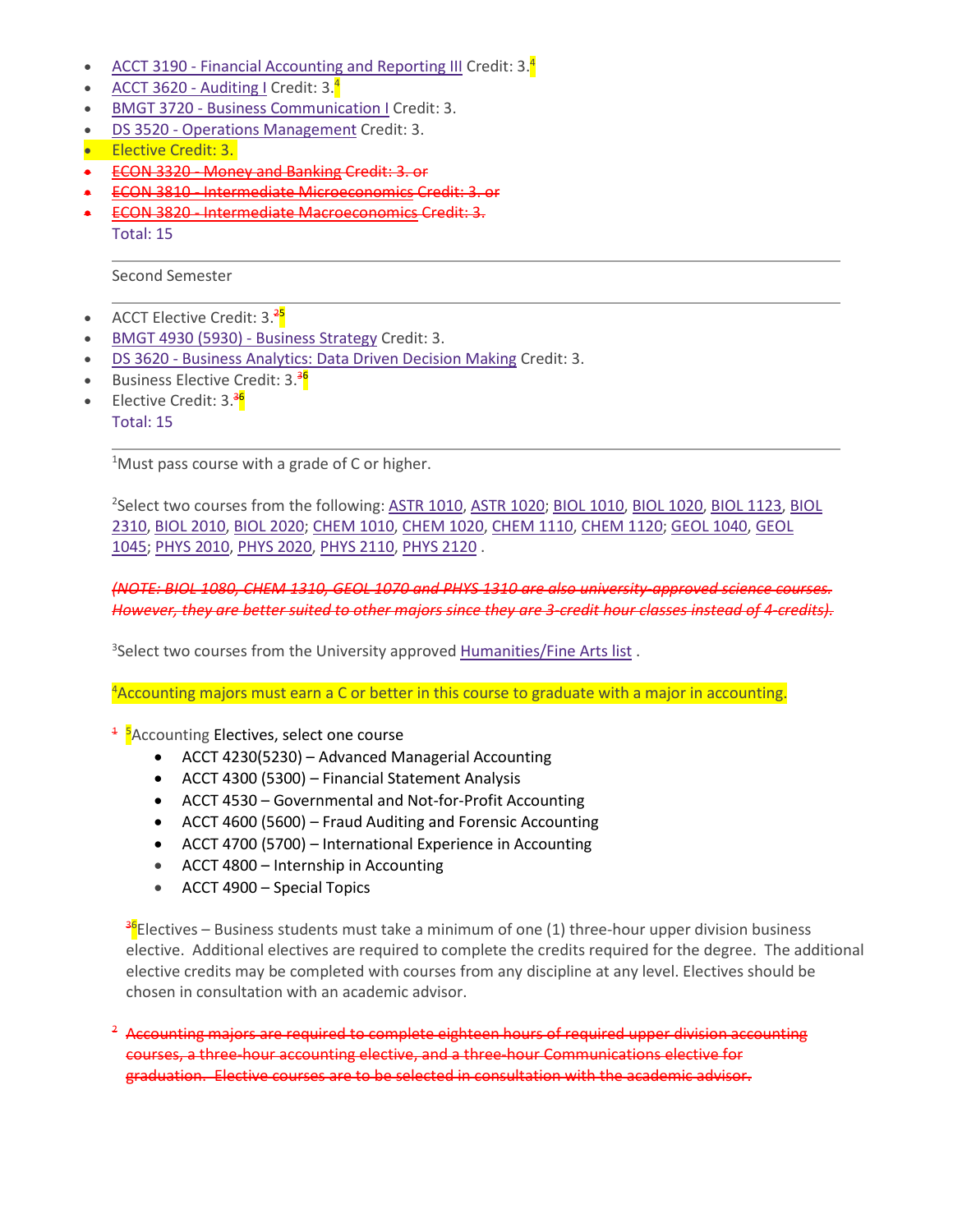**Motion to approve**. Lisa Zagumny **Second**. Barry Stein **Vote.** Motion carried

## **14. Art, Craft & Design**

- **A. Curriculum and Catalog Changes.** 
	- **1)** CHANGE concentration name FROM Dual-Studio TO General Fine Arts: Dual-Studio

Effective: Fall 2021 Financial Impact: None Curriculum Change Sheet: attached. Justification: To satisfy request of NASAD (art accrediting body)

## **2)** ADD Design Studio to Dual-Studio concentration

Effective: Fall 2021 Financial impact: None Curriculum change sheet: attached Justification: to expand our degree options to meet student's interests

**3)** Glass, Metals, Clay, Fibers, Wood, Painting Curriculum

DELETE Guided Electives: MKT 3400 & MKT 3900 & WEBD 1500 Effective: Fall 2021 Financial impact: None Curriculum change sheet attached. Justification: To create a TTP of AA to BFA with TBR community colleges.

- **4)** Glass, Metals, Clay, Fibers, Wood, Painting, Design, Art Ed ADD ART 2540: Intro to Wheel throwing to list of courses under Studio Intro of Choice. Effective: Fall 2021 Financial impact: None Curriculum change sheet attached. Justification: New studio intro course that needs to be added to the list of options.
- **5)** Art Education Curriculum ADD Guided Electives , lecture 3, credits 3. FREN 1010 & FREN 1020, OR FREN 2010 & FREN 2020, OR GERM 1010 & GERM 1020, OR GERM 2010 & GERM 2020, OR SPAN 1010 & SPAN 1020, OR SPAN 2010 & SPAN 2020 CHANGE FROM Studio Emphasis TO Studio Emphasis OR Guided Elective: Spring Sophomore year, Spring Junior Year ADD Art 2540 to list of Craft Class outside of emphasis. Effective: Fall 2021 Financial impact: None. Curriculum change sheet: see attached. Justification: To create a TTP of AA to BFA with TBR community colleges.
- **6)** Painting Curriculum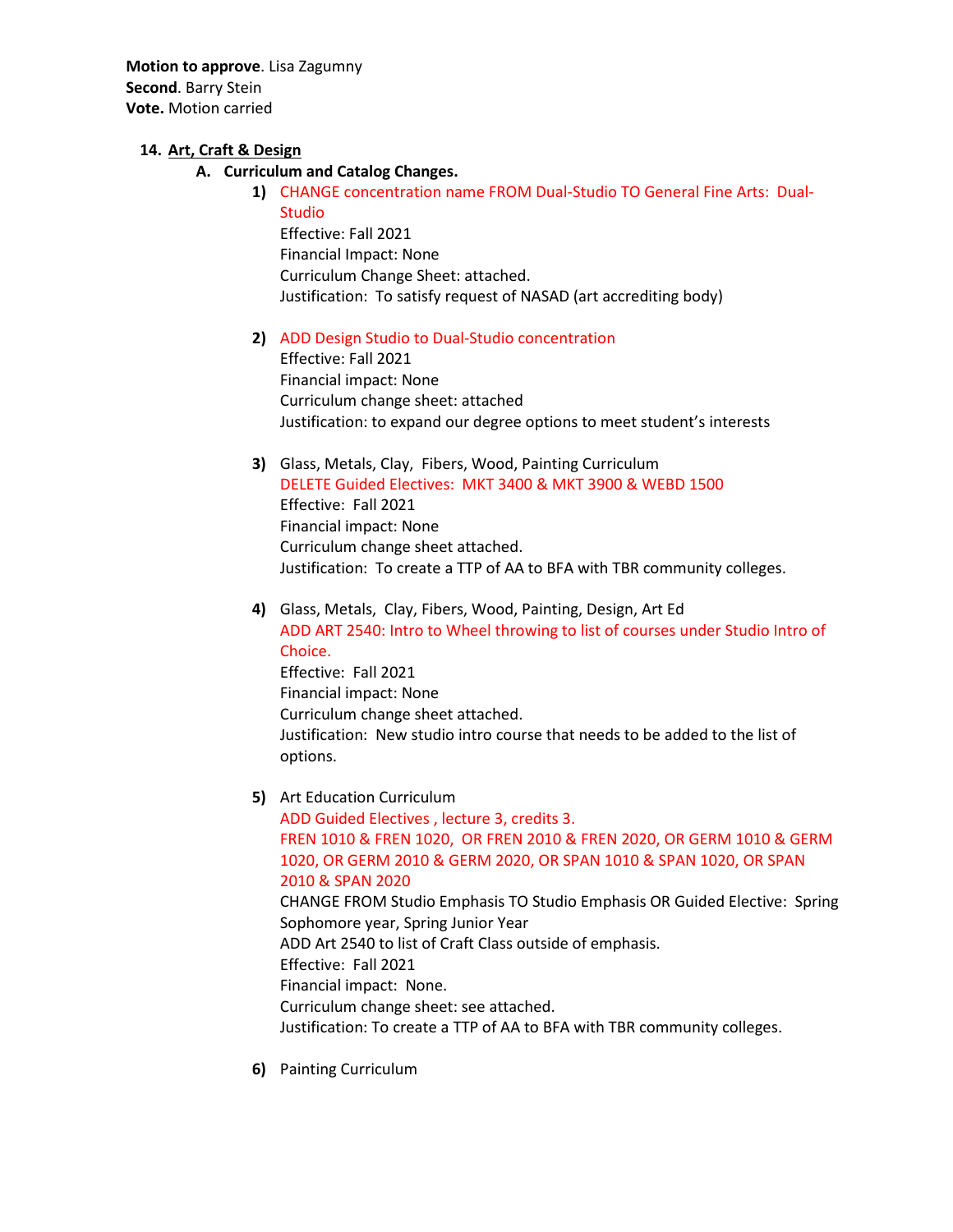Change FROM Art Studio or Guided Elective in Spring Senior year TO Elective (not guided) and change FROM 4 credits to 3 credits. Change FROM Art Studio or Guided Elective in Spring Junior year TO Elective (not guided) and change FROM 4 credits to 3 credits. Change FROM Art Studio or Guided Elective in fall senior year TO Art Studio Elective. MOVE ENGL 2130, 2235, 2330 to Spring Senior Year. ADD Art 2540 to list of Studio Intro of Choice DELETE Guided Electives: MKT 3400 & MKT 3900 & MKT 3200 One General Education Humanities Fine Arts must be ART 2000 or ART 1035 and MOVE from Spring Senior year TO Fall Freshman Year. Effective: Fall 2021 Financial Impact: None Curriculum Change Sheet: attached. Justification: To create a TTP of AA to BFA with TBR community colleges.

**7)** Clay Curriculum

Change FROM Art Studio or Guided Elective in Spring Senior year TO Elective (not guided) and change FROM 2 credits to 3 credits.

Change FROM Art Studio or Guided Elective in Fall Senior year TO Elective (not guided) and change FROM 4 credits to 3 credits.

Change FROM Art Studio or Guided Elective TO Art Studio and MOVE FROM Spring Junior Year TO Spring senior year and CHANGE FROM 2 credit hours TO 4 credit hours.

DELETE Guided Electives: MKT 3200 & MKT 3900

One General Education Humanities Fine Arts must be ART 2000 or ART 1035 and MOVE from Spring Senior year TO Fall Freshman Year.

MOVE 2nd GEN ED HUFA requirement from spring senior year to fall senior year.

Effective: Fall 2021 Financial Impact: None Curriculum Change Sheet: attached. Justification: To create a TTP of AA to BFA with TBR community colleges.

**8)** Design Curriculum

DELETE Guided Electives: JOUR 2200, JOUR 2220, JOUR 3350, JOUR 3370, JOUR 3740, JOUR 4360, COMM 3000, COMM 3120, MKT 3200, MKT 3400, MKT 3430, MKT 3900, COM 1010, COM 1020, PC 3250 MOVE Studio Intro of Choice FROM Fall Junior year TO Fall Senior year. MOVE elective FROM fall senior year TO Fall Junior Year CHANGE from Art Studio or Guided Elective TO Elective (fall junior year and spring senior year) ADD Art 2540 to list of Studio Intro of Choice List MOVE ART 2000 or ART 1035 from Spring Senior Year to Fall Freshman year MOVE 2nd GEN ED HUFA from Fall Freshman Year to Spring Senior Year Effective: Fall 2021 Financial Impact: None Curriculum Change Sheet: attached. Justification: To create a TTP of AA to BFA with TBR community colleges.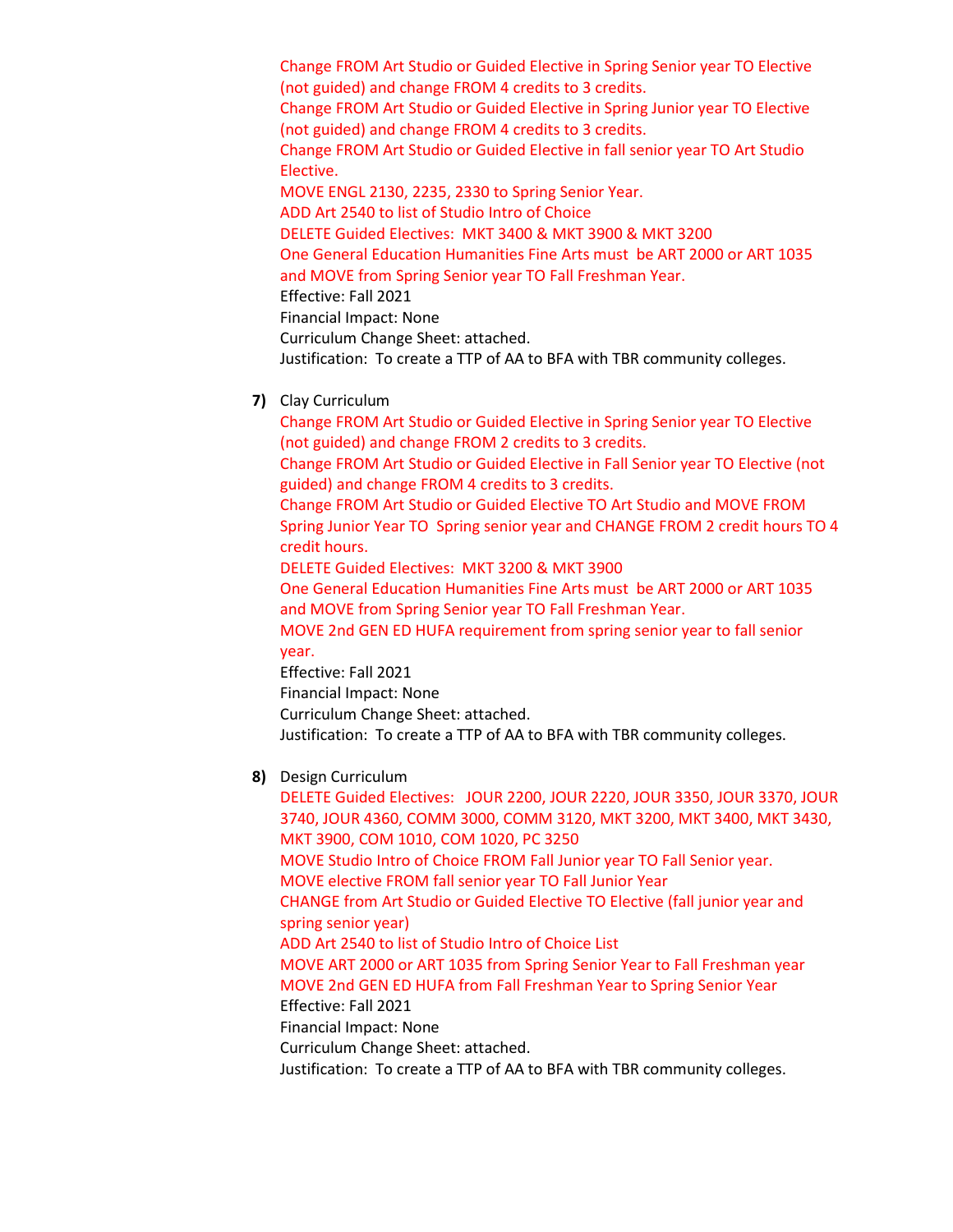**9)** Fibers Curriculum

CHANGE FROM Art Studio or Guided Elective in Fall Senior year TO Elective (not guided) 3 credit hours. CHANGE FROM Art Studio or Guided Elective in Spring Sophomore year TO Elective (not guided) 3 credit hours. CHANGE FROM Art Studio or Guided. Elective in Spring Senior year TO Art **Studio** ADD Art 2540 to list of Studio Intro of Choice Students Must take ART 2000 or ART 1035 for 3 credits of Gen Ed HUFA requirement. MOVE ART 2000 or ART 1035 GEN ED HUFA requirement from spring senior year to fall freshman year.

MOVE 2nd GEN ED HUFA requirement from fall freshman year to spring senior year.

Effective: Fall 2021

Financial Impact: None

Curriculum Change Sheet: attached.

Justification: To create a TTP of AA to BFA with TBR community colleges.

**10)** Glass Curriculum

CHANGE FROM Art studio or guided elective in spring junior year TO Elective (not guided) and change to 3 credit hours.

CHANGE FROM Art studio or guided elective in fall senior year TO elective (not guided) and change to 3 credit hours and MOVE to Spring senior year. MOVE Art studio elective 4 credits to Fall senior year

MOVE ART 2000 or ART 1035 GEN ED HUFA requirement from spring senior year to fall freshman year.

MOVE 2nd GEN ED HUFA requirement from fall freshman year to spring senior year.

MOVE COMM 2025 or PC 2500 to senior year spring semester ADD Art 2540 to list of studio intro of choice list

Effective: Fall 2021

Financial Impact: None

Curriculum Change Sheet: attached.

Justification: To create a TTP of AA to BFA with TBR community colleges.

**11)** Metals Curriculum

CHANGE FROM Art Studio or guided elective in spring senior year TO Elective (not guided) and change to 3 credit hours.

CHANGE FROM Art Studio or guided elective in spring junior year TO Elective (not guded) and change to 3 credit hours.

CHANGE FROM Art studio or guided elective in fall senior year TO Art studio elective

One GEN ED HUFA course must be ART 2000 or ART 1035 and MOVE FROM spring senior year to fall freshman year.

MOVE 2nd GEN ED HUFA course from Fall Freshman year to Spring Senior year. ADD ART 2540 to list of studio intro of choice list.

Effective: Fall 2021 Financial Impact: None

Curriculum Change Sheet: attached.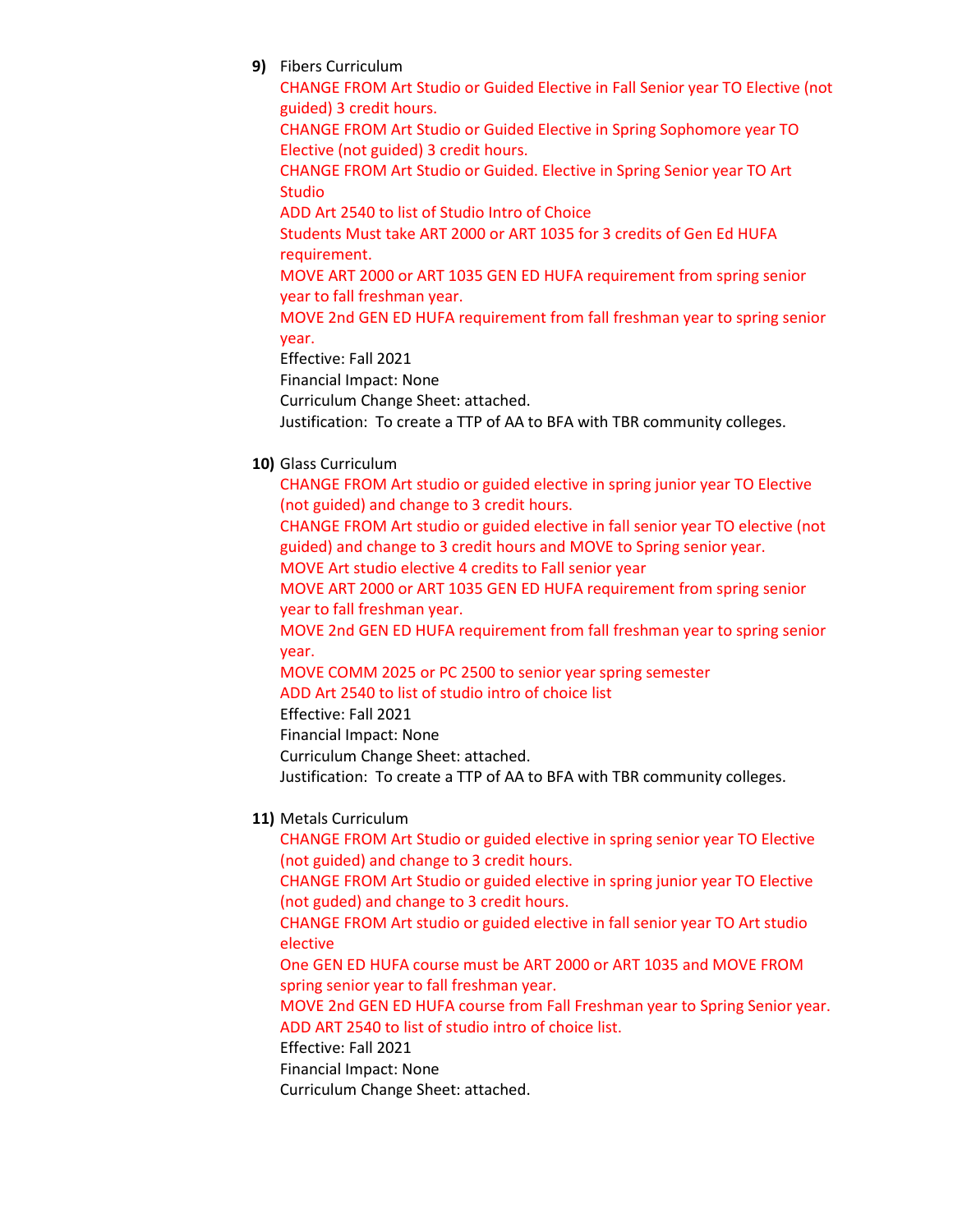Justification: To create a TTP of AA to BFA with TBR community colleges.

**12)** Wood Curriculum

CHANGE FROM Art studio or guided elective in spring senior year TO elective (not guided) and change to 3 credit hours.

CHANGE FROM Art studio or guided elective in spring junior year TO elective (not guided) and change to 3 credit hours and MOVE to Spring senior year. CHANGE FROM Art studio or guided elective in fall senior year TO Art studio elective

One GEN ED HUFA course must be ART 2000 or ART 1035 and MOVE FROM spring. Senior. Year to fall freshman year.

MOVE 2nd GEN ED HUFA course from fall freshman year to spring senior year. ADD ART 2540 to list of studio intro of choice list.

Effective: Fall 2021

Financial Impact: None

Curriculum Change Sheet: attached.

Justification: To create a TTP of AA to BFA with TBR community colleges.

**13)** Dual-Studio Design Curriculum

ADD Design studio as a studio core option:

ART 3210-Design Studio I ART 3220-Design Studio II ART 3230-Design Studio III ART 3240-Illustration/Visual Narrative ART 2220-Typography, Text and Image ART 4211-Design Practicum

ART 4221-Design Internship

ADD Guided electives: SPAN 1010 & 1020, or SPAN 2010 & 2020, OR GERM 1010 & GERM 1020, OR GERM 2010 & GERM 2020, OR FREN 1010 & FREN 1020, OR FREN 2010 & FREN 2020

CHANGE from Studio intro of choice in spring sophomore year to studio intro of choice OR guided elective.

CHANGE FROM Art Studio or guided elective TO art studio in spring senior year. ADD Art 2540 to list of studio intro course.

Students must take ART 2000 or ART 1035 as 1 of their GEN ED HUFA courses.

MOVE from spring semester senior year to fall freshman year.

MOVE 2nd GEN ED HUFA course to spring senior year.

Effective: Fall 2021

Financial impact: None

Curriculum change sheet: attached

Justification: to meet the needs and interest of our students; to expand curricular offerings which aids in recruitment and retention.

**Motion to approve**. Lisa Zagumny **Second**. Barry Stein **Vote.** Motion carried

**15. Interdisciplinary Studies**

**A. Course Additions and Course Changes.** 

**1)** LIST 4530: Deaf Culture Lec 3, Lab 0, Credit 3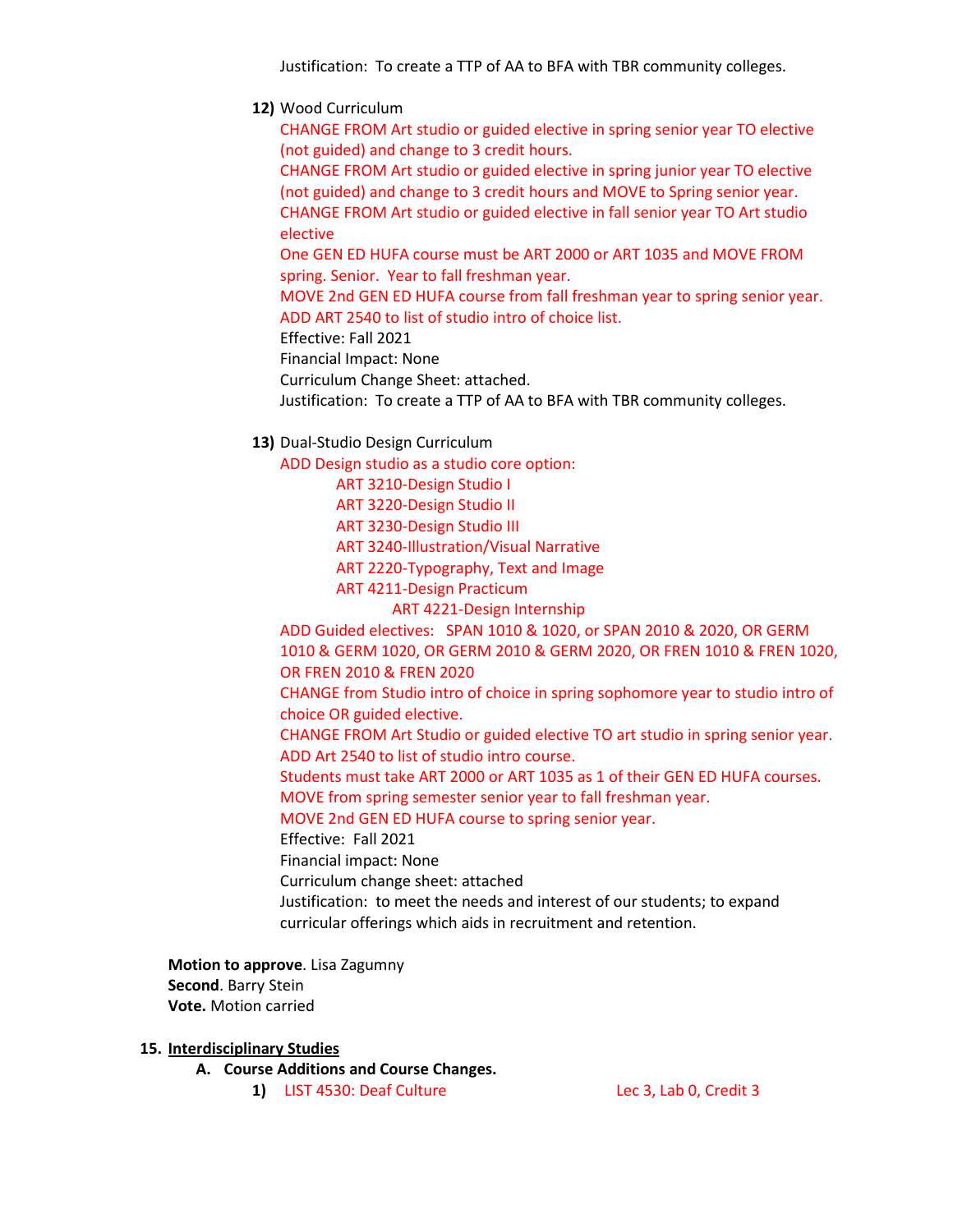Course Description: This course is an introduction to Deaf Culture. The focus is on the perspectives of Deaf culture from their community, languages, & lifestyle. Emphasis is placed on Deaf culture and Deaf people in history, languages, accessibility, education, artist, & law. Students will analyze and acknowledge how the Deaf community and Hearing community compare in their cultures with languages. Prerequisite: None

**2)** LIST 1610 – Major and Career Exploration Lec 3, Lab 0 Credit 3 Course Description: This course supports students who are either undecided in their career aspirations and/or have not fully explored the opportunities they would like to pursue after graduating from college. Within this course, students will be allowed to personally explore and make a thoughtful decision about their major and possible career goals. Students will also explore student life at Tennessee Tech in both academic and non-academic activities. Prerequisites: None

## **3) Course Changes.**

#### **From:**

LIST 4994– Introduction to Capstone Lec 1, Credit 1

Course Description: The purpose of this course is to help prepare students for the Sr. Capstone Course (LIST 4995). 4995 is required of all Interdisciplinary Studies/Professional Studies majors. Prerequisites: None

### **To:**

LIST 4994– Introduction to Capstone Lec 1, Credit 1

Course Description: The purpose of this course is to help prepare students for the Sr. Capstone Course (LIST 4995). 4995 is required of all Interdisciplinary Studies/Professional Studies majors.

This course is required for all LIST and PRST majors.

Prerequisite: None

Justification: This course has been successfully offered for two semesters as an elective course. This pilot has shown this course to be a helpful addition for these students.

Effective Date: Fall 2021

**Motion to approve**. Lisa Zagumny **Second**. Barry Stein **Vote.** Motion carried

### **16. Civil and Environmental Engineering**

- **A. Course Additions, Course Changes and Curriculum Changes.**
	- **1) ADD:**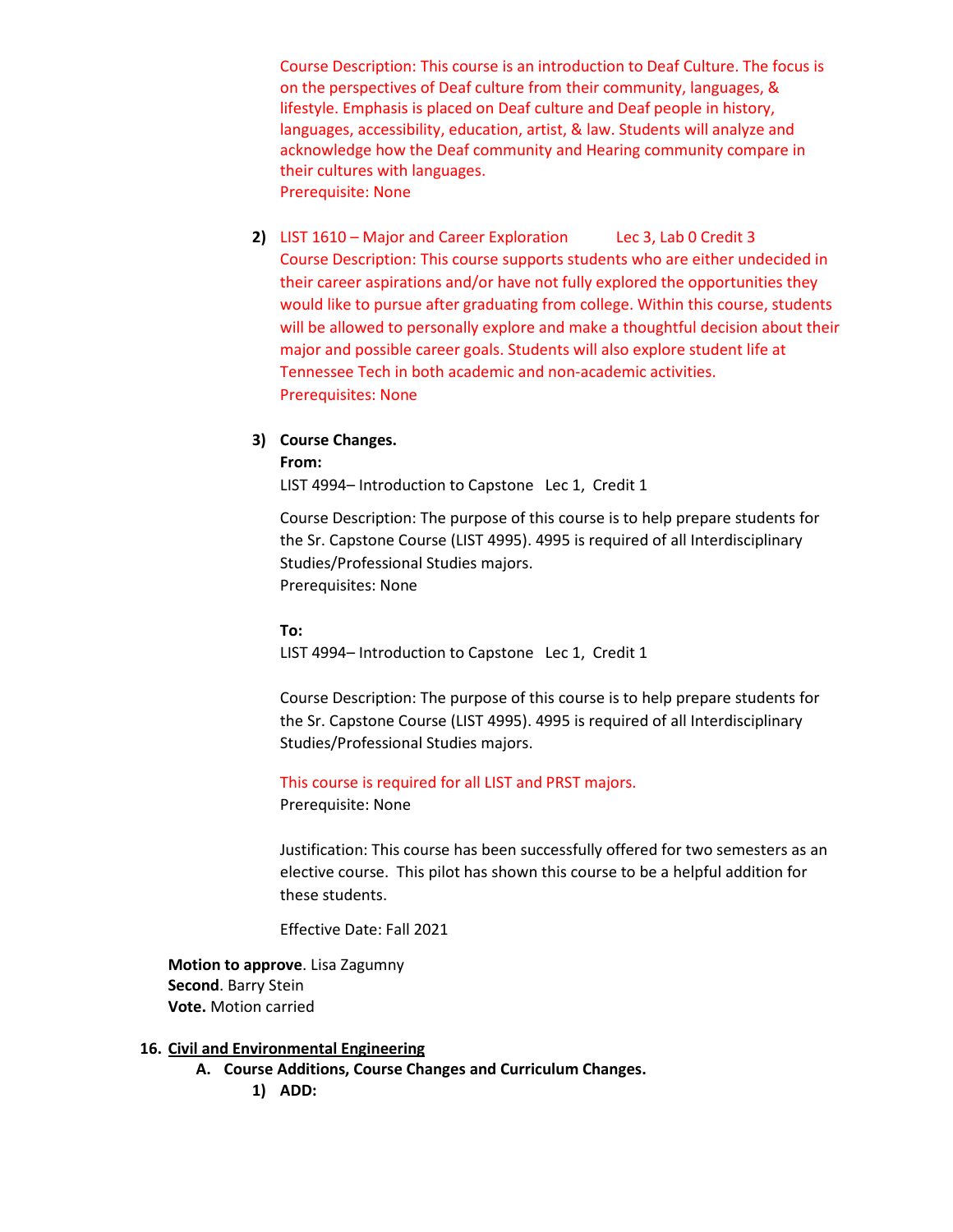CEE 4460 (5460) – Geospatial Modeling and Analysis in Engineering Lec. 3. Credit. 3.

Prerequisite: CEE 3020 and 3420. GIS & spatial data models; projections and coordinate systems; maps, data entry, editing & output; basic spatial analysis; GPS& GNSS; aerial & satellite images; terrain analysis; raster analysis; and spatial estimation.

## **2) ADD:**

CEE 3415 – Fluid Mechanics

Lec. 3. Credit 3.

Prerequisite: ME 2330. Fundamental fluid mechanics with focus on hydraulic design of civil engineering systems. Topics include hydrostatics, kinematics, energy and momentum principles, flows through pipes and networks, introduction to open channel flow.

## **3) Course Changes.**

**FROM:**

CEE 3413 – Environmental Engineering

Lec. 3. Credit 3.

Prerequisite: CHEM 1110 and MATH 2110. Fundamentals of environmental engineering with applications in water quality, water and wastewater treatment, solid waste management, air pollution, and hazardous waste management.

## **TO**:

CEE 3413 – Environmental Engineering

Lec. 3. Credit 3.

Prerequisite: CHEM 1110 and MATH 1920. Fundamentals of environmental engineering with applications in water quality, water and wastewater treatment, solid waste management, air pollution, and hazardous waste management.

## **4) FROM:**

CEE 3020 – Surveying

Lec. 2. Lab. 2. Credit 3.

Prerequisite: MATH 2110. Introduction to the fundamental principles, instruments, and techniques associated with surveying for highway purposes.

## **TO:**

CEE 3600 – Surveying

Lec. 2. Lab. 2. Credit 3.

Prerequisite: MATH 1920. Introduction to the fundamental principles, instruments, and techniques associated with surveying for highway purposes.

**5) FROM:**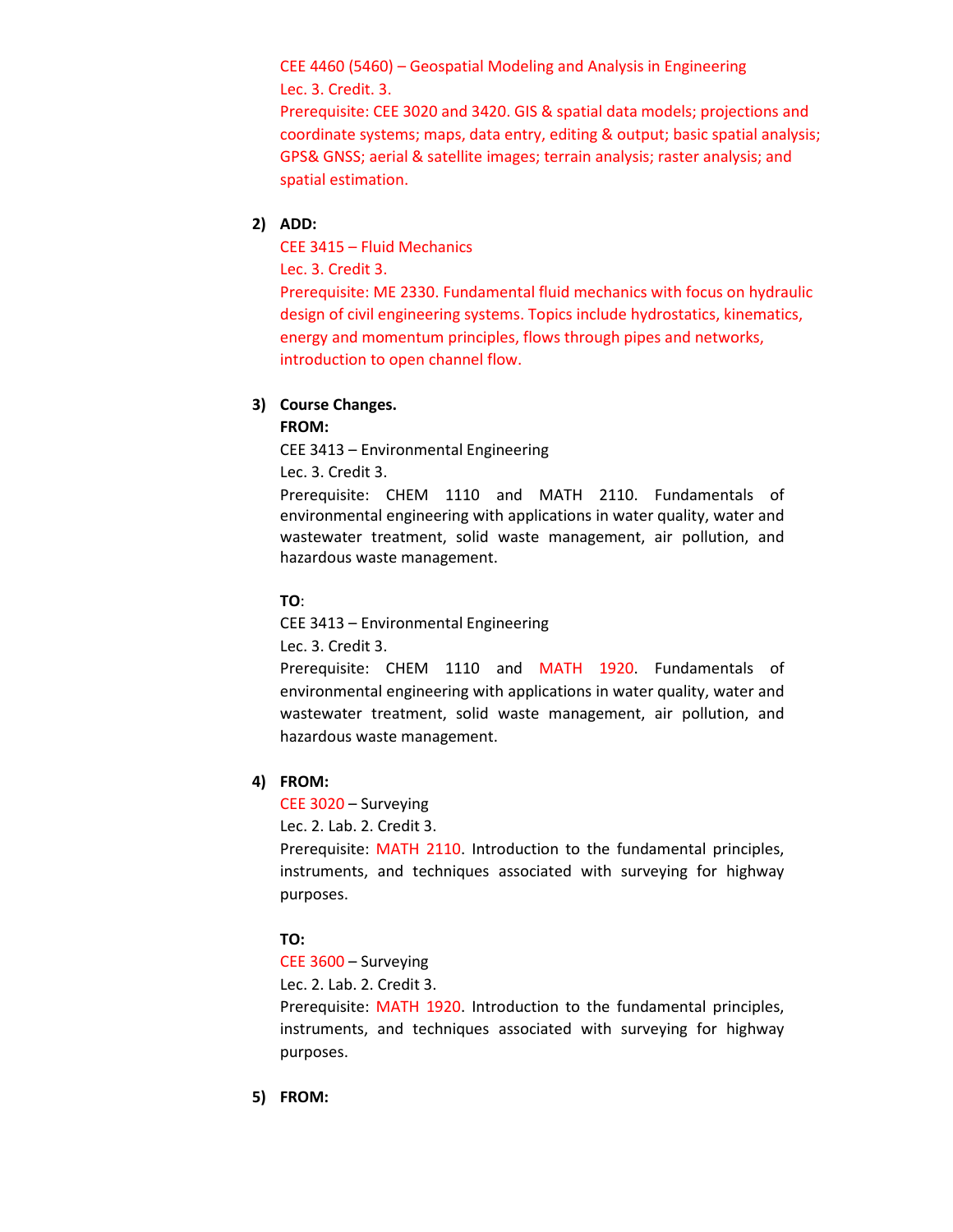CEE (ENGR) 3720 – Engineering Statistics Lec. 2. Credit 2. Prerequisite: MATH 1920 and Junior Standing. Engineering applications of probability, hypothesis testing, and confidence intervals.

### **TO:**

CEE (ENGR) 3720 – Engineering Statistics Lec. 2. Credit 2. Prerequisite: MATH 1920. Engineering applications of probability, hypothesis testing, and confidence intervals.

#### **6) FROM:**

CEE 4700 – Masonry Design

Lec. 2. Rec. 2. Credit 3.

Prerequisite: CEE 3030 and CEE 4320 or consent of instructor. Masonry materials and construction. Design of masonry beams, walls, and columns. Seismic design of masonry structures.

### **TO:**

CEE 4370 – Masonry Design

Lec. 2. Rec. 2. Credit 3.

Prerequisite: CEE 3030 and CEE 4320-or consent of instructor. Masonry materials and construction. Design of masonry beams, walls, and columns. Seismic design of masonry structures.

#### **7) FROM:**

CEE 3420 - Hydraulics

Lec. 3. Credit 3.

Prerequisite: ME 3720. Fundamental principles and design of water and wastewater supply, stormwater and sanitary sewer systems and their components, including pipes, pumps, storage facilities, detention basins, openchannels, and culverts.

### **TO:**

CEE 3420 - Hydraulics

Lec. 3. Credit 3.

Prerequisite: ME 3720 or CEE 3415. Fundamental principles and design of water and wastewater supply, stormwater and sanitary sewer systems and their components, including pipes, pumps, storage facilities, detention basins, openchannels, and culverts.

### **8) FROM:**

CEE 4800 – Geotechnical Engineering

Lec. 3. Credit 3.

Prerequisite: CEE 3030 and GEOL 3210 (CEE 3030 and GEOL 3210 may be taken concurrently.) Soil physical properties, classification, permeability and seepage, consolidation, design, and analysis of foundations.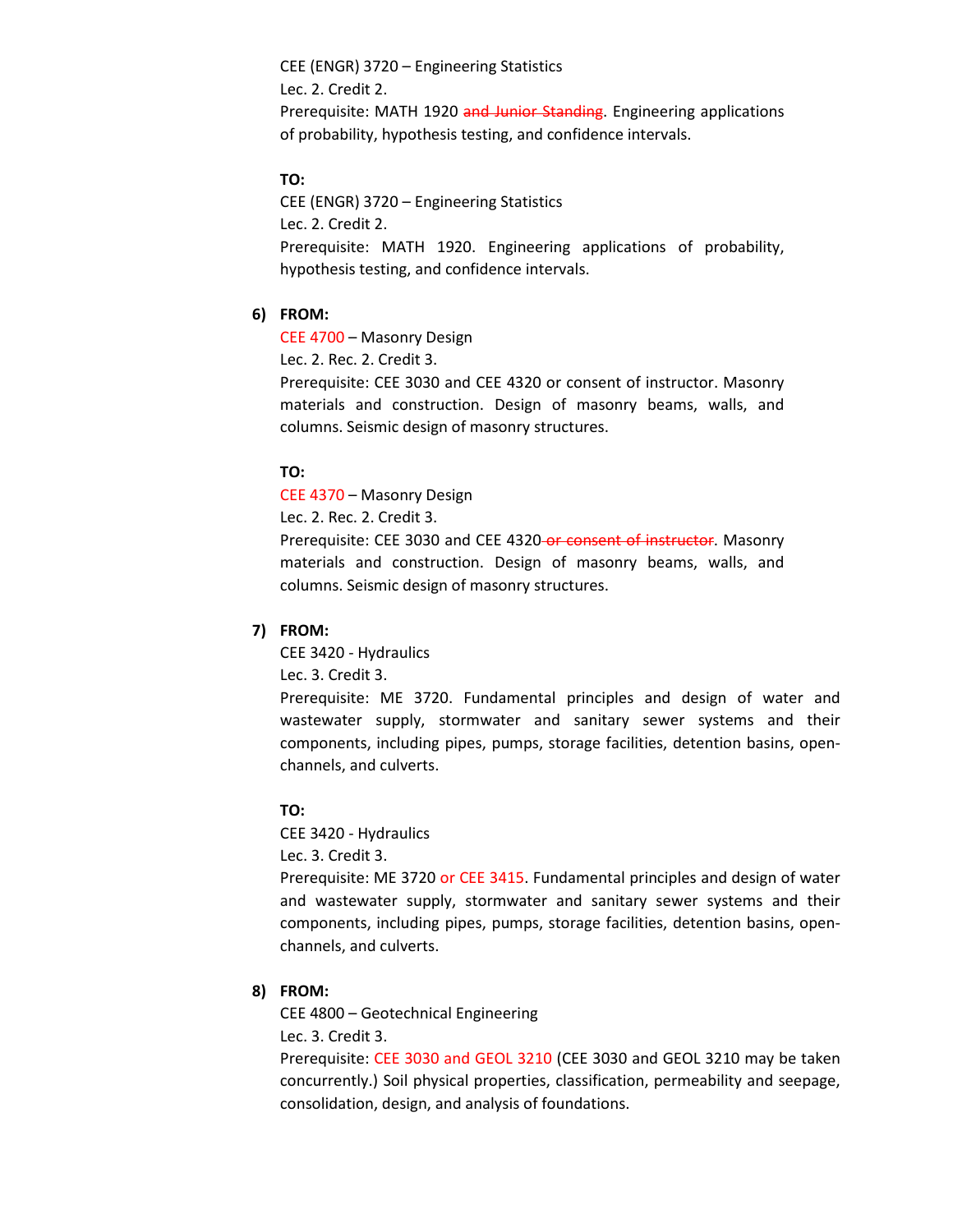**TO:**

CEE 4800 – Geotechnical Engineering

Lec. 3. Credit 3.

Prerequisite: CEE 3030; GEOL 3210 or GEOL 1040 (CEE 3030 and GEOL 3210 may be taken concurrently.) Soil physical properties, classification, permeability and seepage, consolidation, design, and analysis of foundations.

Effective Date: Fall 2021

# **9) Curriculum Changes.**

**1) BSCE**

## **Freshman Year**

First Semester

- CHEM 1110 [General Chemistry I](http://catalog.tntech.edu/preview_program.php?catoid=27&poid=3241&returnto=5394) Credit: 4. $<sup>1</sup>$ </sup>
- ENGL 1010 [English Composition I](http://catalog.tntech.edu/preview_program.php?catoid=27&poid=3241&returnto=5394) Credit: 3.
- ENGR 1110 [Engineering Graphics](http://catalog.tntech.edu/preview_program.php?catoid=27&poid=3241&returnto=5394) Credit: 2.
- [Humanities/Fine Arts Elective](http://catalog.tntech.edu/content.php?catoid=27&navoid=5438#Humanities_and_or_Fine_Arts) Credit: 3.
- [MATH 1910 -](http://catalog.tntech.edu/preview_program.php?catoid=27&poid=3241&returnto=5394) Calculus I Credit: 4.
- CEE 1020 [Connections to Civil and Environmental Engineering](http://catalog.tntech.edu/preview_program.php?catoid=27&poid=3241&returnto=5394) Credit:  $1<sup>2</sup>$

Total: 16

Second Semester

- ENGL 1020 [English Composition II](http://catalog.tntech.edu/preview_program.php?catoid=27&poid=3241&returnto=5394) Credit: 3.
- [Humanities/Fine Arts Elective](http://catalog.tntech.edu/content.php?catoid=27&navoid=5438#Humanities_and_or_Fine_Arts) Credit: 3.
- [Social/Behavioral Science Elective](http://catalog.tntech.edu/content.php?catoid=27&navoid=5438#Social_Behavioral_Sciences) Credit: 3.
- [MATH 1920 -](http://catalog.tntech.edu/preview_program.php?catoid=27&poid=3241&returnto=5394) Calculus II Credit: 4.
- Natural Science Credit:  $4.1$

Total: 17

### **Sophomore Year**

First Semester

- [CEE 2110 -](http://catalog.tntech.edu/preview_program.php?catoid=27&poid=3241&returnto=5394) Statics Credit: 3.
- ENGL 2130 [Topics in American Literature](http://catalog.tntech.edu/preview_program.php?catoid=27&poid=3241&returnto=5394) Credit: 3. or
- ENGL 2235 [Topics in British Literature](http://catalog.tntech.edu/preview_program.php?catoid=27&poid=3241&returnto=5394) Credit: 3. or
- ENGL 2330 [Topics in World Literature](http://catalog.tntech.edu/preview_program.php?catoid=27&poid=3241&returnto=5394) Credit: 3.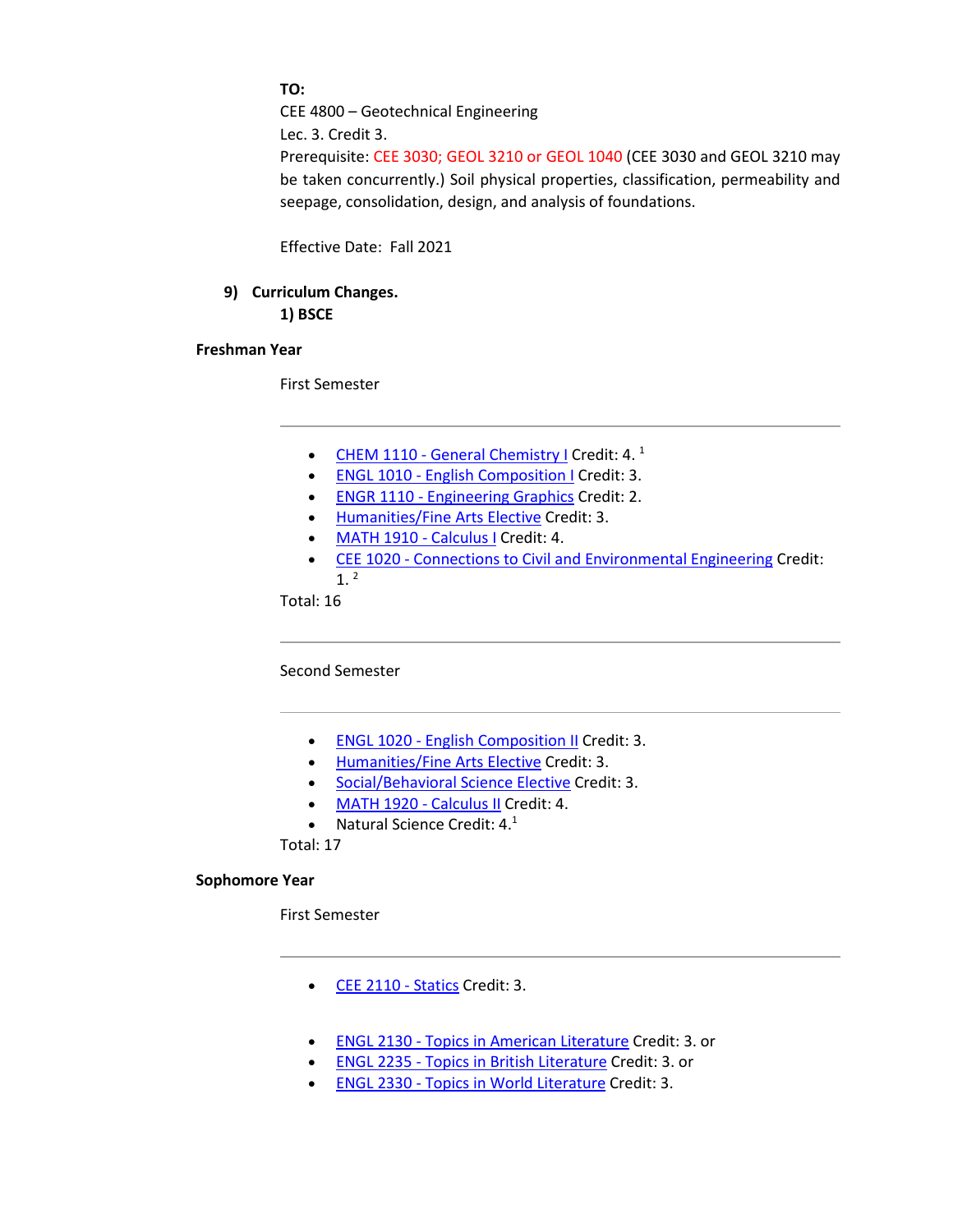- [MATH 2110 -](http://catalog.tntech.edu/preview_program.php?catoid=27&poid=3241&returnto=5394) Calculus III Credit: 4.
- Natural Science Credit:  $4.^1$
- [Social/Behavioral Science Elective](http://catalog.tntech.edu/content.php?catoid=27&navoid=5438#Social_Behavioral_Sciences) Credit: 3.

Total: 17

Second Semester

- [CEE 3020 -](http://catalog.tntech.edu/preview_program.php?catoid=27&poid=3241&returnto=5394) Surveying Credit: 3.
- [CEE 3600 -](http://catalog.tntech.edu/preview_program.php?catoid=27&poid=3241&returnto=5394) Surveying Credit: 3.
- CEE 3110 [Mechanics of Materials](http://catalog.tntech.edu/preview_program.php?catoid=27&poid=3241&returnto=5394) Credit: 3.
- CEE 3710 [Principles of Engineering Economy](http://catalog.tntech.edu/preview_program.php?catoid=27&poid=3241&returnto=5394) Credit: 2.
- MATH 2120 [Differential Equations](http://catalog.tntech.edu/preview_program.php?catoid=27&poid=3241&returnto=5394) Credit: 3.
- [ME 2330 -](http://catalog.tntech.edu/preview_program.php?catoid=27&poid=3241&returnto=5394) Dynamics Credit: 3.
- COMM 2025 [Fundamentals of Communication](http://catalog.tntech.edu/preview_program.php?catoid=27&poid=3241&returnto=5394) Credit: 3. or
- PC 2500 [Communicating in the Professions](http://catalog.tntech.edu/preview_program.php?catoid=27&poid=3241&returnto=5394) Credit: 3.

Total: 17

## **Junior Year**

First Semester

- CEE 3320 [Structural Mechanics](http://catalog.tntech.edu/preview_program.php?catoid=27&poid=3241&returnto=5394) Credit: 3.
- CEE 3413 [Environmental Engineering](http://catalog.tntech.edu/preview_program.php?catoid=27&poid=3241&returnto=5394) Credit: 3.
- CEE 3500 Introduction to Construction Engineering Credit: 3.
- CEE 3610 [Transportation Engineering](http://catalog.tntech.edu/preview_program.php?catoid=27&poid=3241&returnto=5394) Credit: 3.
- Approved CEE Lab Elective Credit:  $1<sup>6</sup>$
- ME 3720 [Fluid Mechanics](http://catalog.tntech.edu/preview_program.php?catoid=27&poid=3241&returnto=5394) Credit: 3. or
- CEE 3415 Fluid Mechanics Credit: 3.

Total: 16

## Second Semester

- CEE 3030 [Civil Engineering Materials](http://catalog.tntech.edu/preview_program.php?catoid=27&poid=3241&returnto=5394) Credit: 3.
- [CEE 3420 -](http://catalog.tntech.edu/preview_program.php?catoid=27&poid=3241&returnto=5394) Hydraulics Credit: 3.
- GEOL 3210 [Geology for Engineers](http://catalog.tntech.edu/preview_program.php?catoid=27&poid=3241&returnto=5394) Credit: 3.
- CEE 4310 [Structural Steel Design](http://catalog.tntech.edu/preview_program.php?catoid=27&poid=3241&returnto=5394) Credit: 3.
- MATH Elective Credit:  $3.\overline{3}$
- CEE 3720 [Engineering Statistics](http://catalog.tntech.edu/preview_program.php?catoid=27&poid=3241&returnto=5394) Credit: 2. or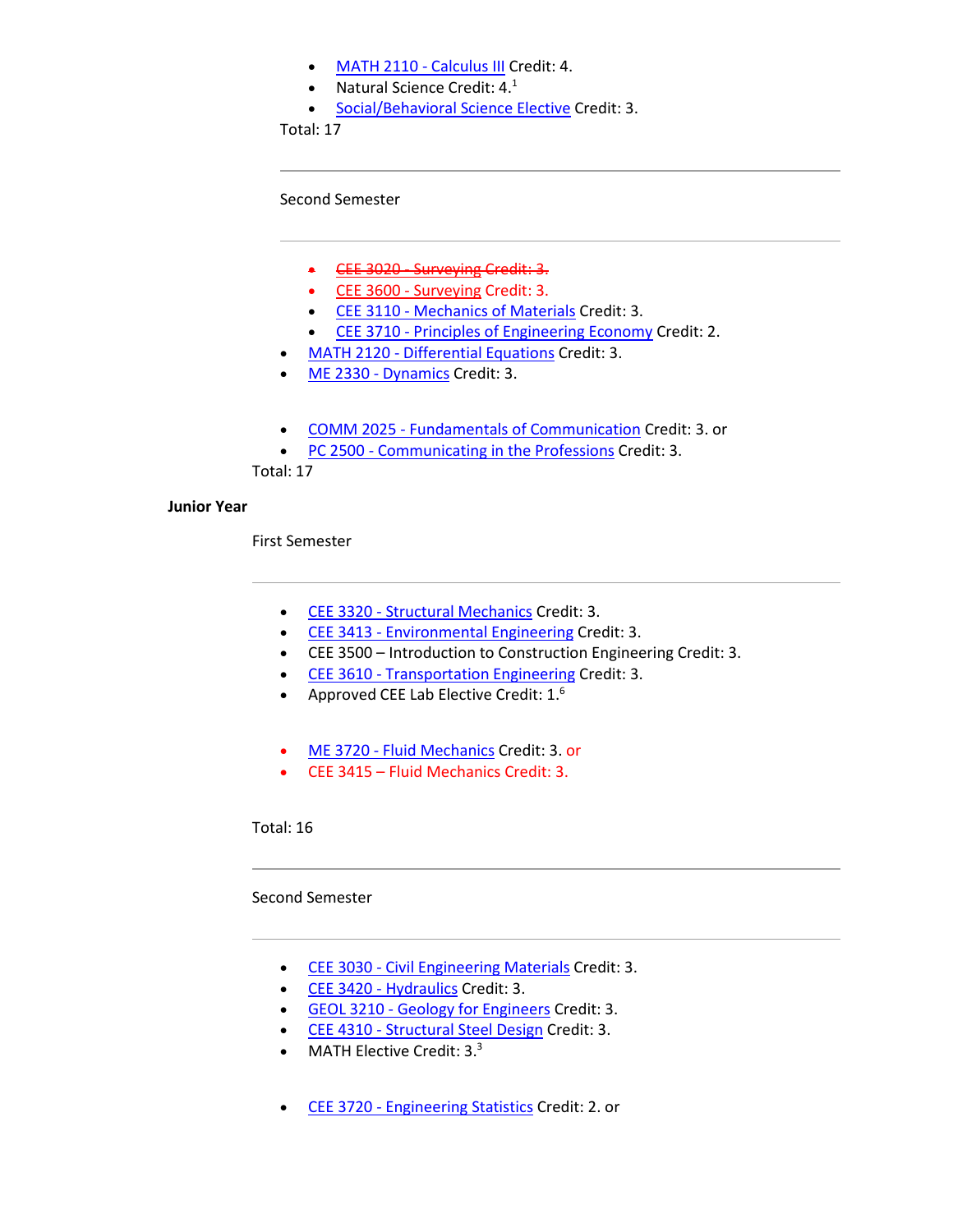### • MATH 3470 - [Introductory Probability and Statistics](http://catalog.tntech.edu/preview_program.php?catoid=27&poid=3241&returnto=5394) Credit: 3.

Total: 17

### **Senior Year**

First Semester

- CEE 4320 [Reinforced Concrete Design](http://catalog.tntech.edu/preview_program.php?catoid=27&poid=3241&returnto=5394) Credit: 3.
- CEE 4800 [Geotechnical Engineering](http://catalog.tntech.edu/preview_program.php?catoid=27&poid=3241&returnto=5394) Credit: 3.
- CEE 4920 [Professionalism and Ethics](http://catalog.tntech.edu/preview_program.php?catoid=27&poid=3241&returnto=5394) Credit: 1.
- CEE 4940 [Fundamentals of Civil Engineering](http://catalog.tntech.edu/preview_program.php?catoid=27&poid=3241&returnto=5394) Credit: 0.
- Approved CEE Elective Credit: 3.4
- Approved CEE Sequence Credit:  $3.5$
- ENGR 1120 [Programming for Engineers](http://catalog.tntech.edu/preview_program.php?catoid=27&poid=3241&returnto=5394) Credit: 2. or
- ECE 2850 Principles of Electric Circuit Credit: 3. or
- ME 3210 [Thermodynamics I](http://catalog.tntech.edu/preview_program.php?catoid=27&poid=3241&returnto=5394) Credit: 3. or
- CHE 3010 [Thermodynamics of Chemical Processes](http://catalog.tntech.edu/preview_program.php?catoid=27&poid=3241&returnto=5394) Credit: 3.

Total: 15

Second Semester

- CEE 4950 [Senior Design Project](http://catalog.tntech.edu/preview_program.php?catoid=27&poid=3241&returnto=5394) Credit: 3.
- Approved CEE Lab Elective Credit: 1.<sup>6</sup>
- Approved CEE Elective Credit:  $6.4$
- Approved CEE Sequence Credit:  $3<sup>5</sup>$

Total: 13

Note:

<sup>1</sup> [CHEM 1110](http://catalog.tntech.edu/preview_program.php?catoid=27&poid=3241&returnto=5394#tt2483) and [PHYS 2110](http://catalog.tntech.edu/preview_program.php?catoid=27&poid=3241&returnto=5394#tt4009) are required. Students select either [CHEM 1120](http://catalog.tntech.edu/preview_program.php?catoid=27&poid=3241&returnto=5394#tt3466) or [PHYS 2120.](http://catalog.tntech.edu/preview_program.php?catoid=27&poid=3241&returnto=5394#tt770) Students who intend to pursue the environmental area of emphasis should take [CHEM 1120.](http://catalog.tntech.edu/preview_program.php?catoid=27&poid=3241&returnto=5394#tt992)

<sup>2</sup> This course not included in 128-hour curriculum.

<sup>3</sup> [MATH 2010,](http://catalog.tntech.edu/preview_program.php?catoid=27&poid=3241&returnto=5394#tt4768) [MATH 3810,](http://catalog.tntech.edu/preview_program.php?catoid=27&poid=3241&returnto=5394#tt6690) [MATH 4210 \(5210\)](http://catalog.tntech.edu/preview_program.php?catoid=27&poid=3241&returnto=5394#tt551) or [MATH 4510 \(5510\).](http://catalog.tntech.edu/preview_program.php?catoid=27&poid=3241&returnto=5394#tt925)

<sup>4</sup> Approved CEE Electives: [CEE 3100,](http://catalog.tntech.edu/preview_program.php?catoid=27&poid=3241&returnto=5394#tt4826) any 4000-level CEE course.

5

Approved CEE Sequences:

- CEE 4130 [\(5130\),](http://catalog.tntech.edu/preview_program.php?catoid=27&poid=3241&returnto=5394#tt2330) CEE 4160 [\(5160\),](http://catalog.tntech.edu/preview_program.php?catoid=27&poid=3241&returnto=5394#tt8537) CEE 4190 [\(5190\)](http://catalog.tntech.edu/preview_program.php?catoid=27&poid=3241&returnto=5394#tt3509) Structural Mechanics
- CEE 4130 [\(5130\),](http://catalog.tntech.edu/preview_program.php?catoid=27&poid=3241&returnto=5394#tt9321) CEE 4350 [\(5350\),](http://catalog.tntech.edu/preview_program.php?catoid=27&poid=3241&returnto=5394#tt8836) CEE [4360](http://catalog.tntech.edu/preview_program.php?catoid=27&poid=3241&returnto=5394#tt9092) [\(5360\),](http://catalog.tntech.edu/preview_program.php?catoid=27&poid=3241&returnto=5394#tt9092) CEE 4370 (5370), CEE 4380 [\(5380\),](http://catalog.tntech.edu/preview_program.php?catoid=27&poid=3241&returnto=5394#tt1215) CEE [4700](http://catalog.tntech.edu/preview_program.php?catoid=27&poid=3241&returnto=5394#tt2182) [\(5700\),](http://catalog.tntech.edu/preview_program.php?catoid=27&poid=3241&returnto=5394#tt2182) CEE 4810 (5810)
- 
- Structural Engineering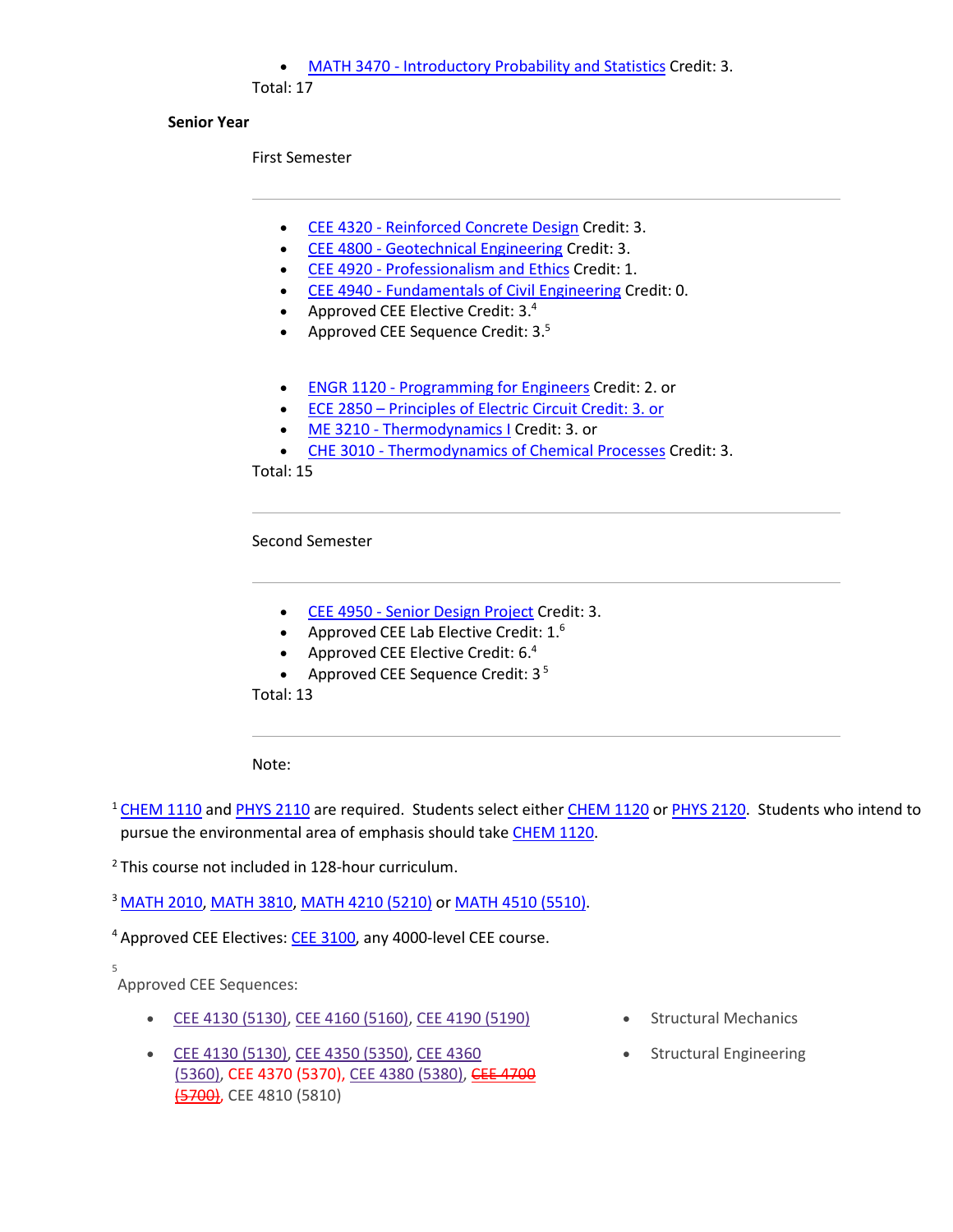- CEE 4410 [\(5410\),](http://catalog.tntech.edu/preview_program.php?catoid=27&poid=3241&returnto=5394#tt5499) CEE 4420 [\(5420\),](http://catalog.tntech.edu/preview_program.php?catoid=27&poid=3241&returnto=5394#tt3286) CEE [4430](http://catalog.tntech.edu/preview_program.php?catoid=27&poid=3241&returnto=5394#tt7206) [\(5430\),](http://catalog.tntech.edu/preview_program.php?catoid=27&poid=3241&returnto=5394#tt7206) CEE 4440 [\(5440\),](http://catalog.tntech.edu/preview_program.php?catoid=27&poid=3241&returnto=5394#tt6000) CEE 4450 [\(5450\)](http://catalog.tntech.edu/preview_program.php?catoid=27&poid=3241&returnto=5394#tt1752)
- CEE 4600 [\(5600\),](http://catalog.tntech.edu/preview_program.php?catoid=27&poid=3241&returnto=5394#tt8397) CEE 4610 [\(5610\),](http://catalog.tntech.edu/preview_program.php?catoid=27&poid=3241&returnto=5394#tt5646) CEE [4630](http://catalog.tntech.edu/preview_program.php?catoid=27&poid=3241&returnto=5394#tt4613) [\(5630\),](http://catalog.tntech.edu/preview_program.php?catoid=27&poid=3241&returnto=5394#tt4613) CEE 4640 [\(5640\),](http://catalog.tntech.edu/preview_program.php?catoid=27&poid=3241&returnto=5394#tt24) CEE 4660 [\(5660\)](http://catalog.tntech.edu/preview_program.php?catoid=27&poid=3241&returnto=5394#tt5867)
- Environmental Engineering
- Transportation Engineering

<sup>6</sup> Select 1 of the following 3 CEE lab courses: CEE [3040,](http://catalog.tntech.edu/preview_program.php?catoid=27&poid=3241&returnto=5394#tt1428) CEE [3120,](http://catalog.tntech.edu/preview_program.php?catoid=27&poid=3241&returnto=5394#tt61) CEE [3430.](http://catalog.tntech.edu/preview_program.php?catoid=27&poid=3241&returnto=5394#tt4339) Students who select or plan to select the structural mechanics or structures option should take CEE [3120;](http://catalog.tntech.edu/preview_program.php?catoid=27&poid=3241&returnto=5394#tt5450) environmental students should take CEE [3430.](http://catalog.tntech.edu/preview_program.php?catoid=27&poid=3241&returnto=5394#tt1772)

## **Effective Date**: Fall 2021

## **10) BSCE: Concentration – Environmental Engineering**

## **Freshman Year**

First Semester

- CHEM 1110 [General Chemistry I](http://catalog.tntech.edu/preview_program.php?catoid=27&poid=3241&returnto=5394) Credit: 4.<sup>1</sup>
- ENGL 1010 [English Composition I](http://catalog.tntech.edu/preview_program.php?catoid=27&poid=3241&returnto=5394) Credit: 3.
- ENGR 1110 [Engineering Graphics](http://catalog.tntech.edu/preview_program.php?catoid=27&poid=3241&returnto=5394) Credit: 2.
- [Humanities/Fine Arts Elective](http://catalog.tntech.edu/content.php?catoid=27&navoid=5438#Humanities_and_or_Fine_Arts) Credit: 3.
- [MATH 1910 -](http://catalog.tntech.edu/preview_program.php?catoid=27&poid=3241&returnto=5394) Calculus I Credit: 4.
- CEE 1020 [Connections to Civil and Environmental Engineering](http://catalog.tntech.edu/preview_program.php?catoid=27&poid=3241&returnto=5394) Credit: 1. $^2$

Total: 16

Second Semester

- ENGL 1020 [English Composition II](http://catalog.tntech.edu/preview_program.php?catoid=27&poid=3241&returnto=5394) Credit: 3.
- [Humanities/Fine Arts Elective](http://catalog.tntech.edu/content.php?catoid=27&navoid=5438#Humanities_and_or_Fine_Arts) Credit: 3.
- [Social/Behavioral Science Elective](http://catalog.tntech.edu/content.php?catoid=27&navoid=5438#Social_Behavioral_Sciences) Credit: 3.
- [MATH 1920 -](http://catalog.tntech.edu/preview_program.php?catoid=27&poid=3241&returnto=5394) Calculus II Credit: 4.
- Natural Science Credit: 4. $<sup>1</sup>$ </sup>

Total: 17

## **Sophomore Year**

First Semester

- [CEE 2110 -](http://catalog.tntech.edu/preview_program.php?catoid=27&poid=3241&returnto=5394) Statics Credit: 3.
- ENGL 2130 [Topics in American Literature](http://catalog.tntech.edu/preview_program.php?catoid=27&poid=3241&returnto=5394) Credit: 3. or
- ENGL 2235 [Topics in British Literature](http://catalog.tntech.edu/preview_program.php?catoid=27&poid=3241&returnto=5394) Credit: 3. or
- ENGL 2330 [Topics in World Literature](http://catalog.tntech.edu/preview_program.php?catoid=27&poid=3241&returnto=5394) Credit: 3.
- [MATH 2110 -](http://catalog.tntech.edu/preview_program.php?catoid=27&poid=3241&returnto=5394) Calculus III Credit: 4.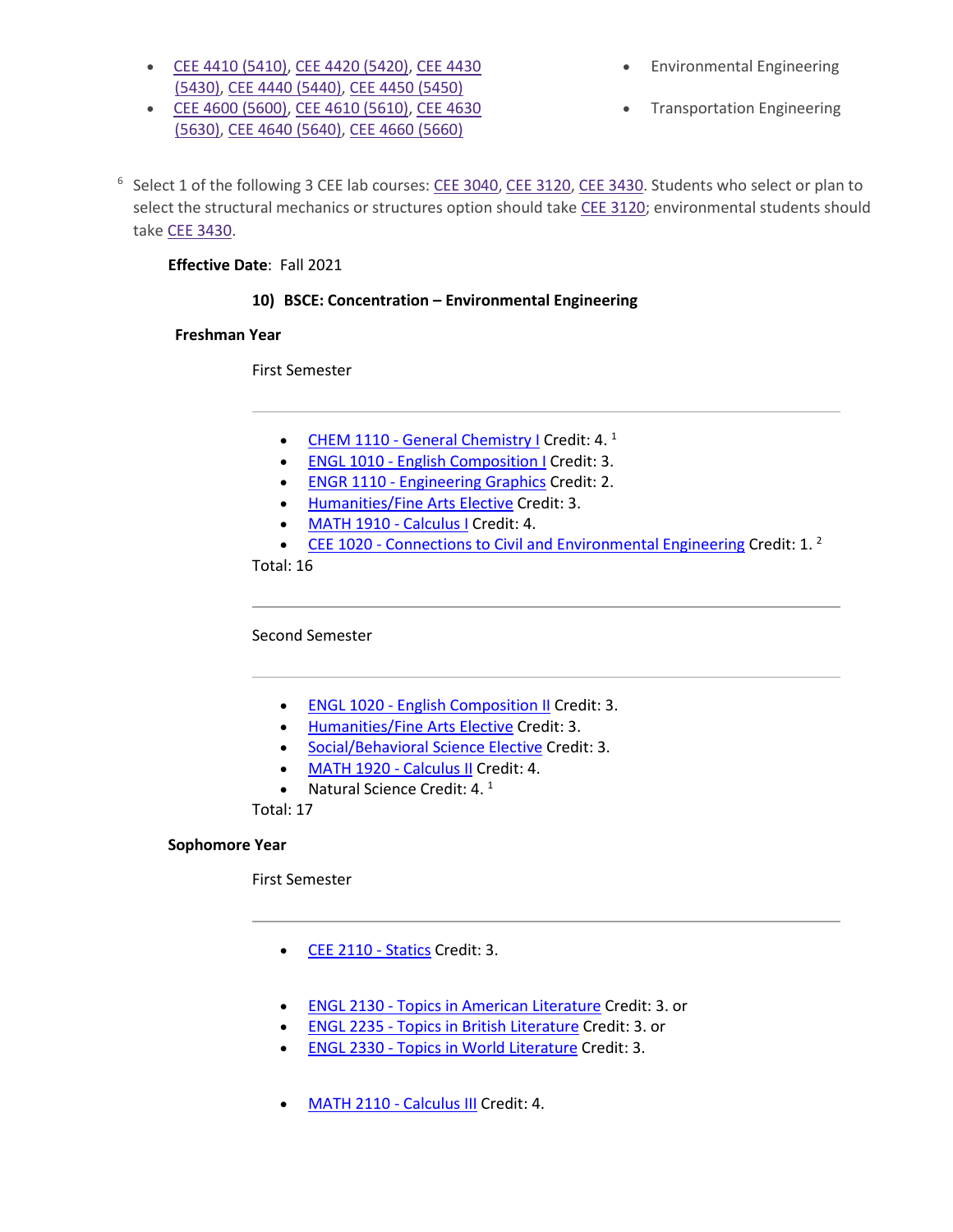- Natural Science Credit:  $4.1$
- [Social/Behavioral Science Elective](http://catalog.tntech.edu/content.php?catoid=27&navoid=5438#Social_Behavioral_Sciences) Credit: 3.

Total: 17

Second Semester

- [CEE 3020 -](http://catalog.tntech.edu/preview_program.php?catoid=27&poid=3241&returnto=5394) Surveying Credit: 3.
- [CEE 3600 -](http://catalog.tntech.edu/preview_program.php?catoid=27&poid=3241&returnto=5394) Surveying Credit: 3.
- CEE 3110 [Mechanics of Materials](http://catalog.tntech.edu/preview_program.php?catoid=27&poid=3241&returnto=5394) Credit: 3.
- CEE 3710 Principles [of Engineering Economy](http://catalog.tntech.edu/preview_program.php?catoid=27&poid=3241&returnto=5394) Credit: 2.
- MATH 2120 [Differential Equations](http://catalog.tntech.edu/preview_program.php?catoid=27&poid=3241&returnto=5394) Credit: 3.
- [ME 2330 -](http://catalog.tntech.edu/preview_program.php?catoid=27&poid=3241&returnto=5394) Dynamics Credit: 3.
- COMM 2025 [Fundamentals of Communication](http://catalog.tntech.edu/preview_program.php?catoid=27&poid=3241&returnto=5394) Credit: 3. or
- PC 2500 [Communicating in the Professions](http://catalog.tntech.edu/preview_program.php?catoid=27&poid=3241&returnto=5394) Credit: 3.

Total: 17

#### **Junior Year**

First Semester

- CEE 3320 [Structural Mechanics](http://catalog.tntech.edu/preview_program.php?catoid=27&poid=3241&returnto=5394) Credit: 3.
- CEE 3413 [Environmental Engineering](http://catalog.tntech.edu/preview_program.php?catoid=27&poid=3241&returnto=5394) Credit: 3.
- CEE 3430 Environmental Engineering Lab Credit: 1.
- CEE 3500 Introduction to Construction Engineering Credit: 3.
- CEE 3610 [Transportation Engineering](http://catalog.tntech.edu/preview_program.php?catoid=27&poid=3241&returnto=5394) Credit: 3.
- ME 3720 [Fluid Mechanics](http://catalog.tntech.edu/preview_program.php?catoid=27&poid=3241&returnto=5394) Credit: 3. or
- CEE 3415 Fluid Mechanics Credit: 3.

Total: 16

Second Semester

- CEE 3030 [Civil Engineering Materials](http://catalog.tntech.edu/preview_program.php?catoid=27&poid=3241&returnto=5394) Credit: 3.
- [CEE 3420 -](http://catalog.tntech.edu/preview_program.php?catoid=27&poid=3241&returnto=5394) Hydraulics Credit: 3.
- GEOL 3210 [Geology for Engineers](http://catalog.tntech.edu/preview_program.php?catoid=27&poid=3241&returnto=5394) Credit: 3.
- CEE 4310 [Structural Steel Design](http://catalog.tntech.edu/preview_program.php?catoid=27&poid=3241&returnto=5394) Credit: 3. or
- CEE 4320 [Reinforced Concrete Design](http://catalog.tntech.edu/preview_program.php?catoid=27&poid=3241&returnto=5394) Credit: 3.
- CHE 3010 Thermodynamics of Chemical Processes Credit: 3. or
- ME 3210 Thermodynamics I Credit: 3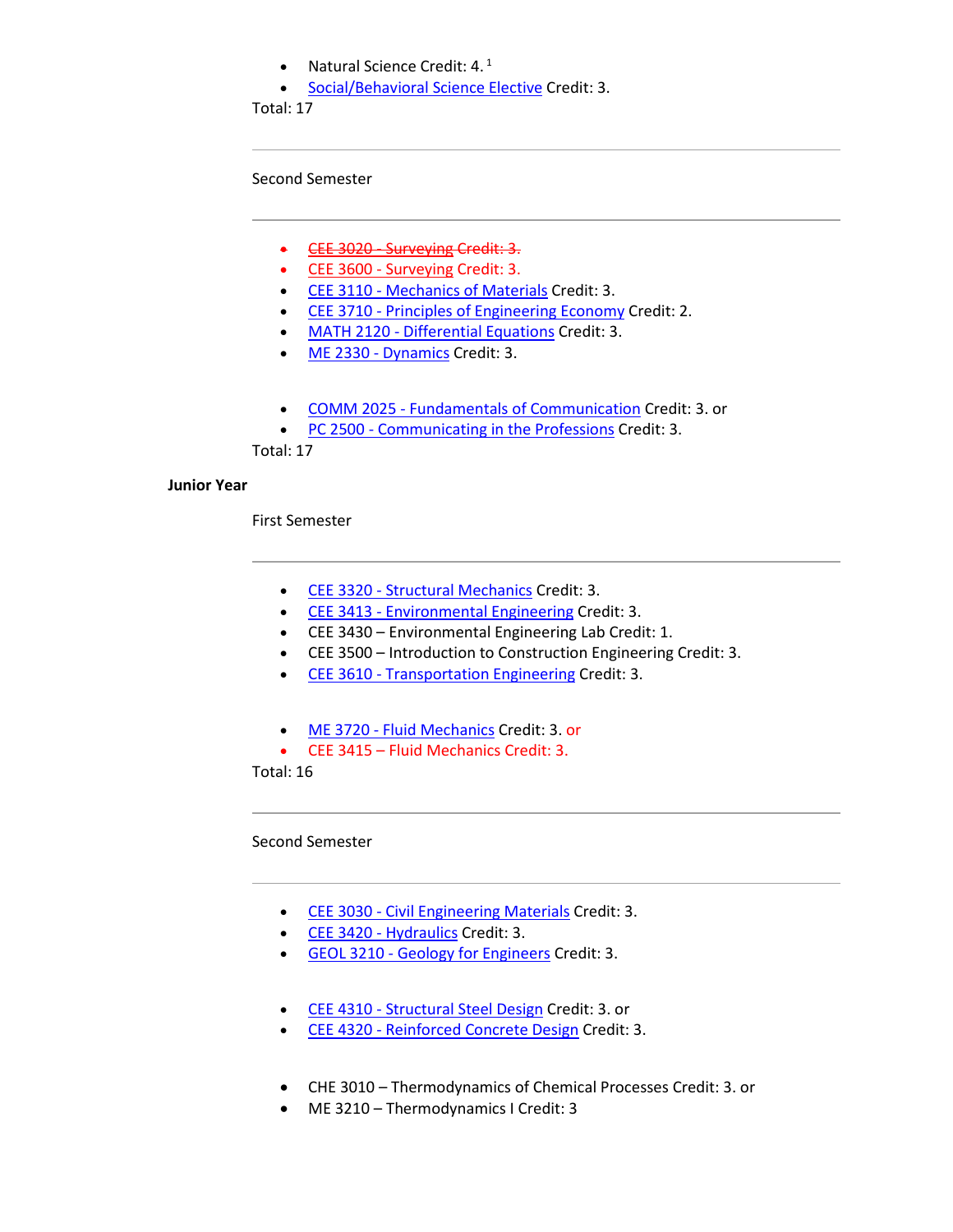- CEE 3720 [Engineering Statistics](http://catalog.tntech.edu/preview_program.php?catoid=27&poid=3241&returnto=5394) Credit: 2. or
- MATH 3470 [Introductory Probability and Statistics](http://catalog.tntech.edu/preview_program.php?catoid=27&poid=3241&returnto=5394) Credit: 3.

Total: 17

## **Senior Year**

First Semester

- CEE 4800 [Geotechnical Engineering](http://catalog.tntech.edu/preview_program.php?catoid=27&poid=3241&returnto=5394) Credit: 3.
- CEE 4920 [Professionalism and Ethics](http://catalog.tntech.edu/preview_program.php?catoid=27&poid=3241&returnto=5394) Credit: 1.
- CEE 4940 [Fundamentals of Civil Engineering](http://catalog.tntech.edu/preview_program.php?catoid=27&poid=3241&returnto=5394) Credit: 0.
- Environmental Engineering Elective Credit:  $9<sup>3</sup>$
- ENGR 1120 [Programming for Engineers](http://catalog.tntech.edu/preview_program.php?catoid=27&poid=3241&returnto=5394) Credit: 2. or
- ECE 2850 Principles of Electric Circuit Credit: 3.
- •

Total: 15

Second Semester

- CEE 4950 [Senior Design Project](http://catalog.tntech.edu/preview_program.php?catoid=27&poid=3241&returnto=5394) Credit: 3.
- Approved CEE Lab Elective Credit:  $1.^4$
- Approved CEE Elective Credit:  $3.5$
- Environmental Engineering Elective Credit:  $6<sup>3</sup>$

Total: 13

Note:

- <sup>1</sup> [CHEM](https://catalog.tntech.edu/preview_program.php?catoid=29&poid=3572&returnto=5913#tt7725) 1110 and [PHYS](https://catalog.tntech.edu/preview_program.php?catoid=29&poid=3572&returnto=5913#tt923) 2110 are required. Students select either [CHEM](https://catalog.tntech.edu/preview_program.php?catoid=29&poid=3572&returnto=5913#tt5283) [1120](https://catalog.tntech.edu/preview_program.php?catoid=29&poid=3572&returnto=5913#tt5283) or PHYS [2120.](https://catalog.tntech.edu/preview_program.php?catoid=29&poid=3572&returnto=5913#tt659) Students who intend to pursue the environmental area of emphasis should take [CHEM](https://catalog.tntech.edu/preview_program.php?catoid=29&poid=3572&returnto=5913#tt3292) 1120.
- <sup>2</sup> This course not included in 128-hour curriculum.
- <sup>3</sup> Environmental Engineering Electives: Any course numbered CEE 4400 through 4499, ESS 3000, GEOG 4510, GEOG 4511, GEOG 4620, GEOG 4650, GEOL 4711; At least 3 of 5 courses must be CEE courses.
- <sup>4</sup> Approved CEE Lab Elective: CEE 3040 or CEE 3120; CEE 3040 preferred
- <sup>5</sup> Approved CEE Elective: CEE 3100, any 4000-level CEE course

**Effective Date**: Fall 2021

**B. Addition of New Minor.**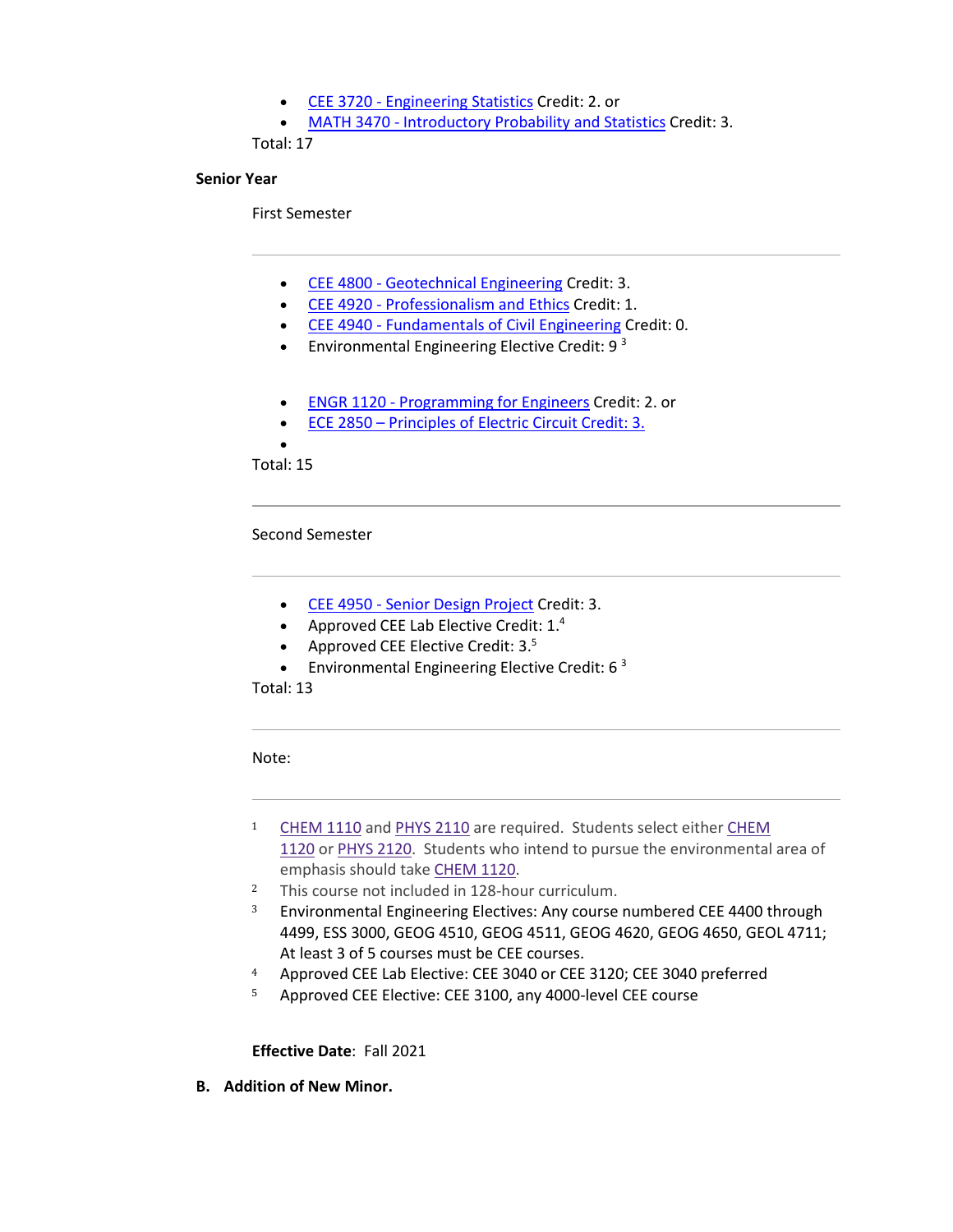Addition of Minor in Environmental Engineering

The Department is proposing a new minor in Environmental Engineering to provide current and prospective students with the opportunity to expand their knowledge base in coursework specific to Environmental Engineering. This minor is differentiated from the minor in Environmental Studies by focusing on the engineering aspects, though both are complementary.

As such, it is proposed that a minor in Environmental Engineering consist of the following:

Students must complete fifteen (15) semester hours of courses related to environmental engineering including: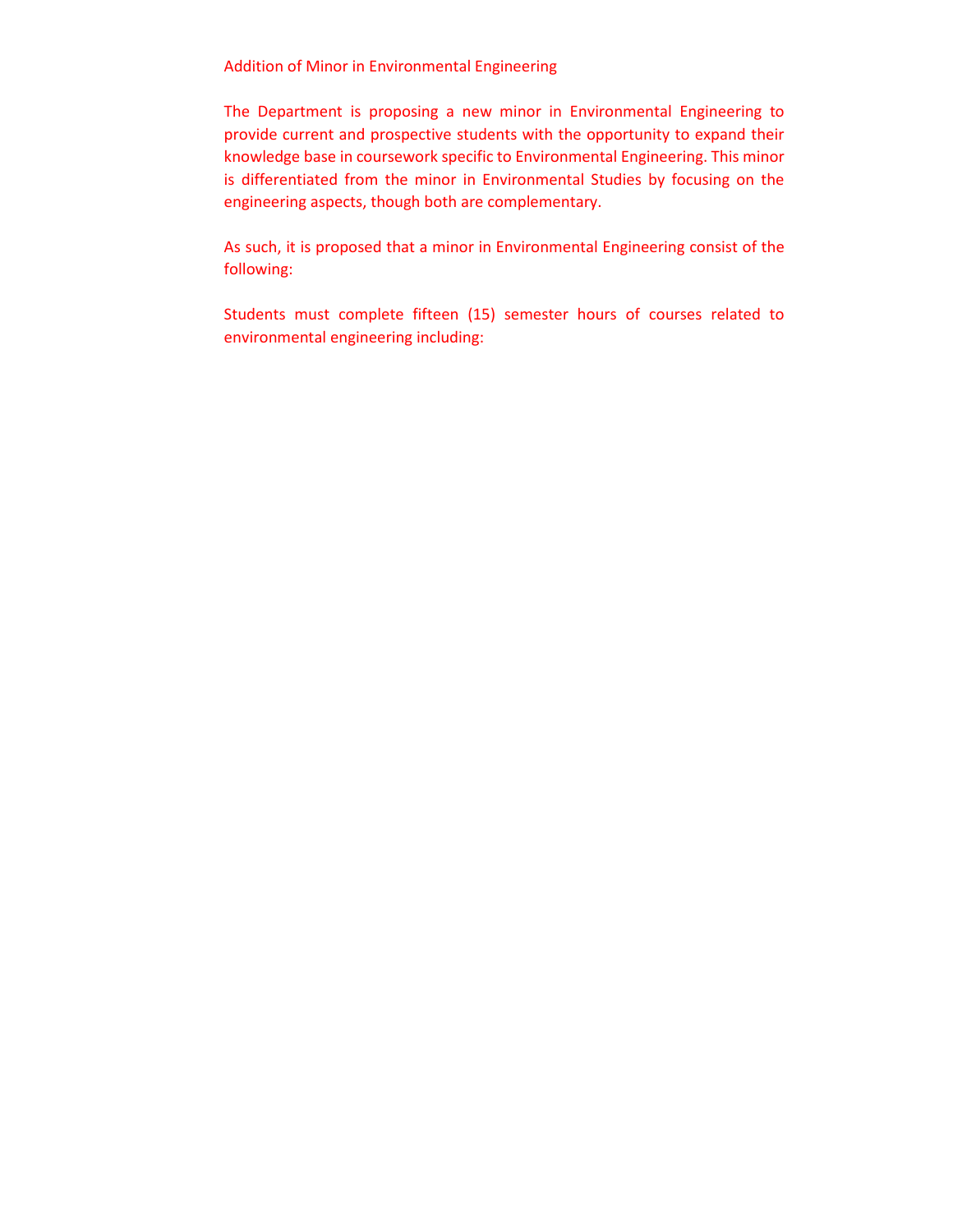#### CEE 3413 – Environmental Engineering

and twelve (12) upper division hours from: CEE 3420 - Hydraulics Any course numbered CEE 4400-4499 CEE 4990 environmental engineering related special problems with approval of CEE department chair ME 3210 or CHE 3010 (Thermodynamics) CEE 3415 or ME 3720 or CHE 3121 (Fluid Mechanics)

*Students pursuing a Bachelor of Science in Civil Engineering should instead pursue to department's concentration in Environmental Engineering.*

#### **C. Addition of New Minor.**

Addition of Minor in Materials Science and Engineering

The College is proposing a new minor in Materials Science and Engineering to provide students with the opportunity to expand their knowledge base in interdisciplinary coursework specific to materials. As such, it is proposed that a minor in Materials Science and Engineering consist of the following:

Students must complete fifteen (15) semester hours of coursework related to materials science and engineering including:

ME 3010 – Materials and Processes in Manufacturing

and a minimum of six (6) hours from the following three courses:

CEE 3030 – Civil Engineering Materials

CHE 4330 – Polymer Engineering

ECE 3540 – Physical Electronics

and three (3) to six (6) hours from the following:

CEE 4600 – Civil Engineering Materials II

CHE 4340 – Introduction to Rheology

CHEM 2010 – Introduction to Inorganic Chemistry

CHEM 3005 or CHEM 3010 – Organic Chemistry

CHEM 3500 or CHEM 3510 – Physical Chemistry

CHE 3010 or ME 3210 - Thermodynamics

ME 4460 – Mechanical Properties of Materials

ME 4480 – Microstructural Analysis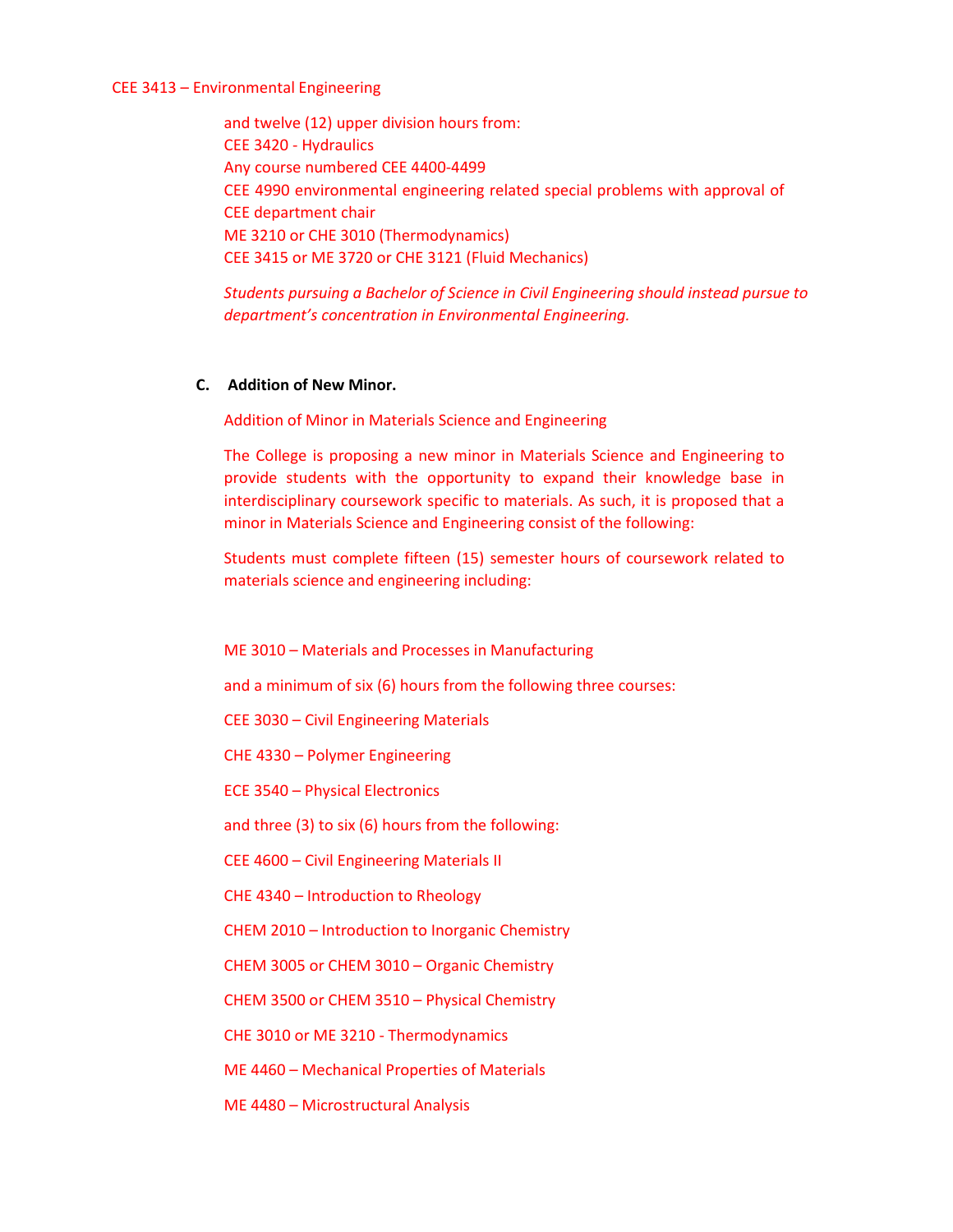ME 4490 – Properties and Selection of Engineering Materials

Approved Special Problems coursework

Note: Six (6) credits of prerequisites, CEE 2110 and CEE 3110, are required to proceed with the minor. These courses are commonly taken within the College of Engineering and may be taken by any engineering student (CEE, CHE, ECE, ME) as required or elective courses in the respective curricula. As such, these courses are not included in the minor.

Dr. Ben Mohr (CEE) and Dr. Chris Wilson (GBE) will serve as "Chair" for administrative purposes of this minor, in the event of course substitutions and/or curricular changes.

**D.** Addition of New Concentration.

Addition of Concentration in Geological Engineering

Civil engineering is a broad engineering discipline consisting of many sub-disciplines. Geological engineering is a relatively rare discipline, but at the same time, is highly sought after. The Department of Civil and Environmental Engineering Industrial Advisory Board supports the creation of the proposed concentration in Geological Engineering as many representatives have expressed a need for more civil engineering graduates possessing specialized knowledge in geology and materials.

It is also anticipated that the new concentration would also serve as a strong marketing tool for the department and College of Engineering. Graduates of the proposed interdisciplinary concentration in CEE would be highly sought after in the mining, petroleum, and metallurgy industries, expanding the focus and market for the civil engineering program. Graduates may also be employed in traditional civil engineering fields, closing the gap between civil engineering and geology. This concentration will allow students to focus on either the geo-structural or geo-environmental areas, which are both critical to our infrastructure. As the only geological engineering program in the state, this concentration would attract new students to the program.

As such, the Department is proposing a new concentration in Geological Engineering to provide current and prospective students with the opportunity to expand their knowledge base in coursework specific to Geological Engineering, while maintaining a base knowledge of all other Civil Engineering sub-disciplines.

The concentration in Geological Engineering includes 15 credits of Geology coursework in addition to a minimum of 13 credits of related geotechnical engineering coursework, the combination of which forms the basis of the concentration in Geological Engineering.

This concentration does not require any additional resources due to the utilization of existing coursework.

Summary of Curriculum Changes

• GEOL 1040 added as option to GEOL 3210 (i.e., GEOL 1040 or GEOL 3210); option moved to freshman year in curriculum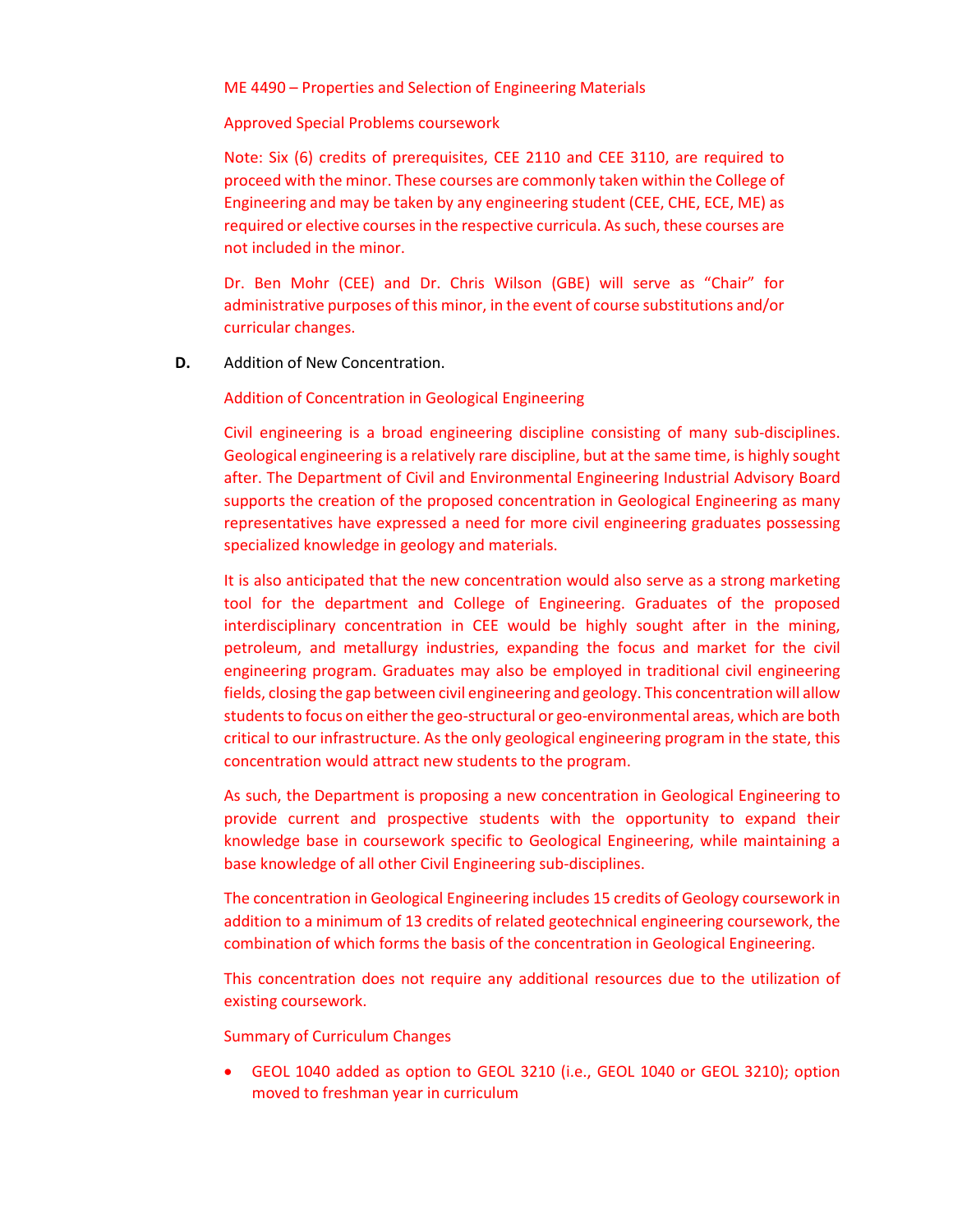- Moved CEE 3030 > CEE 4800 curriculum sequence to start  $1<sup>st</sup>$  semester junior year and balanced semester credit load…
	- o moved SBS General Education to senior year,
	- o moved CEE 3710 > CEE 3500 sequence back a semester to junior year,
	- o moved CEE 3413 to  $2^{nd}$  semester sophomore and pushing back CEE 3020 > CEE 3610 sequence back a semester to junior year,
	- o moved CEE 3040 to 2nd semester junior year
	- o moved CEE 3720/MATH 3470 to 2nd semester senior year
- Added GEOL 2500 (3cr) as concentration course in curriculum by removing MATH Elective (3cr)
- One of Approved CEE Lab Electives now required CEE 3040 Geotechnical Engineering Lab
- Added three (3) Geology Electives (9cr)
	- o Replacing two (2) CEE Sequences (6cr)
	- o Replacing one (1) CEE Electives (6cr)
- Added CEE 4810 as required course
	- o Reducing structural engineering required courses from CEE 4310 "and" CEE 4320 to CEE 4310 "or" CEE 4320 (3cr)

#### Curriculum

Freshman Year

First Semester

- CHEM 1110 [General Chemistry I](http://catalog.tntech.edu/preview_program.php?catoid=27&poid=3241&returnto=5394) Credit: 4.  $<sup>1</sup>$ </sup>
- ENGL 1010 [English Composition I](http://catalog.tntech.edu/preview_program.php?catoid=27&poid=3241&returnto=5394) Credit: 3.
- ENGR 1110 [Engineering Graphics](http://catalog.tntech.edu/preview_program.php?catoid=27&poid=3241&returnto=5394) Credit: 2.
- [Humanities/Fine Arts Elective](http://catalog.tntech.edu/content.php?catoid=27&navoid=5438#Humanities_and_or_Fine_Arts) Credit: 3.
- [MATH 1910 -](http://catalog.tntech.edu/preview_program.php?catoid=27&poid=3241&returnto=5394) Calculus I Credit: 4.
- CEE 1020 [Connections to Civil and Environmental Engineering](http://catalog.tntech.edu/preview_program.php?catoid=27&poid=3241&returnto=5394) Credit:  $1<sup>2</sup>$

Total: 16

Second Semester

- ENGL 1020 [English Composition II](http://catalog.tntech.edu/preview_program.php?catoid=27&poid=3241&returnto=5394) Credit: 3.
- [Humanities/Fine Arts Elective](http://catalog.tntech.edu/content.php?catoid=27&navoid=5438#Humanities_and_or_Fine_Arts) Credit: 3.
- [Social/Behavioral Science Elective](http://catalog.tntech.edu/content.php?catoid=27&navoid=5438#Social_Behavioral_Sciences) Credit: 3.
- [MATH 1920 -](http://catalog.tntech.edu/preview_program.php?catoid=27&poid=3241&returnto=5394) Calculus II Credit: 4.
- Natural Science Credit:  $4.^1$
- GEOL 1040 Physical Geology Credit: 4. or
- GEOL 3210 [Geology for Engineers](http://catalog.tntech.edu/preview_program.php?catoid=27&poid=3241&returnto=5394) Credit: 3.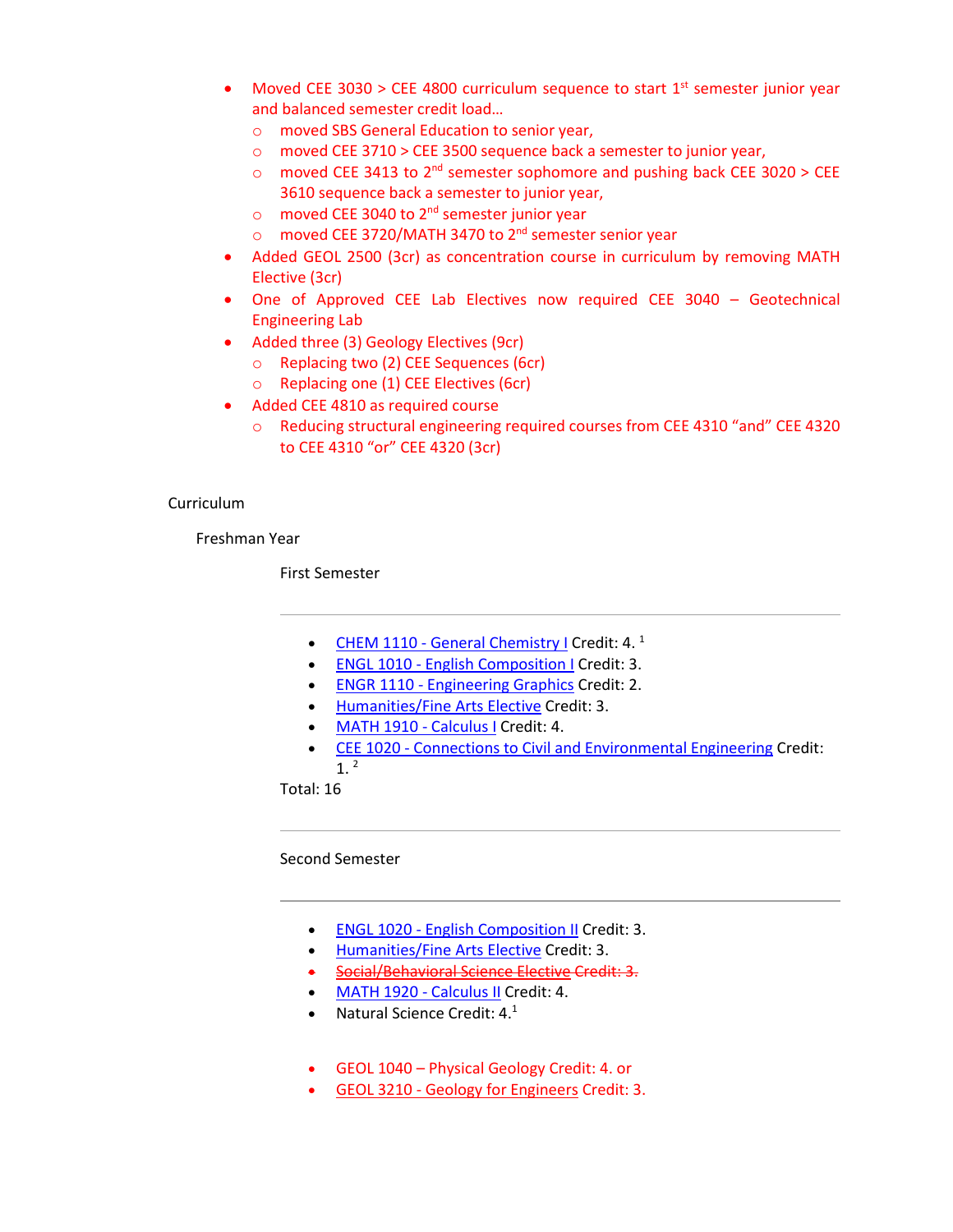Total: 17

#### **Sophomore Year**

First Semester

- [CEE 2110 -](http://catalog.tntech.edu/preview_program.php?catoid=27&poid=3241&returnto=5394) Statics Credit: 3.
- ENGL 2130 [Topics in American Literature](http://catalog.tntech.edu/preview_program.php?catoid=27&poid=3241&returnto=5394) Credit: 3. or
- ENGL 2235 [Topics in British Literature](http://catalog.tntech.edu/preview_program.php?catoid=27&poid=3241&returnto=5394) Credit: 3. or
- ENGL 2330 [Topics in World Literature](http://catalog.tntech.edu/preview_program.php?catoid=27&poid=3241&returnto=5394) Credit: 3.
- [MATH 2110 -](http://catalog.tntech.edu/preview_program.php?catoid=27&poid=3241&returnto=5394) Calculus III Credit: 4.
- Natural Science Credit:  $4.1$
- [Social/Behavioral Science Elective](http://catalog.tntech.edu/content.php?catoid=27&navoid=5438#Social_Behavioral_Sciences) Credit: 3.

Total: 17

Second Semester

- CEE 3110 [Mechanics of Materials](http://catalog.tntech.edu/preview_program.php?catoid=27&poid=3241&returnto=5394) Credit: 3.
- CEE 3413 [Environmental Engineering](http://catalog.tntech.edu/preview_program.php?catoid=27&poid=3241&returnto=5394) Credit: 3.
- GEOL 2500 Geological Fundamentals Credit: 3.
- MATH 2120 [Differential Equations](http://catalog.tntech.edu/preview_program.php?catoid=27&poid=3241&returnto=5394) Credit: 3.
- [ME 2330 -](http://catalog.tntech.edu/preview_program.php?catoid=27&poid=3241&returnto=5394) Dynamics Credit: 3.
- CEE 3600 Surveying Credit: 3.
- **CEE 3710 [Principles of Engineering Economy](http://catalog.tntech.edu/preview_program.php?catoid=27&poid=3241&returnto=5394) Credit: 2.**
- COMM 2025 [Fundamentals of Communication](http://catalog.tntech.edu/preview_program.php?catoid=27&poid=3241&returnto=5394) Credit: 3. or
- PC 2500 [Communicating in the Professions](http://catalog.tntech.edu/preview_program.php?catoid=27&poid=3241&returnto=5394) Credit: 3.

Total: 47 18

#### **Junior Year**

First Semester

- CEE 3030 [Civil Engineering Materials](http://catalog.tntech.edu/preview_program.php?catoid=27&poid=3241&returnto=5394) Credit: 3.
- CEE 3320 [Structural Mechanics](http://catalog.tntech.edu/preview_program.php?catoid=27&poid=3241&returnto=5394) Credit: 3.
- CEE 3600 Surveying Credit: 3.
- CEE 3710 [Principles of Engineering Economy](http://catalog.tntech.edu/preview_program.php?catoid=27&poid=3241&returnto=5394) Credit: 2.
- Geology Elective Credit:  $3.3$
- CEE 3413 [Environmental Engineering](http://catalog.tntech.edu/preview_program.php?catoid=27&poid=3241&returnto=5394) Credit: 3.
- CEE 3500 Introduction to Construction Engineering Credit: 3.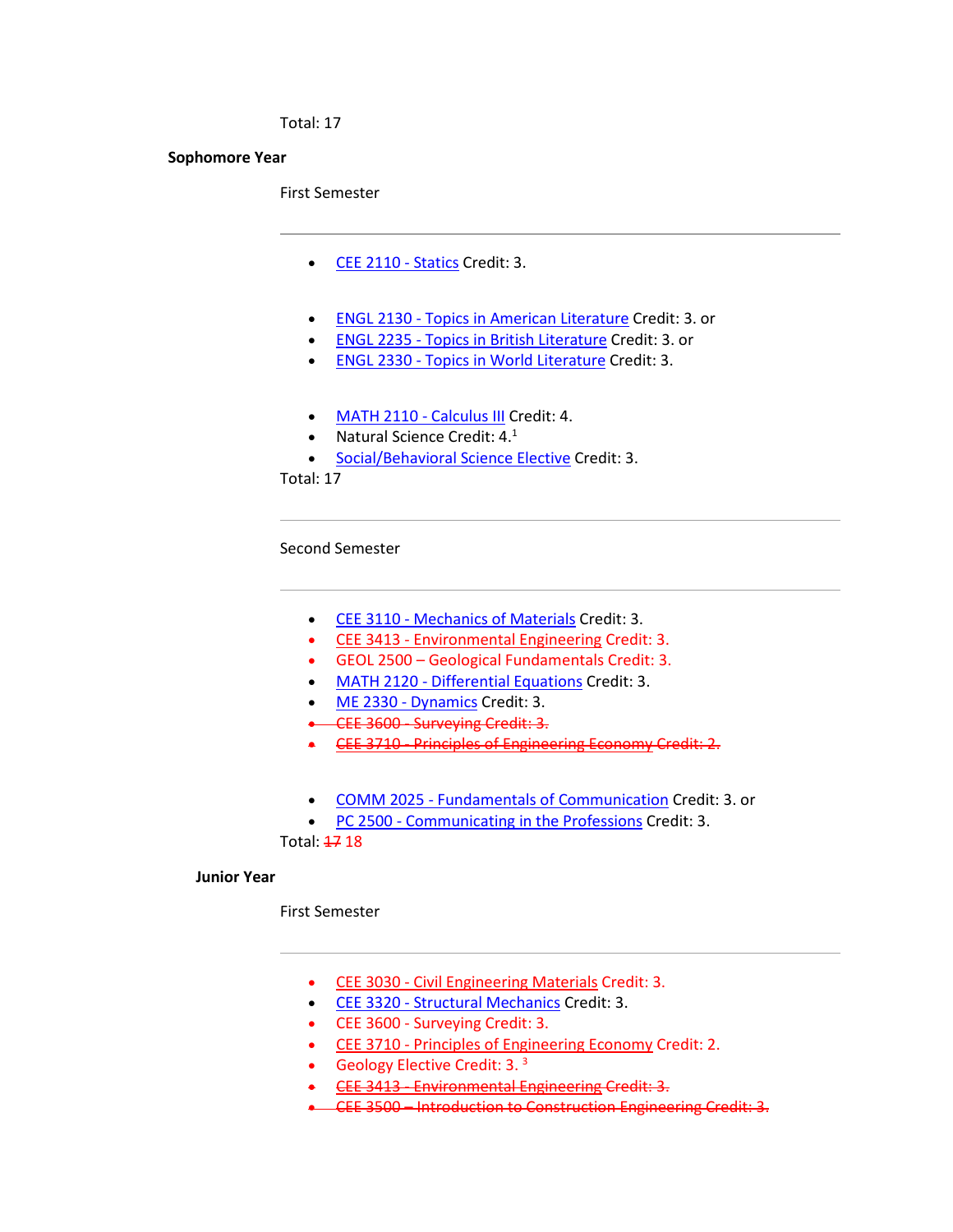- CEE 3610 [Transportation Engineering](http://catalog.tntech.edu/preview_program.php?catoid=27&poid=3241&returnto=5394) Credit: 3.
- Approved CEE Lab Elective Credit: 1.<sup>6</sup>
- ME 3720 [Fluid Mechanics](http://catalog.tntech.edu/preview_program.php?catoid=27&poid=3241&returnto=5394) Credit: 3. or
- CEE 3415 Fluid Mechanics Credit: 3.

Total: 46 17

Second Semester

- CEE 3040 Geotechnical Engineering Lab Credit: 1.
- [CEE 3420 -](http://catalog.tntech.edu/preview_program.php?catoid=27&poid=3241&returnto=5394) Hydraulics Credit: 3.
- CEE 3500 Introduction to Construction Engineering Credit: 3.
- CEE 3610 [Transportation Engineering](http://catalog.tntech.edu/preview_program.php?catoid=27&poid=3241&returnto=5394) Credit: 3.
- CEE 4800 Geotechnical Engineering Credit: 3.
- Geology Elective Credit:  $3.3$
- CEE 3030 [Civil Engineering Materials](http://catalog.tntech.edu/preview_program.php?catoid=27&poid=3241&returnto=5394) Credit: 3.
- GEOL 3210 [Geology for Engineers](http://catalog.tntech.edu/preview_program.php?catoid=27&poid=3241&returnto=5394) Credit: 3.
- CEE 4310 [Structural Steel Design](http://catalog.tntech.edu/preview_program.php?catoid=27&poid=3241&returnto=5394) Credit: 3.
- MATH Elective Credit:  $3.3$
- CEE 3720 [Engineering Statistics](http://catalog.tntech.edu/preview_program.php?catoid=27&poid=3241&returnto=5394) Credit: 2. or
- MATH 3470 [Introductory Probability and Statistics](http://catalog.tntech.edu/preview_program.php?catoid=27&poid=3241&returnto=5394) Credit: 3.

Total: 47 16

## **Senior Year**

First Semester

- CEE 4920 [Professionalism and Ethics](http://catalog.tntech.edu/preview_program.php?catoid=27&poid=3241&returnto=5394) Credit: 1.
- CEE 4940 [Fundamentals of Civil Engineering](http://catalog.tntech.edu/preview_program.php?catoid=27&poid=3241&returnto=5394) Credit: 0.
- Approved CEE Elective Credit: 3.4
- Geology Elective Credit: 3. $3$
- Approved CEE Sequence Credit: 3.5
- CEE 4800 [Geotechnical](http://catalog.tntech.edu/preview_program.php?catoid=27&poid=3241&returnto=5394) Engineering Credit: 3.
- CEE 4310 [Structural Steel Design](http://catalog.tntech.edu/preview_program.php?catoid=27&poid=3241&returnto=5394) Credit: 3. or
- CEE 4320 [Reinforced Concrete Design](http://catalog.tntech.edu/preview_program.php?catoid=27&poid=3241&returnto=5394) Credit: 3.
- ENGR 1120 [Programming for Engineers](http://catalog.tntech.edu/preview_program.php?catoid=27&poid=3241&returnto=5394) Credit: 2. or
- ECE 2850 Principles of Electric Circuit Credit: 3. or
- ME 3210 [Thermodynamics I](http://catalog.tntech.edu/preview_program.php?catoid=27&poid=3241&returnto=5394) Credit: 3. or
- CHE 3010 [Thermodynamics of Chemical Processes](http://catalog.tntech.edu/preview_program.php?catoid=27&poid=3241&returnto=5394) Credit: 3.

Total: 15 12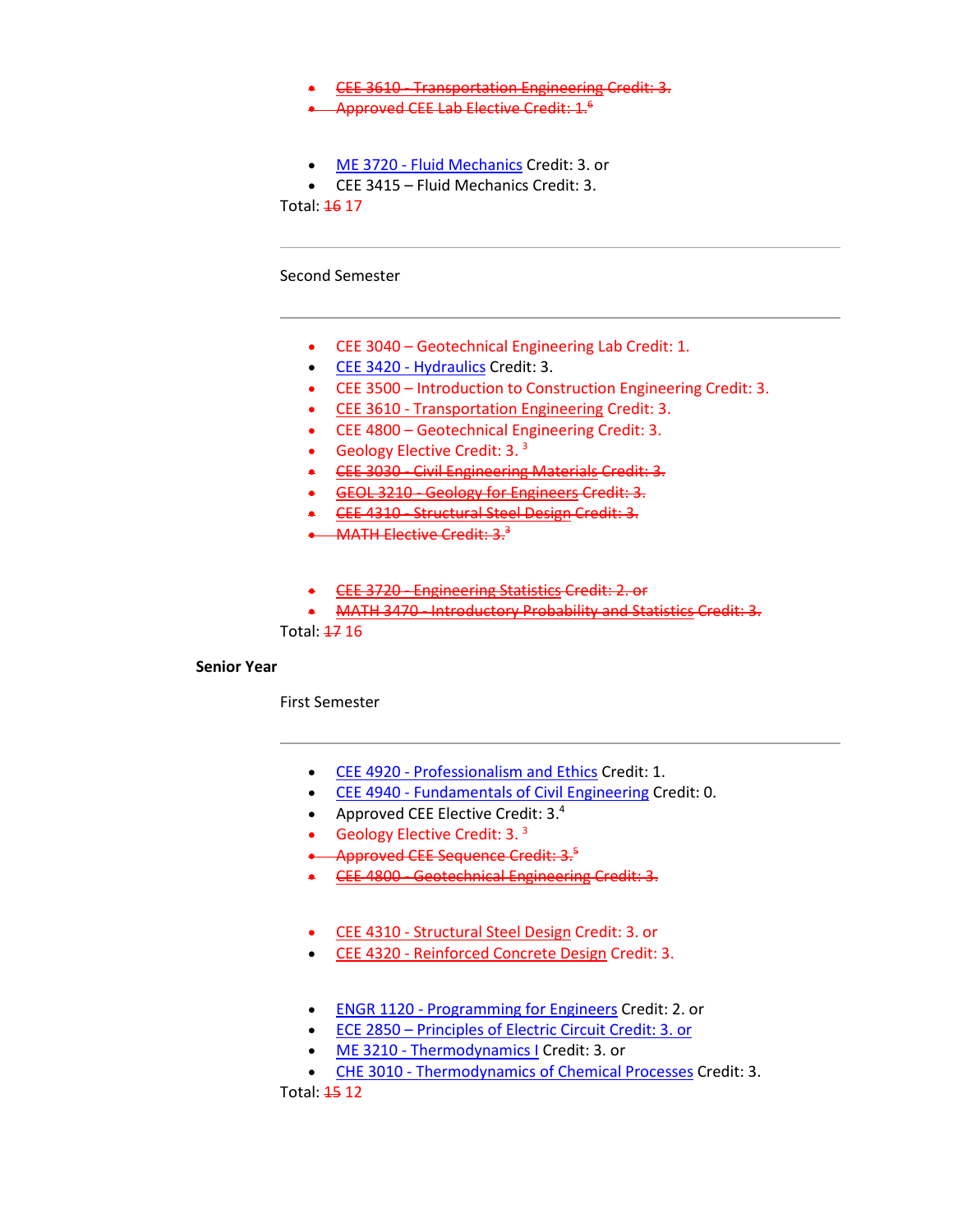#### Second Semester

- CEE 3720 [Engineering Statistics](http://catalog.tntech.edu/preview_program.php?catoid=27&poid=3241&returnto=5394) Credit: 2. or
- MATH 3470 [Introductory Probability and Statistics](http://catalog.tntech.edu/preview_program.php?catoid=27&poid=3241&returnto=5394) Credit: 3.
- CEE 4810 Foundation Engineering Credit: 3.
- CEE 4950 [Senior Design Project](http://catalog.tntech.edu/preview_program.php?catoid=27&poid=3241&returnto=5394) Credit: 3.
- Approved CEE Lab Elective Credit:  $1^{65}$
- Approved CEE Elective Credit:  $63.<sup>4</sup>$
- [Social/Behavioral Science Elective](http://catalog.tntech.edu/content.php?catoid=27&navoid=5438#Social_Behavioral_Sciences) Credit: 3.
- Approved CEE Sequence Credit: 3<sup>5</sup>

Total: 13 15

### **Note:**

<sup>1</sup> [CHEM 1110](http://catalog.tntech.edu/preview_program.php?catoid=27&poid=3241&returnto=5394#tt2483) and [PHYS](http://catalog.tntech.edu/preview_program.php?catoid=27&poid=3241&returnto=5394#tt4009) 2110 are required. Students select either [CHEM 1120](http://catalog.tntech.edu/preview_program.php?catoid=27&poid=3241&returnto=5394#tt3466) or [PHYS 2120.](http://catalog.tntech.edu/preview_program.php?catoid=27&poid=3241&returnto=5394#tt770)

Students who intend to pursue the environmental area of emphasis should take [CHEM 1120](http://catalog.tntech.edu/preview_program.php?catoid=27&poid=3241&returnto=5394#tt992)

<sup>2</sup> This course not included in 128-hour curriculum

<sup>3</sup> Geology Electives: GEOL 3110, 3120, 3200, 3230, 3750, or any 4000-level GEOL course

[MATH 2010,](http://catalog.tntech.edu/preview_program.php?catoid=27&poid=3241&returnto=5394#tt4768) [MATH 3810,](http://catalog.tntech.edu/preview_program.php?catoid=27&poid=3241&returnto=5394#tt6690) [MATH 4210 \(5210\)](http://catalog.tntech.edu/preview_program.php?catoid=27&poid=3241&returnto=5394#tt551) or [MATH 4510 \(5510\).](http://catalog.tntech.edu/preview_program.php?catoid=27&poid=3241&returnto=5394#tt925)

<sup>4</sup> Approved CEE Electives: [CEE 3100,](http://catalog.tntech.edu/preview_program.php?catoid=27&poid=3241&returnto=5394#tt4826) any 4000-level CEE course.

5 Approved CEE Lab Elective: CEE 3120 or CEE 3430; CEE 3430 preferred

### Approved CEE Sequences:

| <u>CEE 4130 (5130) CEE 4160 (5160) CEE</u>                         | <b>Structural Machanics</b>       |
|--------------------------------------------------------------------|-----------------------------------|
| 119015190<br>12-23-23-23-23-2                                      |                                   |
| <b>CEE 4130 (5130) CEE 4350 (5350) CEE</b>                         | -Structural Engineering           |
| <u>4360 (5360), CEE 4370 (5370), CEE 4380</u>                      |                                   |
| <u>I520AL CEE 101A I501AL</u><br><del>וטבסכן טבב 4017 וסטככן</del> |                                   |
| CEE 4410 (5410), CEE 4420 (5420), CEE                              | <b>Environmental Engineering</b>  |
| 4430 (5430), CEE 4440 (5440), CEE 4450 (5450)                      |                                   |
| CEE 4600 (5600), CEE 4610 (5610), CEE                              | <b>Transportation Engineering</b> |
| AC30~(EC30)<br>CEE AGAN (56AN) CEE AGGO ISGGOI<br>$\sigma$         |                                   |
|                                                                    |                                   |

**Motion to approve**. Lisa Zagumny **Second**. Barry Stein **Vote.** Motion carried

**17. Civil and Environmental Engineering A. Course Additions and Curriculum Changes. 1) ADD:**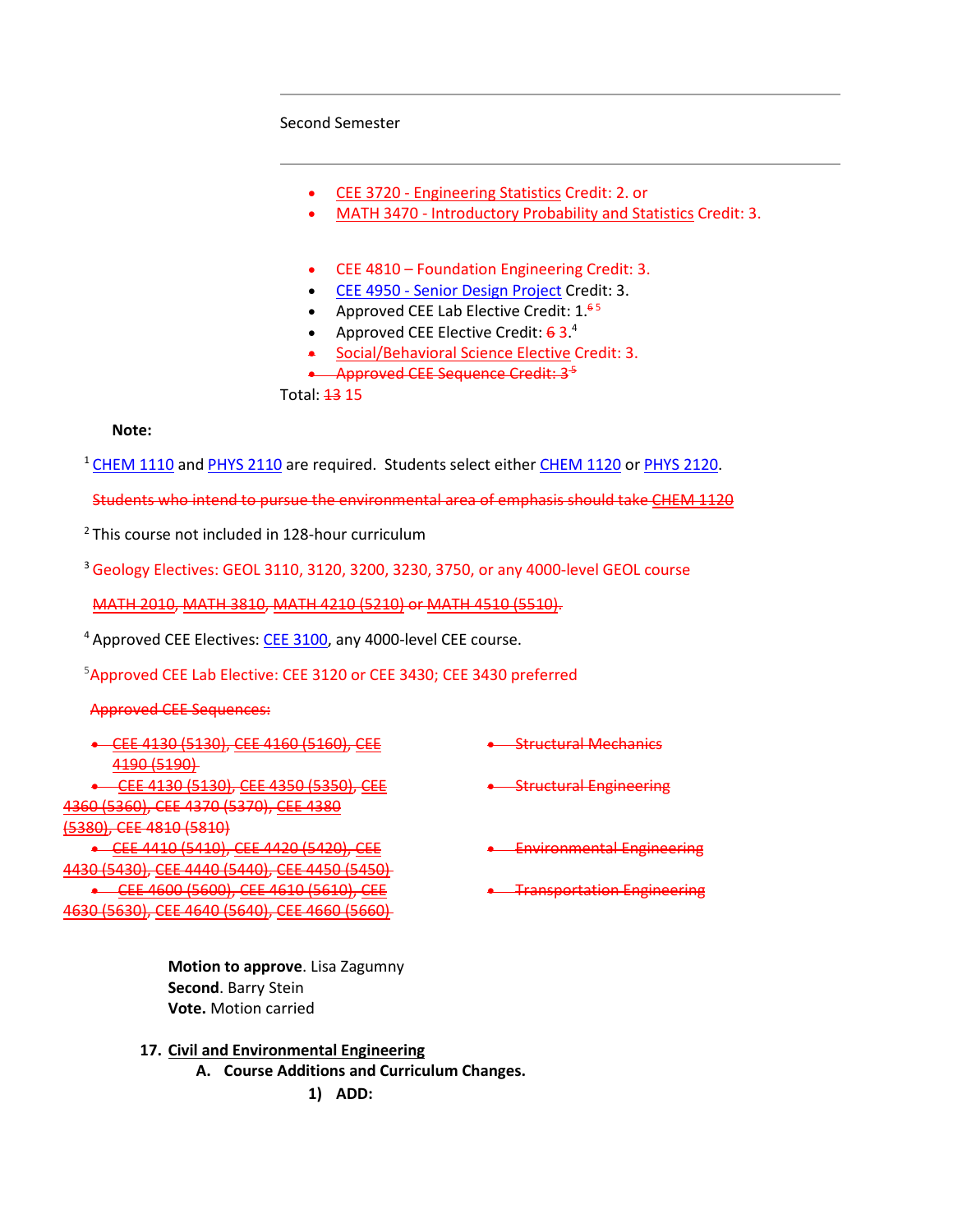**ME 4380 (5380)** - Intro - Data Acq & Signal Proc **Catalog Data:** Lec. 2. Lab. 2. Cr. 3.

Prerequisite: ME 3023, ME 3050 and ME 3060 or Instructor consent. Lab VIEW programming and data acquisition with commercial hardware digital signal processing basics including sampling, analog-to-digital conversion, quantization, aliasing, and Fourier analysis. Students enrolled in the 5000-level course will be required to complete additional work as stated in the syllabus.

**This course needs to be added to the ME Area of Emphasis (AOE) list.**

## **2) Curriculum Changes.**

**ENGR 1020**– Connections to Engineering and Tech

**Catalog Data:** Lec. 1. Cr. 1.

Engages the student in meaningful academic and non-academic, out-ofthe classroom activities involving engineering and technology. Emphasizes critical thinking in the formation of academic and social goals and support groups and in self-management and study skills.

## **Delete from the BSME, BSME Mechatronics and BSME-Vehicle Engg curriculum**

**3)** Curriculum and Catalogue Change:

Mechanical Engineering, B.S.M.E.

Return to[: Department](https://catalog.tntech.edu/content.php?catoid=29&navoid=5917) of Mechanical Engineering **(Leading to the Bachelor of Science in Mechanical Engineering Degree)** Accredited by the Engineering Accreditation Commission of ABET, http:/[/www.ABET.org](http://www.abet.org/) **Curriculum** 

#### Freshman Year

### *First Semester*

CHEM 1110 - General [Chemistry](https://catalog.tntech.edu/preview_program.php?catoid=29&poid=3627&returnto=5917) I Credit: 4. ENGL 1010 - English [Composition](https://catalog.tntech.edu/preview_program.php?catoid=29&poid=3627&returnto=5917) I Credit: 3. ENGR 1020 - [Connections](https://catalog.tntech.edu/preview_program.php?catoid=29&poid=3627&returnto=5917) to Engineering and Technology Credit: 1. <sup>1</sup> ENGR 1110 - [Engineering](https://catalog.tntech.edu/preview_program.php?catoid=29&poid=3627&returnto=5917) Graphics Credit: 2.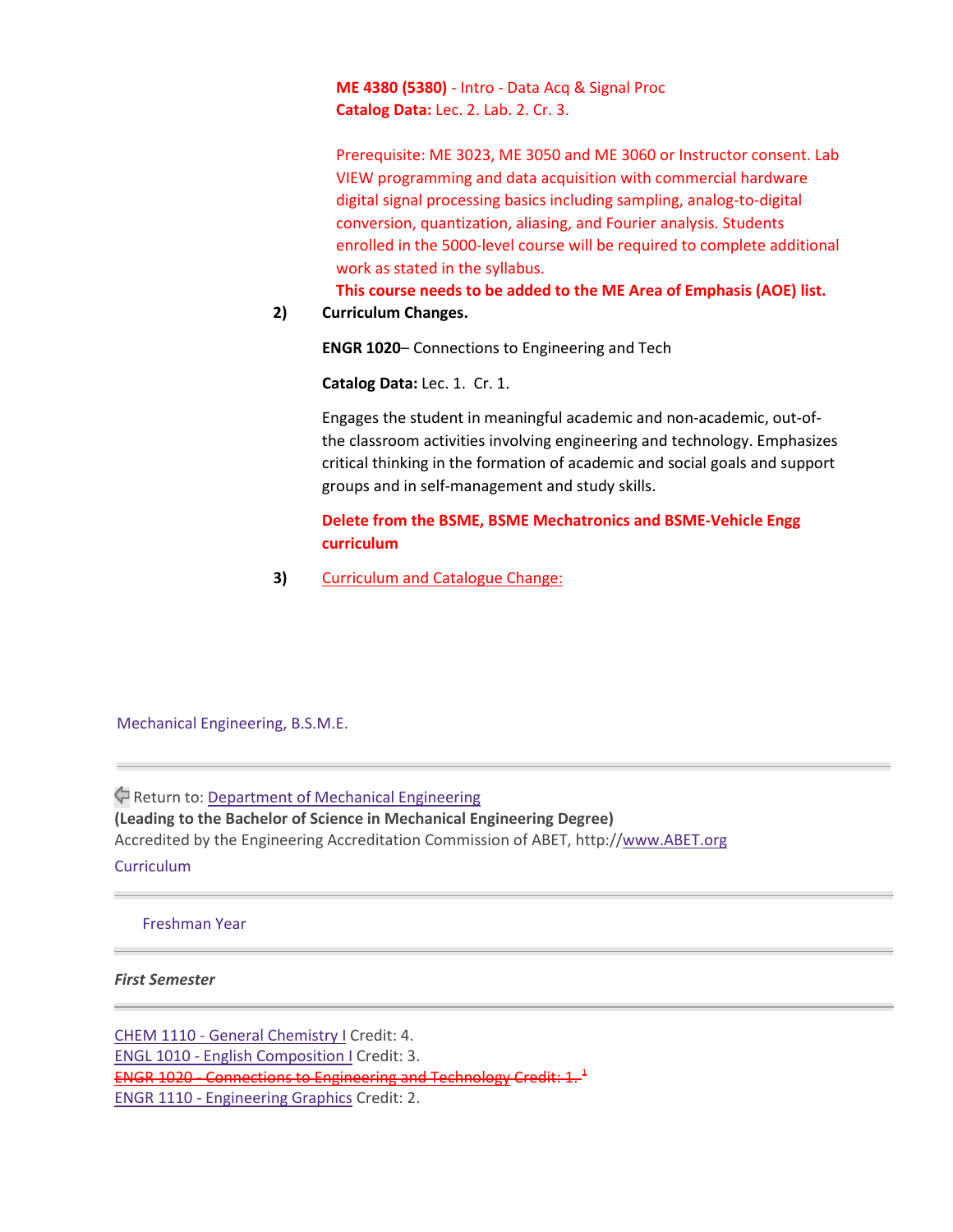[Humanities/Fine](https://catalog.tntech.edu/content.php?catoid=29&navoid=5957#Humanities_and_or_Fine_Arts) Arts Elective Credit: 3. MATH 1910 - [Calculus](https://catalog.tntech.edu/preview_program.php?catoid=29&poid=3627&returnto=5917) I Credit: 4. **Core: 17 16**

> Please delete ENGR 1020 from Freshman Fall semester for BSME, BSME Mechatronics and BSME Vehicle Engineering and update the AOE course list for BSME and BSME Vehicle Engineering as indicated below for future catalogue years.

Note:

<sup>1</sup>ENGR 1020 [Connections](https://catalog.tntech.edu/preview_program.php?catoid=29&poid=3627&returnto=5917#tt4417) to Engineering and Technology required in the first semester Freshman year to fulfill TTU's UNIV 1020 requirement. Does not count toward the 128 credit hour BSME degree.

> Please Replace the entire Area of Emphasis (AOE) course list in the catalogue with what is shown in the attached file ME Area of Emphasis Courses 2021 for better clarity.

Mechanical Engineering, Mechatronics Concentration, B.S.M.E.

Return to: [Department](https://catalog.tntech.edu/content.php?catoid=29&navoid=5917) of Mechanical Engineering **(Leading to the Bachelor of Science in Mechanical Engineering Degree)** Accredited by the Engineering Accreditation Commission of ABET, http:/[/www.ABET.org](http://www.abet.org/)

**Curriculum** 

Freshman Year

*First Semester*

CHEM 1110 - General [Chemistry](https://catalog.tntech.edu/preview_program.php?catoid=29&poid=3686&returnto=5917) I Credit: 4. ENGL 1010 - English [Composition](https://catalog.tntech.edu/preview_program.php?catoid=29&poid=3686&returnto=5917) I Credit: 3. ENGR 1020 - [Connections](https://catalog.tntech.edu/preview_program.php?catoid=29&poid=3686&returnto=5917) to Engineering and Technology Credit: 1. ENGR 1110 - [Engineering](https://catalog.tntech.edu/preview_program.php?catoid=29&poid=3686&returnto=5917) Graphics Credit: 2. [Humanities/Fine](https://catalog.tntech.edu/content.php?catoid=29&navoid=5957#Humanities_and_or_Fine_Arts) Arts Elective Credit: 3. MATH 1910 - [Calculus](https://catalog.tntech.edu/preview_program.php?catoid=29&poid=3686&returnto=5917) I Credit: 4. **Total: 17 16**

Note:

 $1$ ENGR 1020 is not part of the 128 hour curriculum.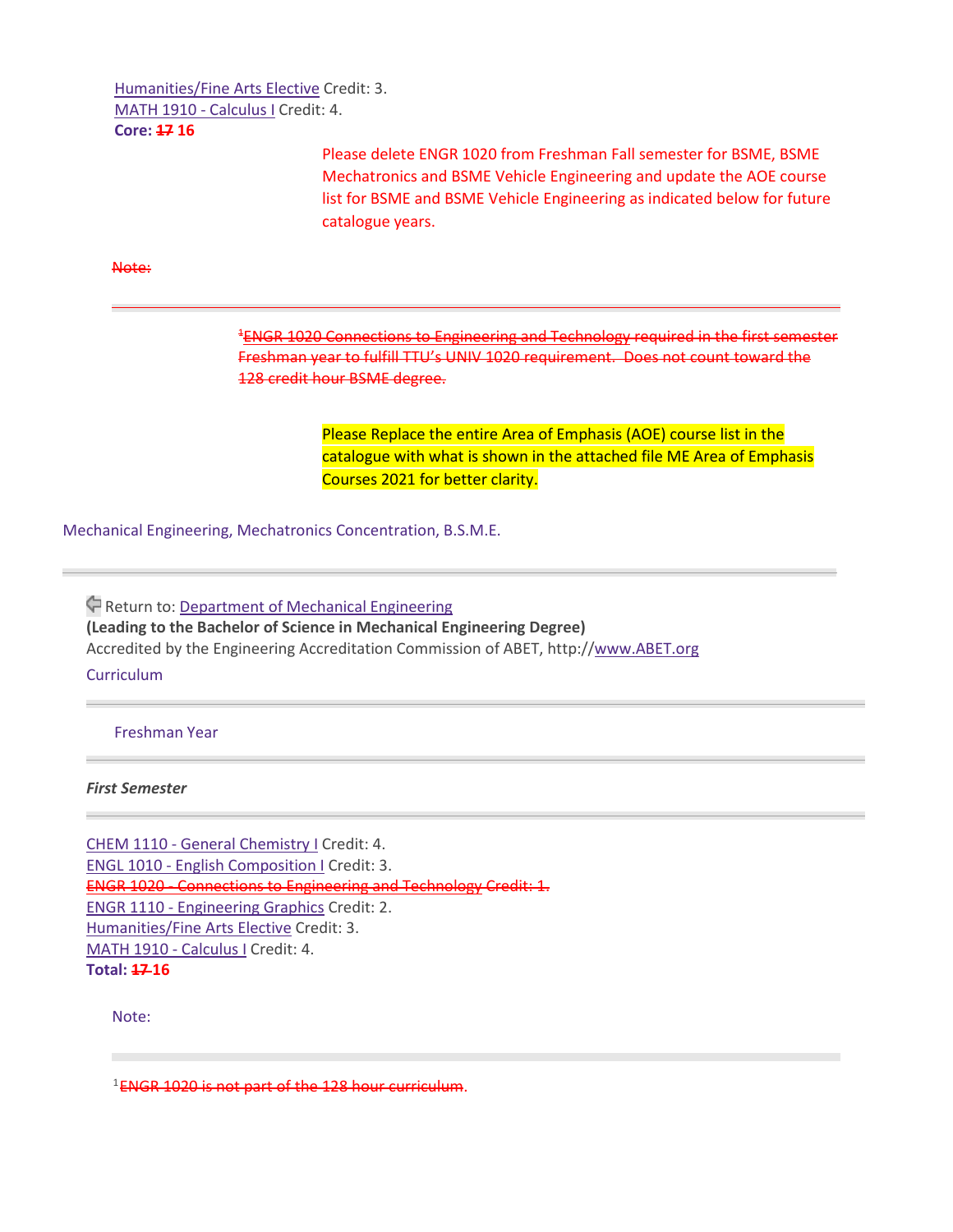#### Mechanical Engineering, Vehicle Engineering Concentration, B.S.M.E.

Return to: [Department](https://catalog.tntech.edu/content.php?catoid=29&navoid=5917) of Mechanical Engineering **(Leading to the Bachelor of Science in Mechanical Engineering Degree)** Accredited by the Engineering Accreditation Commission of ABET, http:/[/www.ABET.org](http://www.abet.org/) **Curriculum** 

#### Note:

<sup>1</sup>ENGR 1020 is not part of the 128-hour curriculum.

**\*\*\*PLEASE REPLACE the entire BSME-Vehicle Engineering Curriculum pages in the Catalogue with the content in the attached file BSME Vehicle Engineering Curriculum for better clarity.** 

**Motion to approve**. Lisa Zagumny **Second**. Barry Stein **Vote.** Motion carried

#### **18. Civil and Environmental Engineering**

**A. Curriculum Changes.**

The Department of Manufacturing and Engineering Technology Faculty request the approval of the following curriculum changes:

#### **1.** Course Additions, Deletions and Changes

Prerequisite Changes

#### **1) From:**

MET3200 – Applied Electricity and Electronics Catalog Data: Lec. 2, Lab 2, Cr. 3 Prerequisite: MATH 1845. Corequisite: PHYS 2020.

### **To:**

MET3200 - Applied Electricity and Electronics Catalog Data: Lec. 2, Lab 2, Cr. 3 Prerequisite: MATH 1845 or MATH 1910 and PHYS 2020 or 2120. PHYS 2020 or PHYS 2120 may be taken concurrently.

#### **2) From:**

MET3403 - Applied Machine Elements Catalog Data: Lec. 2, Lab 2, Cr. 3 Prerequisite: MET2400 and MET3301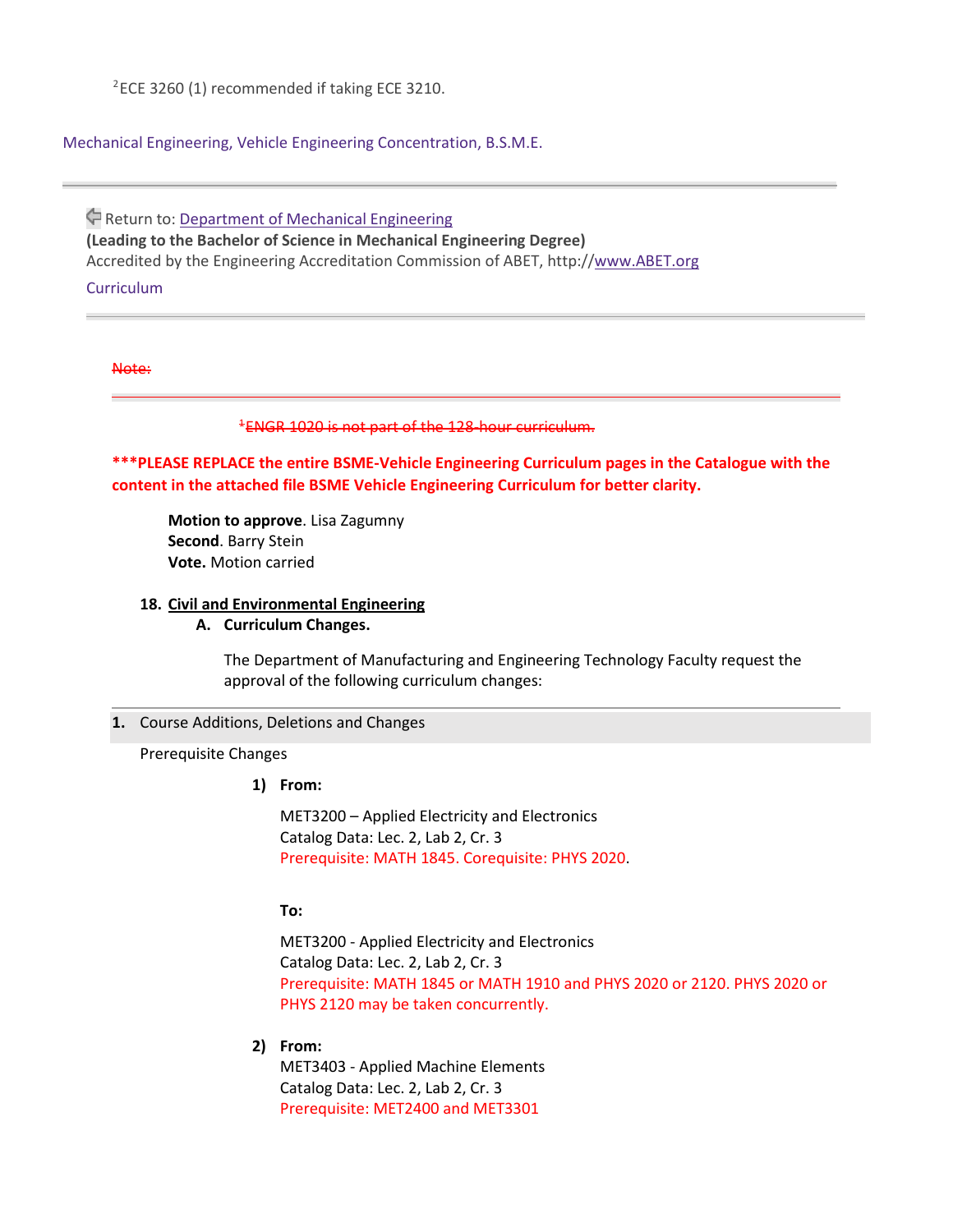**To:**

MET3403 - Applied Machine Elements Catalog Data: Lec. 2, Lab 2, Cr. 3 Prerequisite: MET2400 and MET3301or MET3303

### **3) From:**

MET 4000 – Advanced Foundry Technology Catalog Data: Lec. 2, Lab 2, Cr. 3 Prerequisite: MET3000

### **To:**

MET 4000 – Advanced Foundry Technology Catalog Data: Lec. 2, Lab 2, Cr. 3 Prerequisite: MET3000 or MET3003

### **4) From:**

MET4310 Plant Layout and Material Handling Catalog Data: Lec. 2, Lab 2, Cr. 3 Prerequisite: MET 3301 or department approval

#### **To:**

MET4310 Plant Layout and Material Handling Catalog Data: Lec. 2, Lab 2, Cr. 3 Prerequisite: MET 3301 or MET3303

### **5) From:**

MET4620 Senior Projects Catalog Data: Lec. 2, Lab 2, Cr. 3 Prerequisite: MET 3260 and MET 3403 or department approval

## **To:**

MET4620 Senior Projects Catalog Data: Lec. 2, Lab 2, Cr. 3 Prerequisite: MET 3403

### **6) From:**

MET 2400 Statics and Strength of Materials Catalog Data: Lec. 2, Lab 2, Cr. 3 Prerequisite: MATH 1730 or MATH 1710 and MATH 1720 and PHYS 2010

#### **To:**

MET 2400 Statics and Strength of Materials Catalog Data: Lec. 2, Lab 2, Cr. 3 Prerequisite: MATH 1730 or MATH 1710 and MATH 1720 or MATH 1910 and PHYS 2010 or PHYS 2110

### **7) From:**

MET 2065 Metal Manufacturing Technology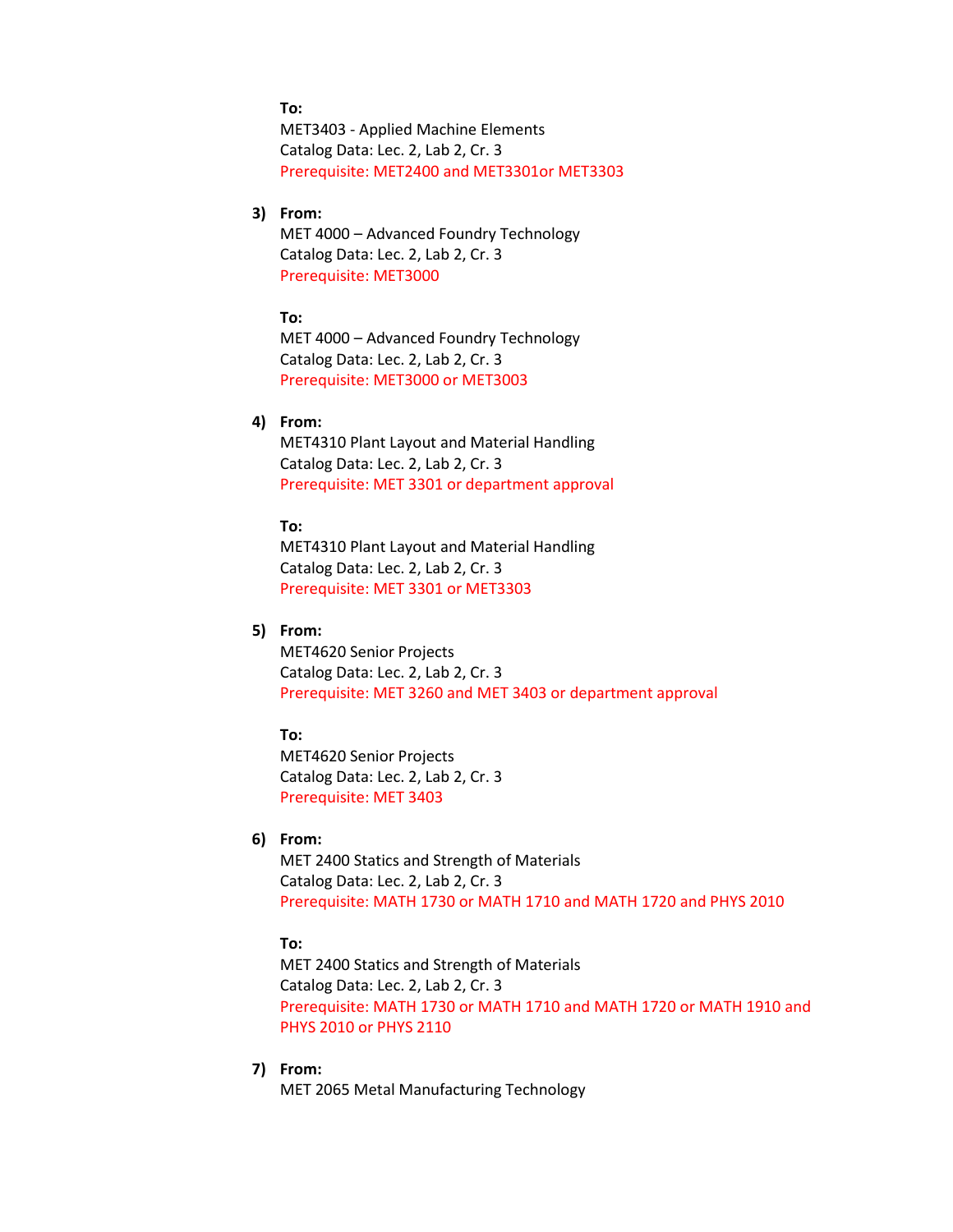Catalog Data: Lec. 1, Lab 2, Cr. 2 Prerequisite: ENGR 1110, MET 1100 and MATH 1730 or MATH 1710 and MATH 1720 **To:** MET 2065 Metal Manufacturing Technology Catalog Data: Lec. 1, Lab 2, Cr. 2 Prerequisite: ENGR 1110, MET 1100 and MATH 1730 or MATH 1710 and MATH 1720 or MATH 1910

**Motion to approve**. Lisa Zagumny **Second**. Barry Stein **Vote.** Motion carried

#### **19. Electrical and Computer Engineering**

- **A. Course Changes and Deletions.**
	- **1) From:**

ECE 2001. Computer Aided Engineering in ECE. Lec. 1. Credit 1. Prerequisite: C or better in CSC 1300, C or better in ECE 2010, C or better in MATH 1920, C or better in MATH 2010, and C or better in MATH 2120 (ECE 2010 and/or MATH 2120 may be taken concurrently).

Engineering problem formulation for computer calculations. Computer aided engineering software with applications in electrical and computer engineering.

#### **To:**

ECE 2001. Computer Aided Engineering in ECE. Lec. 1. Credit 1. Prerequisites: C or better in CSC 1300, C or better in ECE 2010, and C or better in MATH 1920 (ECE 2010 may be taken concurrently).

Engineering problem formulation for computer calculations. Computer aided engineering software with applications in electrical and computer engineering.

### **2) From:**

ECE 2010. Electric Circuits I. Lec. 3. Credit 3. Prerequisite: C or better in MATH 1920, C or better in MATH 2010, and C or better in MATH 2120 (MATH 2120 may be taken concurrently).

Introduction to electric circuit quantities and components, systematic application of Ohm's and Kirchhoff's laws, superposition, Thévenin and Norton theorems, operational amplifiers, RL and RC transients, and circuit simulation with SPICE. Circuit applications of probability.

#### **To:**

ECE 2010. Electric Circuits I. Lec. 3. Credit 3.

#### Prerequisite: C or better in MATH 1920.

Introduction to electric circuit quantities and components, systematic application of Ohm's and Kirchhoff's laws, superposition, Thévenin and Norton theorems, operational amplifiers, RL and RC transients, and circuit simulation with SPICE. Circuit applications of probability.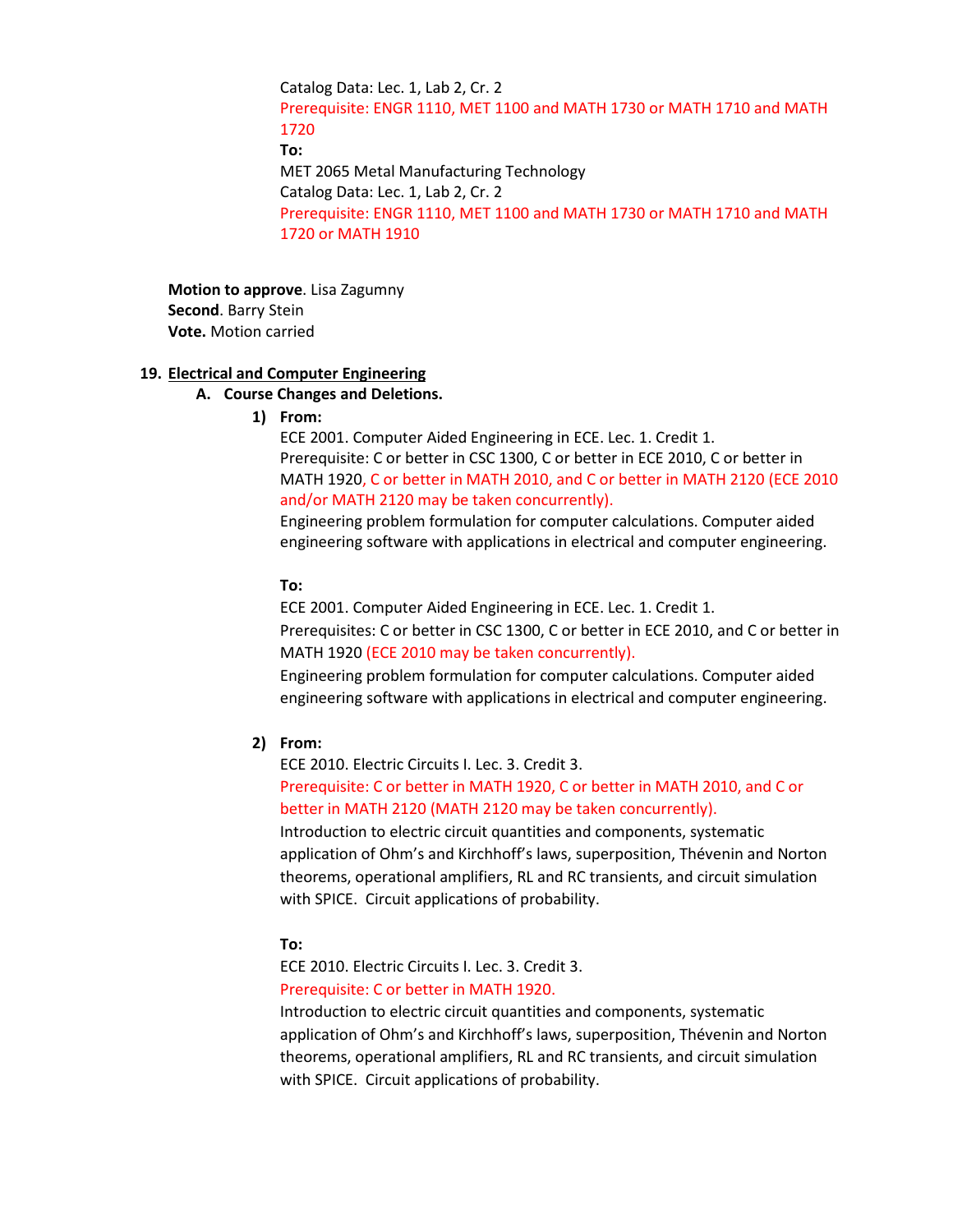#### **3) From:**

ECE 2011. Electrical Engineering Lab I. Lab 3. Credit 1.

Prerequisite: Either C or better in CSC 1300 or C or better in ENGR 2121; C or better in MATH 1920; C or better in MATH 2010; C or better in MATH 2120; and either C or better in ECE 2010 or C or better in ECE 2850 (ECE 2010, ECE 2850, and/or MATH 2120 may be taken concurrently).

Introduction to electrical and electronic components, circuits, test equipment, and measurement techniques.

### **To:**

ECE 2011. Electrical Engineering Lab I. Lab 3. Credit 1.

Prerequisite: C or better in either CSC 1300 or ENGR 2121, C or better in either ECE 2010 or ECE 2850, and C or better in MATH 1920 (ECE 2010 or ECE 2850 may be taken concurrently).

Introduction to electrical and electronic components, circuits, test equipment, and measurement techniques.

#### **4) From:**

ECE 2850. Principles of Electric Circuits. Lec. 3. Credit 3. Prerequisite: C or better in MATH 1920, C or better in MATH 2010, C or better in MATH 2120 (MATH 2120 may be taken concurrently).

Introduction to electric circuit quantities and components, systematic application of Ohm's and Kirchhoff's laws, superposition, Thévenin and Norton theorems, operational amplifiers, RL and RC transients, Laplace transform methods for electric circuit analysis, steady-state ac-circuit solution, power in ac-circuits, and 3-phase circuits. Will not count for credit for Electrical Engineering or Computer Engineering majors.

## **To:**

ECE 2850. Principles of Electric Circuits. Lec. 3. Credit 3. Prerequisite: C or better in MATH 1920.

Introduction to electric circuit quantities and components, systematic application of Ohm's and Kirchhoff's laws, superposition, Thévenin and Norton theorems, operational amplifiers, RL and RC transients, Laplace transform methods for electric circuit analysis, steady-state ac-circuit solution, power in ac-circuits, and 3-phase circuits. Will not count for credit for Electrical Engineering or Computer Engineering majors.

#### **5) From:**

ECE 2851. Principles of Electric Circuits Laboratory. Lab. 3. Credit 1. Prerequisite: C or better in MATH 1920, C or better in MATH 2010, C or better in MATH 2120, either C or better in CSC 1300 or C or better in ENGR 2121, and either C or better in ECE 2010 or C or better in ECE 2850 (ECE 2010, ECE 2850, and/or MATH 2120 may be taken concurrently).

Introduction to electrical and electronic components, dc- and ac-circuits, test equipment, and measurement techniques. Will not count for credit for Electrical Engineering or Computer Engineering majors.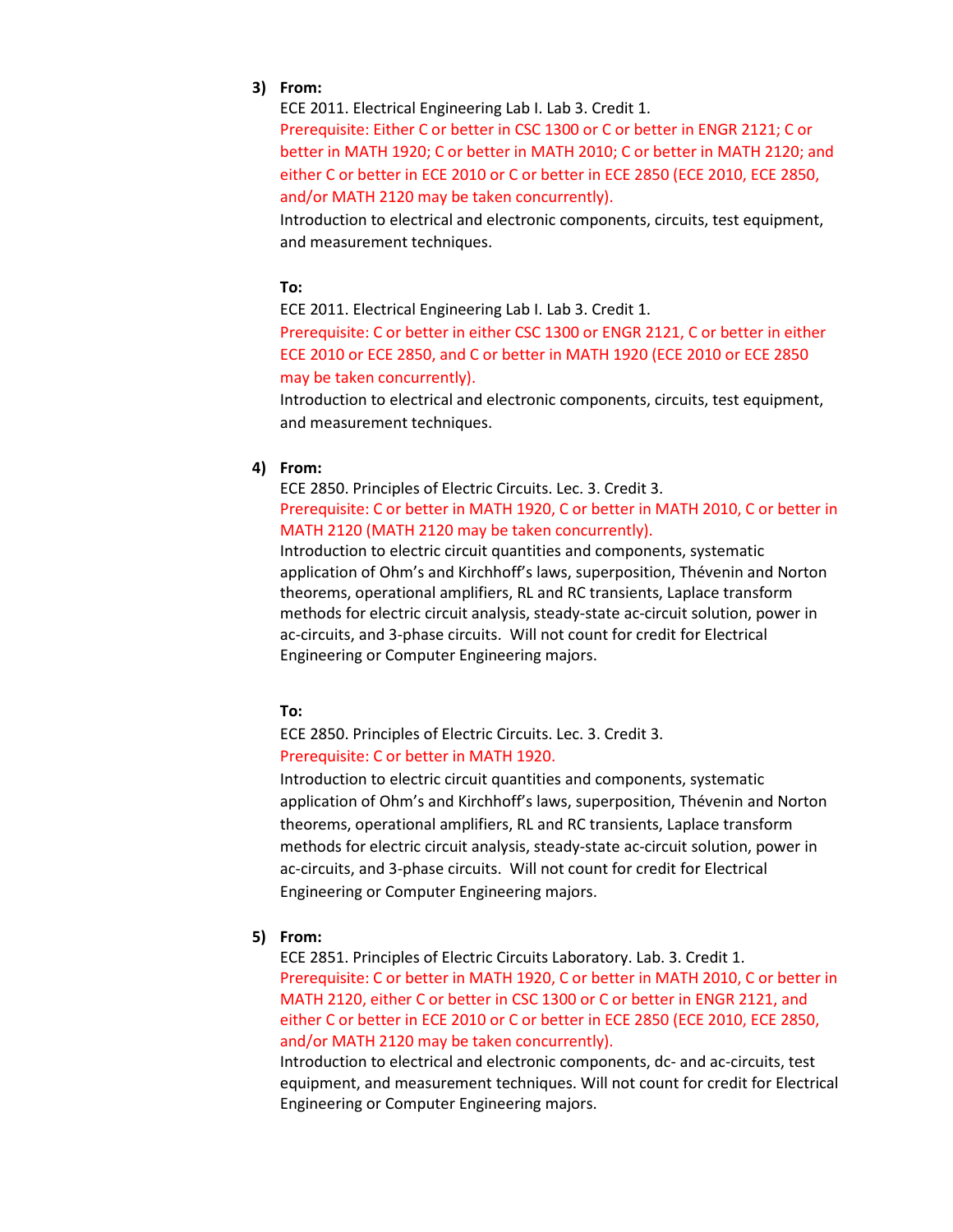**To:** 

ECE 2851. Principles of Electric Circuits Laboratory. Lab. 3. Credit 1. Prerequisite: C or better in either CSC 1300 or ENGR 2121, C or better in either ECE 2010 or ECE 2850, and C or better in MATH 1920 (ECE 2010 or ECE 2850 may be taken concurrently).

Introduction to electrical and electronic components, dc- and ac-circuits, test equipment, and measurement techniques. Will not count for credit for Electrical Engineering or Computer Engineering majors.

### **6) From:**

ECE 3300. Electronics I. Lec. 3. Credit 3.

Prerequisite: C or better in either ECE 2011 or ECE 2851, C or better in either ECE 2020 or ECE 3850, and C or better in ECE 3010 (ECE 3010 may be taken concurrently).

Introduction to semiconductor junction devices and their physical operation, mid-band equivalent circuits, single and multi-stage amplifiers, and SPICE simulation.

### **To:**

ECE 3300. Electronics I. Lec. 3. Credit 3.

## Prerequisite: C or better in either ECE 2011 or ECE 2851, and C or better in either ECE 2020 or ECE 3850.

Introduction to semiconductor junction devices and their physical operation, mid-band equivalent circuits, single and multi-stage amplifiers, and SPICE simulation.

### **7) From:**

ECE 4110: Digital System Design. Lec. 3. Credit 3. Prerequisite: C or better in ECE 2110 and C or better in ECE 3160. Computer-aided combinational and sequential digital logic analysis, design, and applications, utilizing both standard digital components and programmable logic devices.

#### **To:**

ECE 4110: Digital System Design. Lec. 2. Lab. 3. Credit 3. Prerequisite: C or better in ECE 2110 and C or better in ECE 3160. Computer-aided combinational and sequential digital logic analysis, design, and applications, utilizing both standard digital components and programmable logic devices.

### **8) Course Deletions:**

- **1)** ECE 3810. Fundamentals of Electrical Engineering. Lec. 3. Credit 3. Justification: This course has been replaced by another course.
- **2)** ECE 3860. Fundamentals of Electrical Engineering Lab. Lab. 3. Credit Justification: This course has been replaced by another course.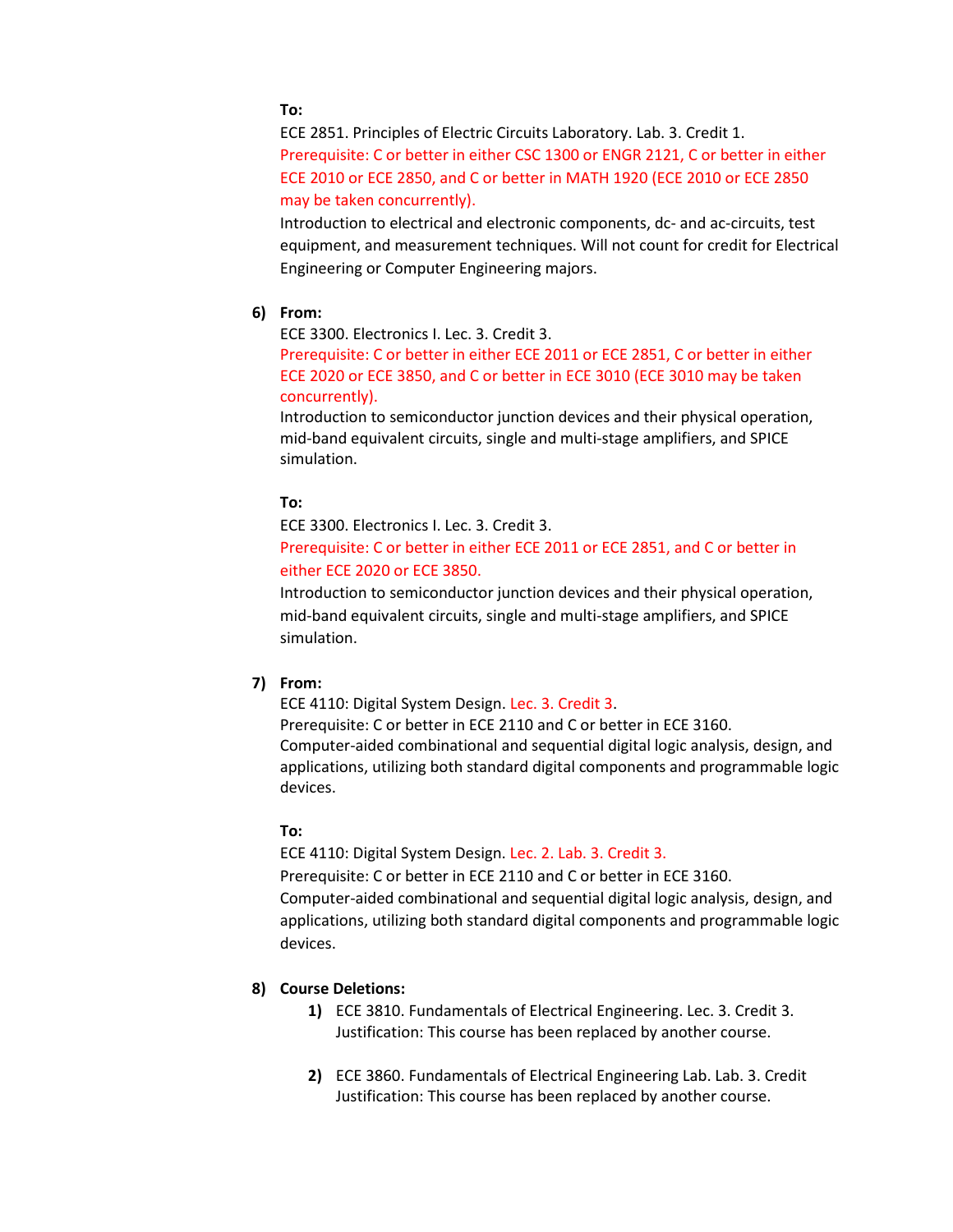**Motion to approve**. Lisa Zagumny **Second**. Barry Stein **Vote.** Motion carried

### **20. General and Basic Engineering**

## **A. Course Additions and Changes.**

**1) ADD:**

ENGR 1000. Introduction to Engineering Analysis. Lec. 3. Credit 3. Prerequisite: ACT Math score of 22 or higher, or equivalent placement exam score, or C or better in MATH 1000. This course introduces the math required in the first two years of most engineering curricula. It is an analysis course that provides a comprehensive introduction to what math topics are used in undergraduate engineering, but it does not provide comprehensive coverage of any single topic. It increases preparation and provides motivation for the required math courses in engineering.

- **2)** ENGR 1300. Introduction to Engineering Computations. Lec. 1. Lab 2. Credit 2. Prerequisite: ACT Math score of 24 or higher, or equivalent placement exam score; or C or better in MATH 1130 or MATH 1710 or equivalent. This course introduces several of the computational tools needed in the first two years of most engineering curricula. It is a computing and programming course that provides an introduction to what computational tools are used in undergraduate engineering, but it does not provide comprehensive coverage of any tool. It increases preparation and provides motivation for the required math, science, and engineering science used in engineering.
- **3)** ENGR 2100. Introduction to Engineering Communication. Lab 2. Credit 1. Prerequisite: Minimum grade of C in ENGL 1020; ENGR 1110 or ENGR 1210 or consent of instructor. Introduction to engineering communication in professional and technical contexts. Emphasis on writing technical and professional documents, such as memos, emails, reports, and poster presentations; giving oral presentations; working on teams; technical editing; engineering drawings and technical illustrations; and adapting technical information for different audiences.

### **Course Changes:**

**1) From:**

ENGR (CEE) 3720 – Engineering Statistics Lec. 2. Credit 2.

Prerequisite: MATH 1920 and Junior Standing. Engineering applications of probability, hypothesis testing, and confidence intervals.

**To:** ENGR (CEE) 3720 – Engineering Statistics Lec. 2. Credit 2.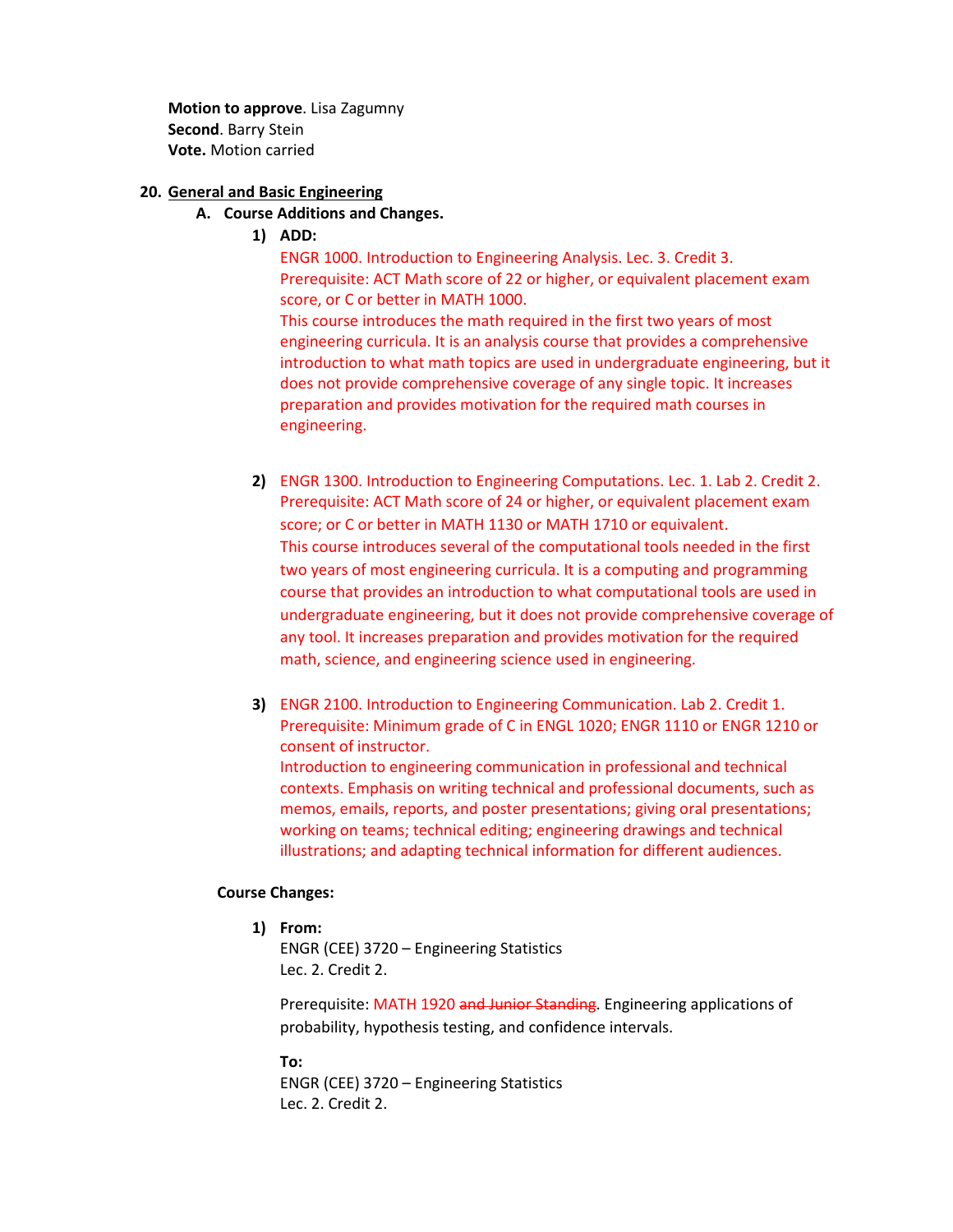Prerequisite: MATH 1920. Engineering applications of probability, hypothesis testing, and confidence intervals.

**Motion to approve**. Lisa Zagumny **Second**. Barry Stein **Vote.** Motion carried

#### **21. Music**

## **A. Course Changes.**

## **1) From:**

MUED 1820 - Introduction to Music Education Lab: 3, Credit: 1 Prerequisite: MUS 1140 and MUS 1150.

Introduction to the music education profession with emphasis on observing a variety of K-12 public school teaching/conducting settings. Music Education majors only.

#### **To:**

MUED 1820 - Introduction to Music Education Lab: 3, Credit: 1 Prerequisite: MUS 1140 and MUS 1150.

Introduction to the music education profession with emphasis on observing a variety of K-12 public school teaching/conducting settings. Music Education majors only. **A minimum grade of B is required to meet degree requirements.**

**Add**: A minimum grade of B is required to meet degree requirements. **Change**: Clarify the description.

## **B. Course Changes.**

### **1) From:**

MUED 4872 - Professional Seminar I Credit: 5 Prerequisite: Full admission to the Teacher Education Program. Corequisite: MUED 4871. Seminar for residency I candidates to develop curriculum, identify effective

instructional strategies, and implement appropriate assessment methods to support and meet the needs of all learners.

## **To:**

MUED 4872 - Professional Seminar I Credit: 5 Prerequisite: Full admission to the Teacher Education Program. Corequisite: MUED 4871. Seminar for residency I candidates to develop curriculum, identify effective instructional strategies, and implement appropriate assessment methods to support and meet the needs of all learners. **A minimum grade of B is required to meet degree requirements.**

**Add**: A minimum grade of B is required to meet degree requirements. **Change**: Clarify the description.

### **C. Course Changes.**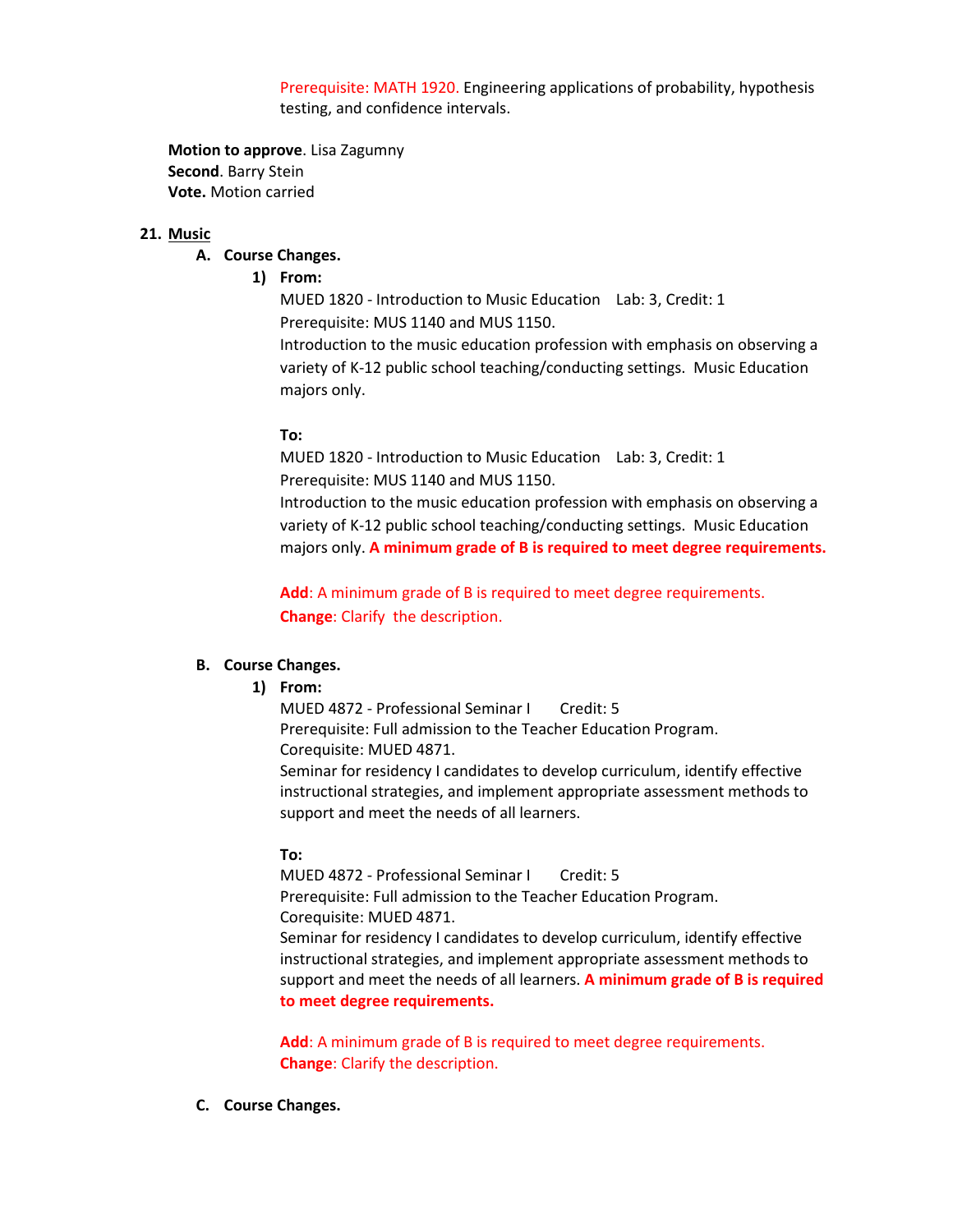**1) From:**

MUED 4881 - Residency II Credit: 10

Prerequisite: Full admission to the Teacher Education Program and MUED 4871 with a grade of B.

Corequisite: MUED 4882.

Performance based full time clinical experience in authentic settings involving planning appropriate instruction based on student's needs, demonstrating effective instructional strategies, creating a positive learning environment, communicating and collaborating with colleagues and others, effectively assessing student learning and reflecting on practice.

## **To:**

MUED 4881 - Residency II Credit: 10

Prerequisite: Full admission to the Teacher Education Program and MUED 4871 with a grade of B.

Corequisite: MUED 4882.

Performance based full time clinical experience in authentic settings involving planning appropriate instruction based on student's needs, demonstrating effective instructional strategies, creating a positive learning environment, communicating and collaborating with colleagues and others, effectively assessing student learning and reflecting on practice. **A minimum grade of B is required to meet degree requirements.**

**Add:** A minimum grade of B is required to meet degree requirements. **Change:** Clarify the description.

## **D. Course Changes.**

### **1) From:**

MUS 1017 – Bassoon Choir Lab: 2, Credit: 1 Prerequisite: none Preparation of chamber music scores for instruments of the bassoon family. All music majors must achieve a grade of "C" in each music course. If a lower grade

## **To:**

MUS 1017 – **Double Reed Ensemble** Lab: 2, Credit: 1 Prerequisite: none

is earned, the student must repeat the course.

**Preparation for concert performance of chamber music scores for instruments of the double-reed family, and study of reed making techniques.** All music majors must achieve a grade of "C" in each music course. If a lower grade is earned, the student must repeat the course.

**Change**: Title changed from Bassoon Choir to Double Reed Ensemble. First sentence of course description changed to "Preparation for concert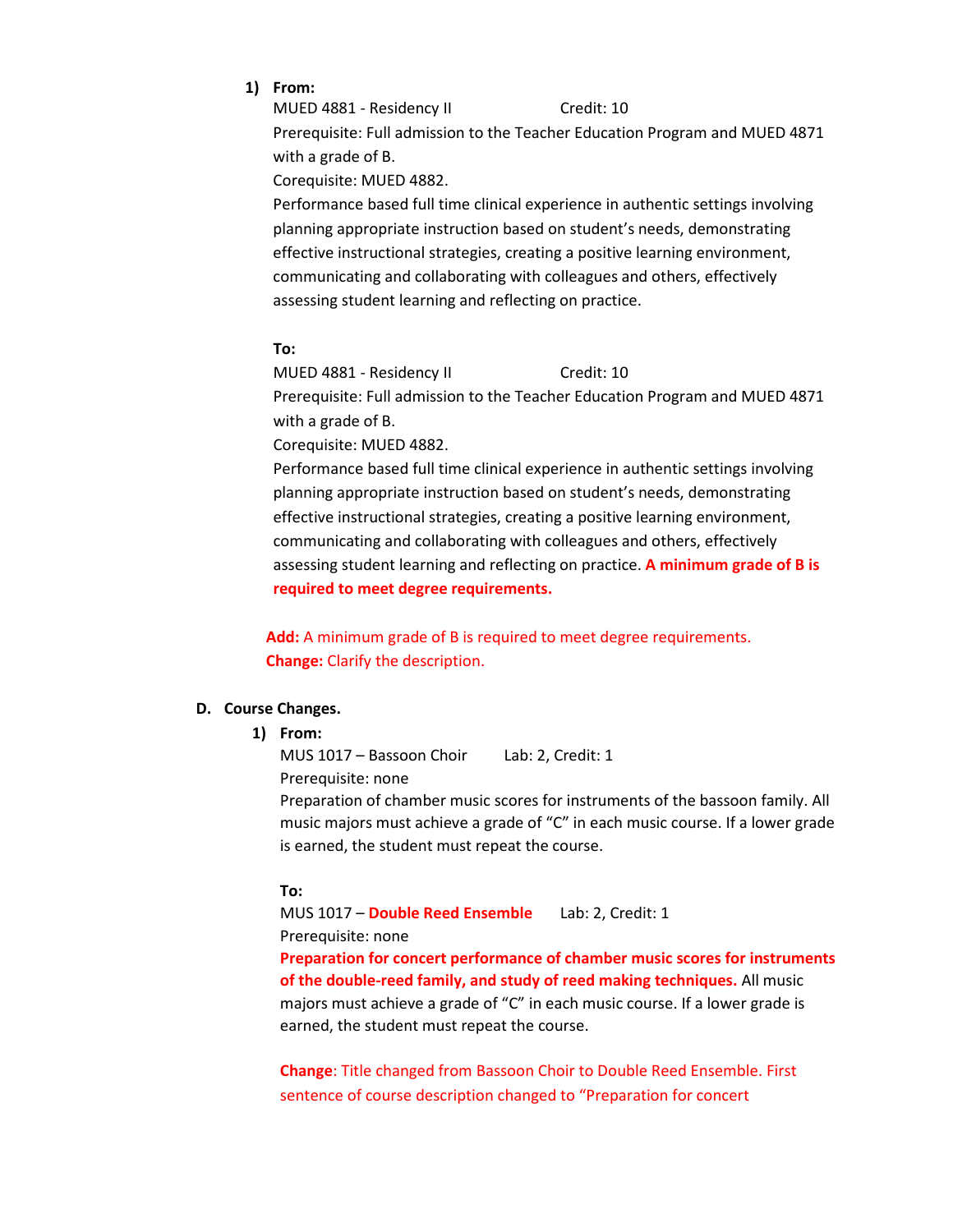performance of chamber music scores for instruments of the double-reed family, and study of reed making techniques."

## **E. Course Changes.**

**1) From:**

MUS 1018 – Saxophone Choir Lab: 2, Credit: 1 Prerequisite: none Preparation of chamber music scores for instruments of the saxophone family. All music majors must achieve a grade of "C" in each music course. If a lower grade is earned, the student must repeat the course.

#### **To:**

MUS 1018 – **Saxophone Ensemble** Lab: 2, Credit: 1 Prerequisite: none Preparation of chamber music scores for instruments of the saxophone family. All music majors must achieve a grade of "C" in each music course. If a lower grade is earned, the student must repeat the course.

### **Change**: Title – Saxophone Choir changed to Saxophone Ensemble

**Motion to approve**. Lisa Zagumny **Second**. Barry Stein **Vote.** Motion carried

### **22. Human Ecology**

- **A. Course Additions and Changes.**
	- **1) ADD:**

HEC 3210 Careers in Nutrition and Dietetics Lec 1. Credit 1. Career opportunities in nutrition and dietetics. Roles and responsibilities of Registered Dietitian/Nutritionists. Current issues in professionalism. Routes to professional memberships.

**2)** HEC 4215 Professional Preparation for Advancement in Nutrition and Dietetics Lec 1. Credit 1.

Preparation of supervised practice applications and supporting documents. Options for professional credentials, graduate school and careers. Professional issues in dietetics.

## **3) Course Changes.**

#### **1) From:**

HEC 2800 Introduction to Teaching Family and Consumer Sciences Lec. 2. Lab. 2. Credit 3.

Responsibilities of the family and consumer sciences teacher in the secondary school. Includes observation and participation in local schools.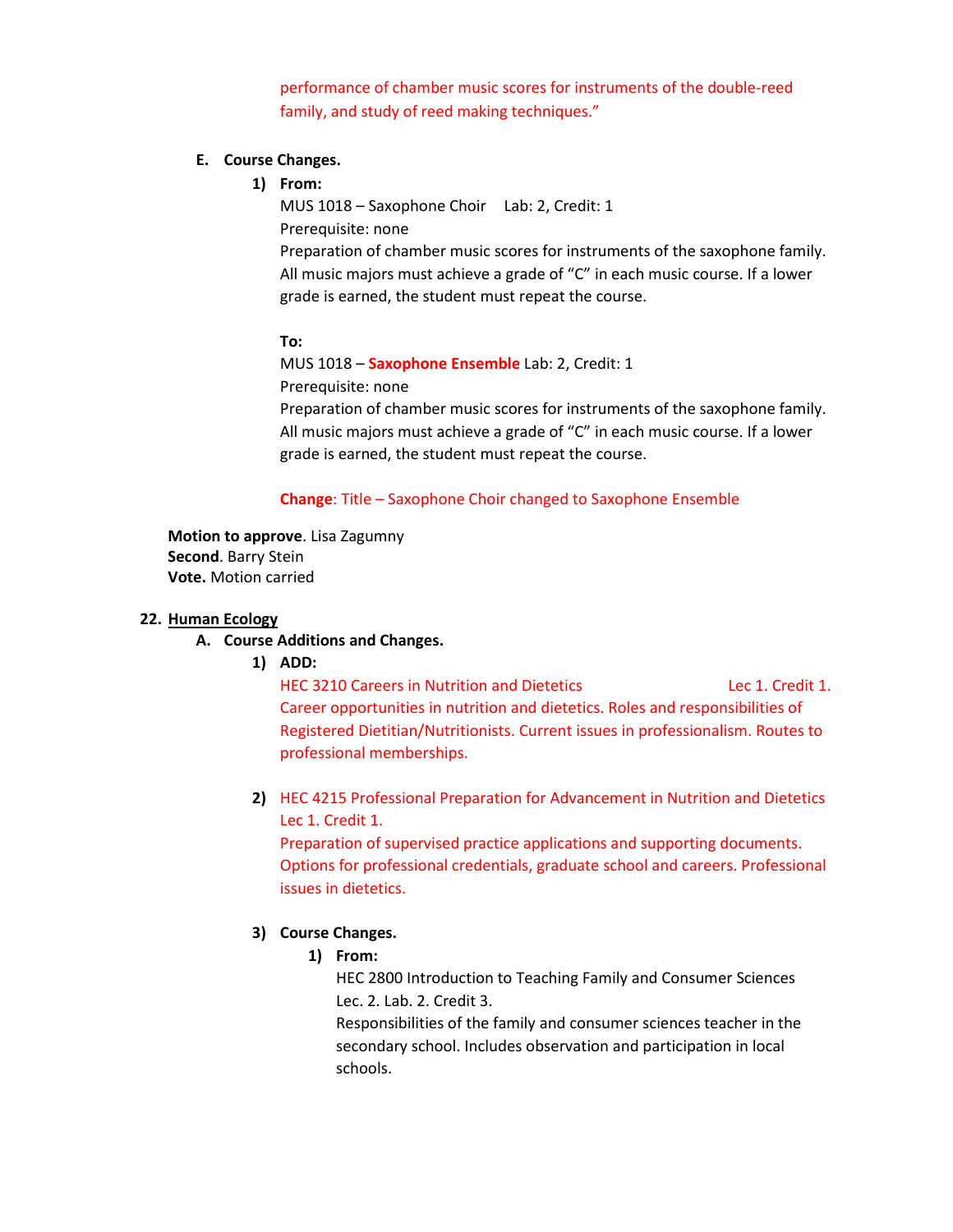### **To:**

HEC 2800 Introduction to Teaching Family and Consumer Sciences Lec. 2. Lab. 2. Credit 3.

Responsibilities of the family and consumer sciences teacher in the secondary school. Includes observation and participation in local schools.

A grade of B is required to meet degree requirements.

## **2) From:**

HEC 4872 Professional Seminar I Credit 5. Prerequisite: Full admission to the Teacher Education Program. Corequisite: HEC 4871.

Residency I candidates will develop engaging strategies that support and meet the needs of all learners. Candidates will identify and learn to implement engaging strategies related to students' developmental, cultural and socioeconomic factors.

#### **To:**

HEC 4872 Professional Seminar I Credit 5. Prerequisite: Full admission to the Teacher Education Program. Corequisite: HEC 4871. Residency I candidates will develop engaging strategies that support and meet the needs of all learners. Candidates will identify and learn to implement engaging strategies related to students' developmental, cultural and socioeconomic factors.

A grade of B is required to meet degree requirements.

## **4) Curriculum Changes**

## **Nutrition and Dietetics Curriculum**

**1) From:**

Sophomore year: Elective credit 2

### **To:**

Sophomore Year: Elective credit 3, Total credits in spring of sophomore year is 17 credits

### **2) From:**

Senior Year, HEC 3390 Purchasing in Food Service Management

### **To:**

Senior Year, Remove HEC 3390 Purchasing in Food Service Management Senior Year, Fall, Add HEC 4210 Professional Preparation for Advancement in Nutrition and Dietetics 1 credit; Credits are 13 credits Seior Year, Spring Add HEC 3025 Professionalism 1 Credit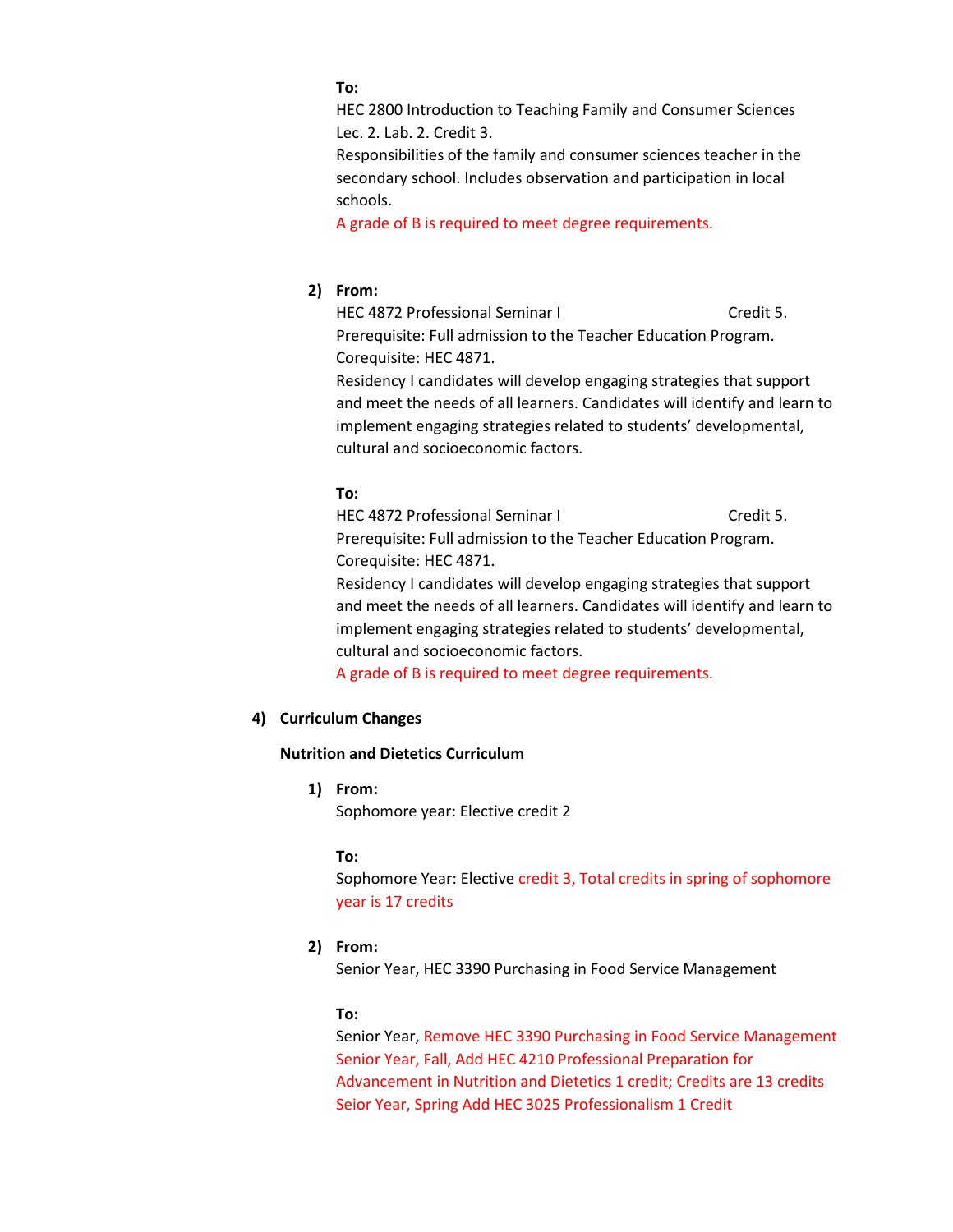#### Credits become 12 credits

#### **3) From:**

Junior year, HEC 3025 Professionalism 1 credit

#### **To:**

Junior Year (Move HEC 3025 to Senior Year) Junior Year, spring, Add HEC 3210 Careers in Nutrition and Dietetics Credit 1 Credits become 16 credits in Junior Year Spring.

#### **4) From:**

Senior Year, first semester, HEC 3565 Loss and Bereavement for Children and Families 3 credits

### **To:**

Senior Year, first semester, add choice classes: HEC 3565 OR HEC 3100 Intercultural Competence 3 credits OR EXPW 4420 Kinesiology 3 credits OR EXPW 4440 Physiology of Exercise Total credits remain the same

## **5) Child Development and Family Relations Curriculum**

## **1) From:**

Guided Electives 3 credits ( Second Semester of Freshman Year)

**To:**

HEC 1010 Life Span Development 3 credits

### **B. Addition of New Minor.**

Addition of Housing and Design Minor

The School of Human Ecology requests to add a specific minor in Housing and Design. In discussions with Dr. Mohr, Chairperson of Civil Engineering, several Civil Engineering students are interested in pursuing Architecture after leaving Tennessee Tech. This minor would provide some foundation courses in Housing and Design to aid those students in applying to graduate programs; particularly in the development of electronic portfolios. This minor would be appropriate for any student who had an interest in Architectural Graphics, Residential Design and Commercial Design. It is created to provide an overview of the elements of design within an ecological framework.

### **Required: 15 Hours**

HEC 2421 Architectural Graphics (3) (will waive the prereq of HEC 2041 for non-majors) HEC 2440 Computer Aided Design of Residences (3) HEC 2431 Residential Design I (3) HEC 3431 Residential Design II (3) HEC 4450 Commercial Design (3) (will waive the prereq of COMM 2025 for non-majors)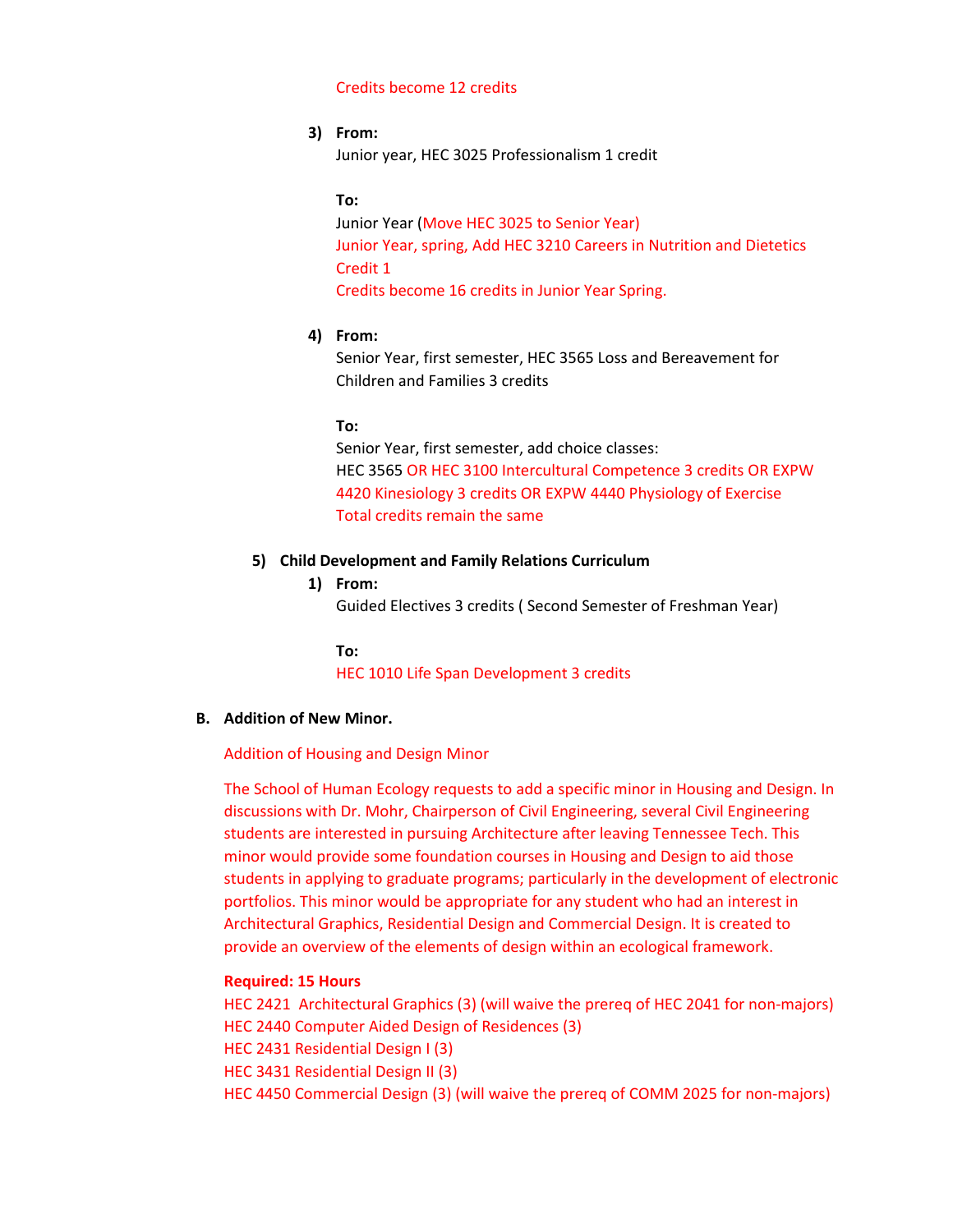## **C. Addition of New Minor.**

Addition of Merchandising and Design Minor

The School of Human Ecology requests to add a specific minor in Merchandising and Design. This minor would be appropriate for any student who had an interest in Merchandising, Business of Fashion, Design, and Promotions as related to Fashion and Textiles. It is created to provide an overview of the elements of design within an ecological framework; and is targeted especially to students in Fine Arts and Business who seek additional coursework in Merchandising and Design.

## **Required: 15 Hours**

HEC 1110 – Concepts of Design HEC 3350 – Merchandising I (will waive the prerequisite of HEC 1150 for non-majors) HEC 4320 – Merchandise Promotions and Advertising HEC 4340 – History of Furnishings and Dress (will waive the prerequisite of HEC 1150 for non-majors) HEC 4360 – Merchandising II

**Motion to approve**. Lisa Zagumny **Second**. Barry Stein **Vote.** Motion carried

## **23. Agriculture**

- **D. Course Additions and Changes.**
	- **1) ADD:**

AGET 1600 – Practical Applications in Agricultural Systems Lec. 3. Credit 3

The initial offering of AGET 1500 – Practical Applications in Agricultural Systems has proven that 2 hours of lecture is not adequate to meet the scope of the applications covered by all the concentrations offered by the School of

Agriculture at Tennessee Tech University therefore adding another hour of credit would provide adequate time to present applications for all agricultural concentrations.

### **2) Course Changes:**

Senior Year 2nd Semester: **Remove Elective Credit 0-1**

**Motion to approve**. Lisa Zagumny **Second**. Barry Stein **Vote.** Motion carried

### **24. Nursing**

**E. Course Additions.**